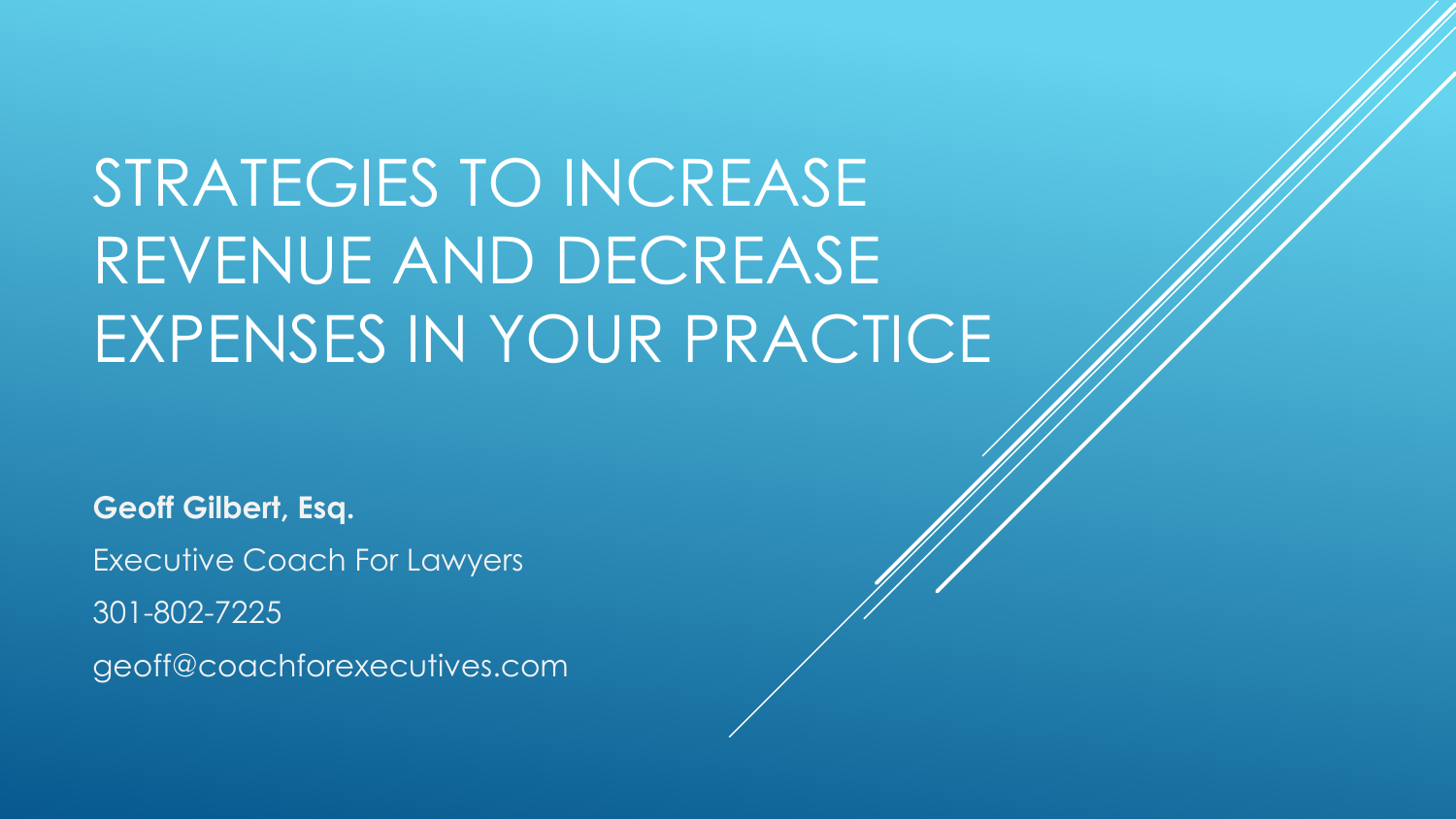## GEOFF GILBERT, ESQ.

– Executive coach for attorneys. – Led successful law practice for 15 years (17 employees). – Former practicing CPA at Ernst &Young.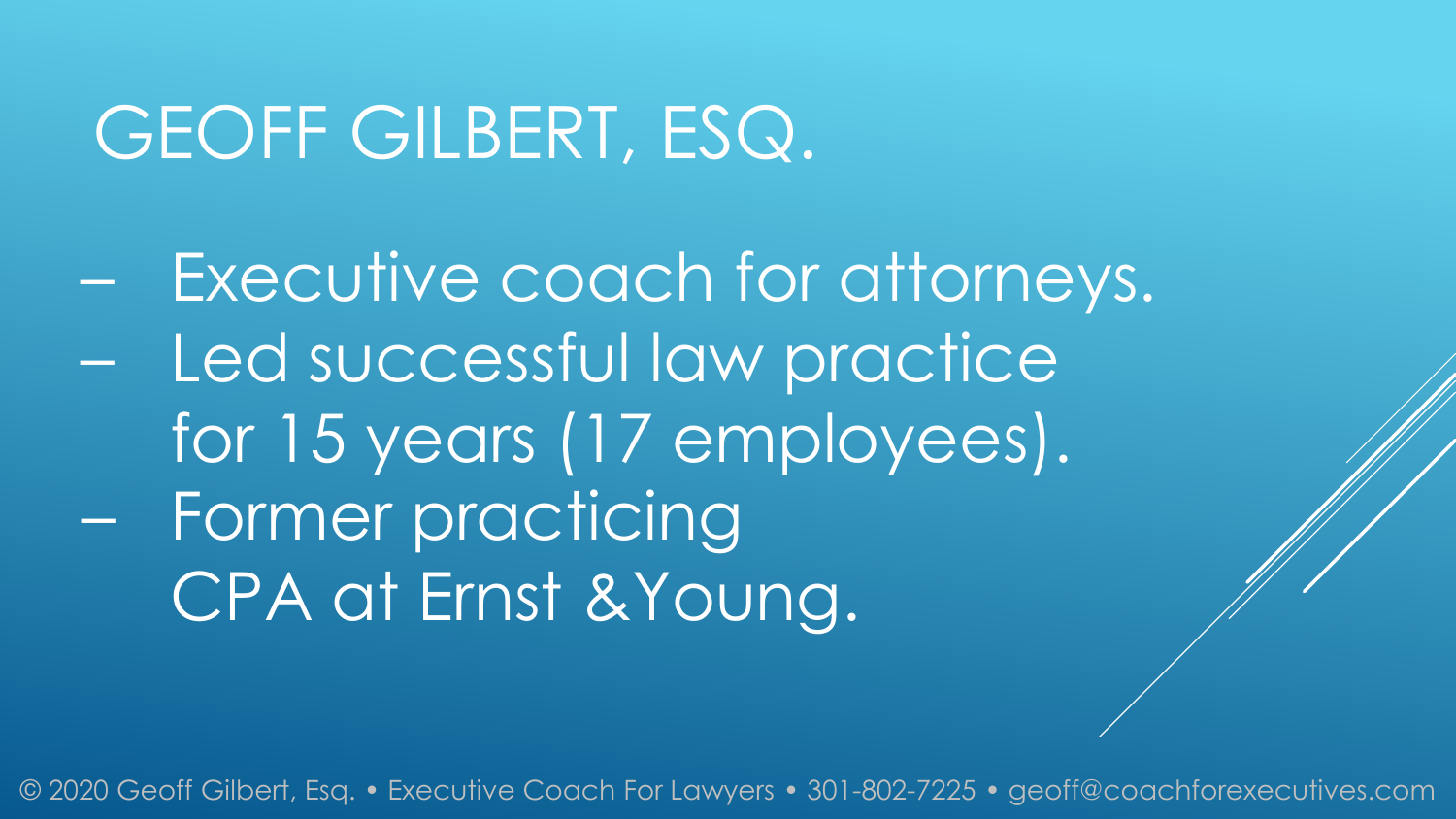# **REVENUE VS. EXPENSES**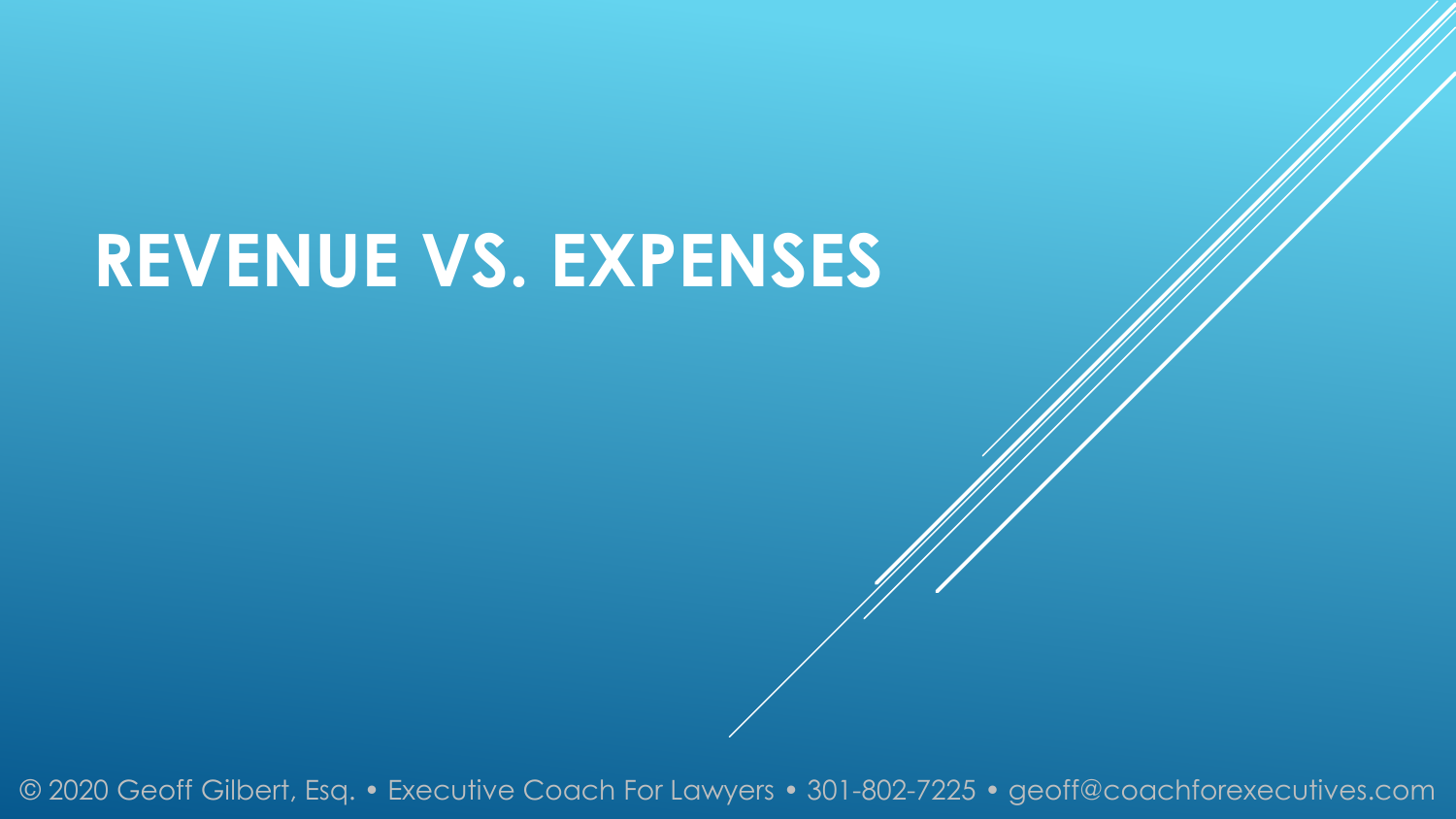How much time should lawyers spend on increasing revenue vs. decreasing expenses?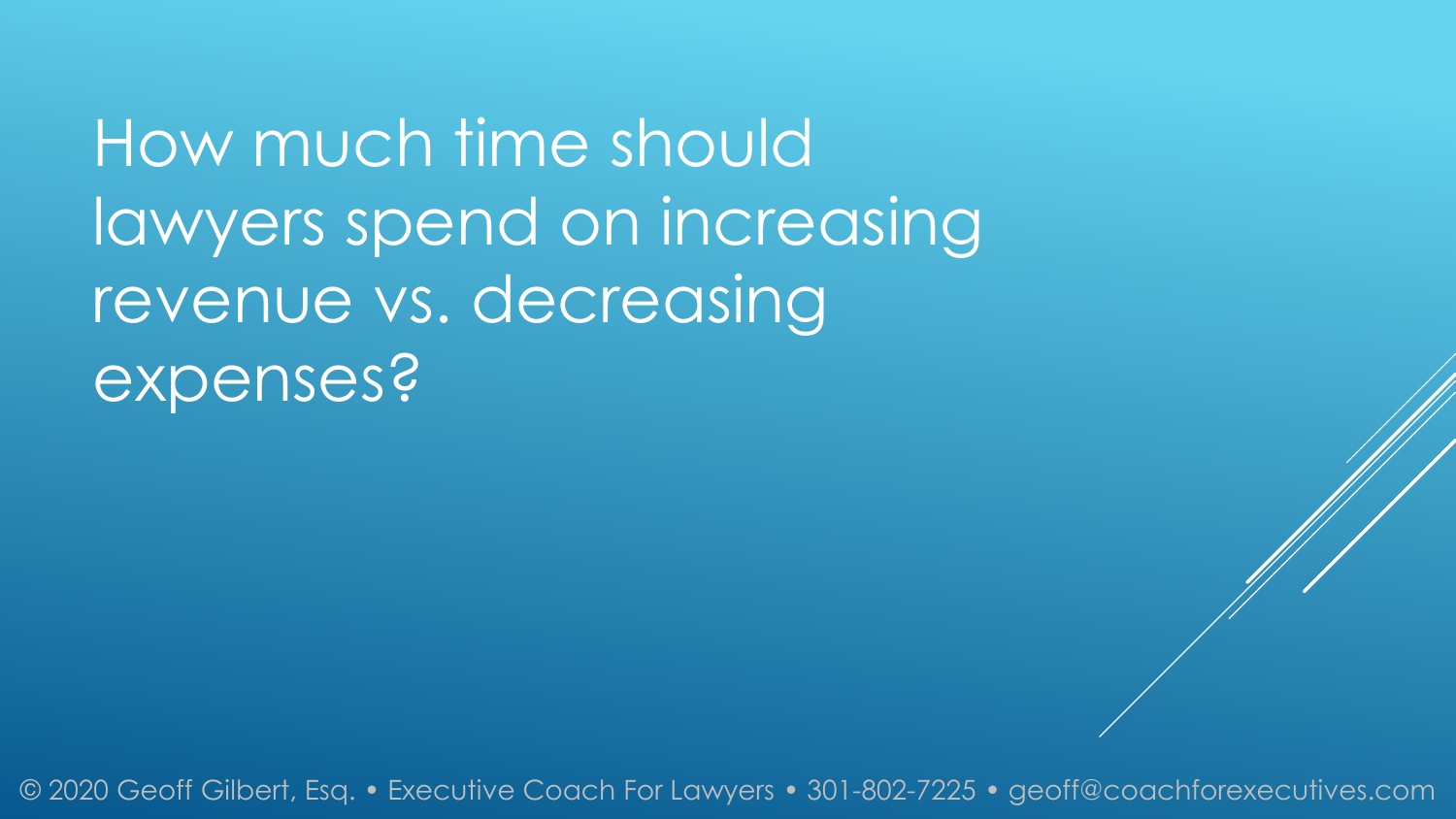Lawyers who focus on new business do better than those who constantly focus on minimizing expenses.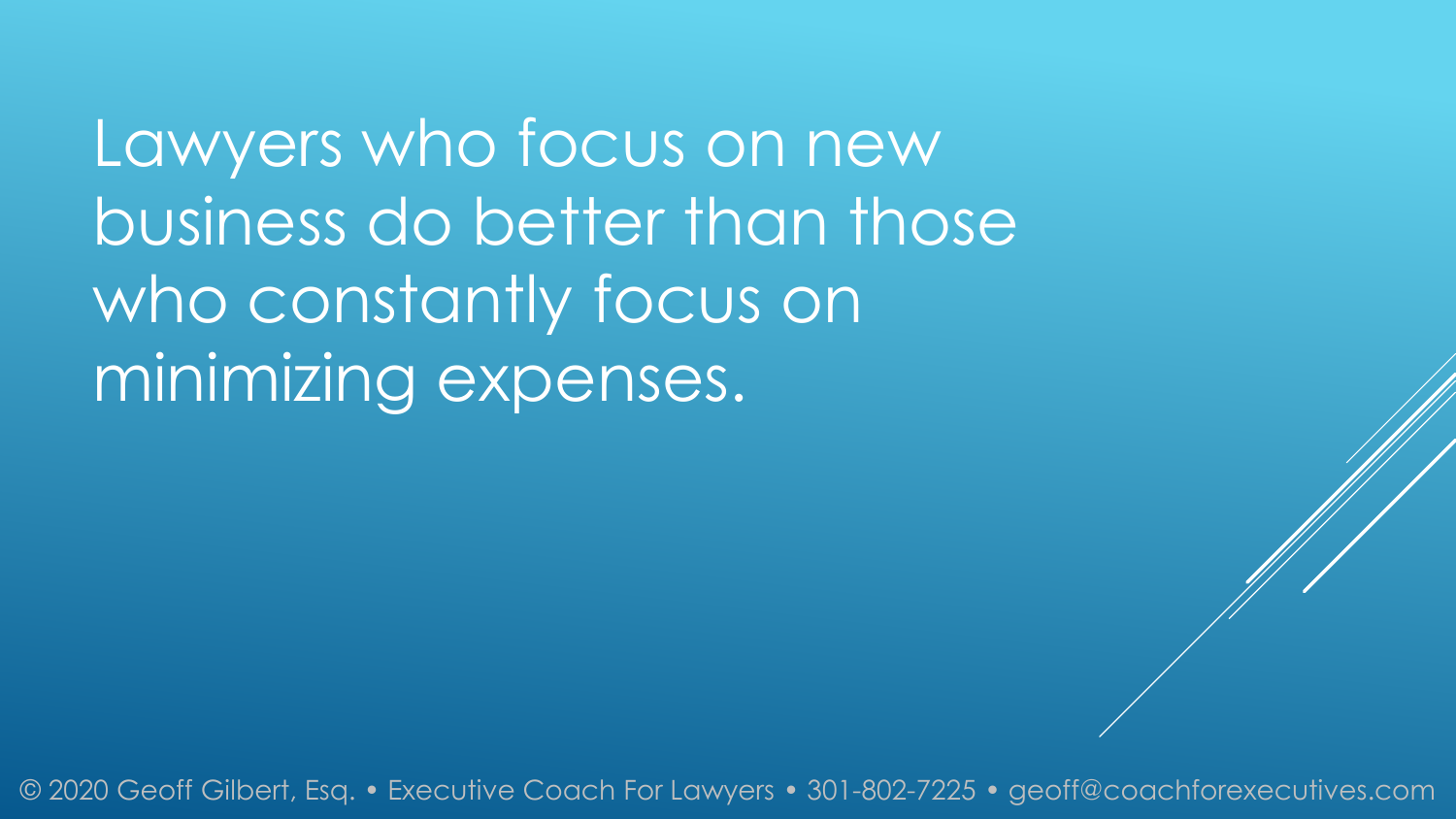When I practiced as a CPA, I learned that most lawyers and business executives focus too much on expenses and too little on revenue.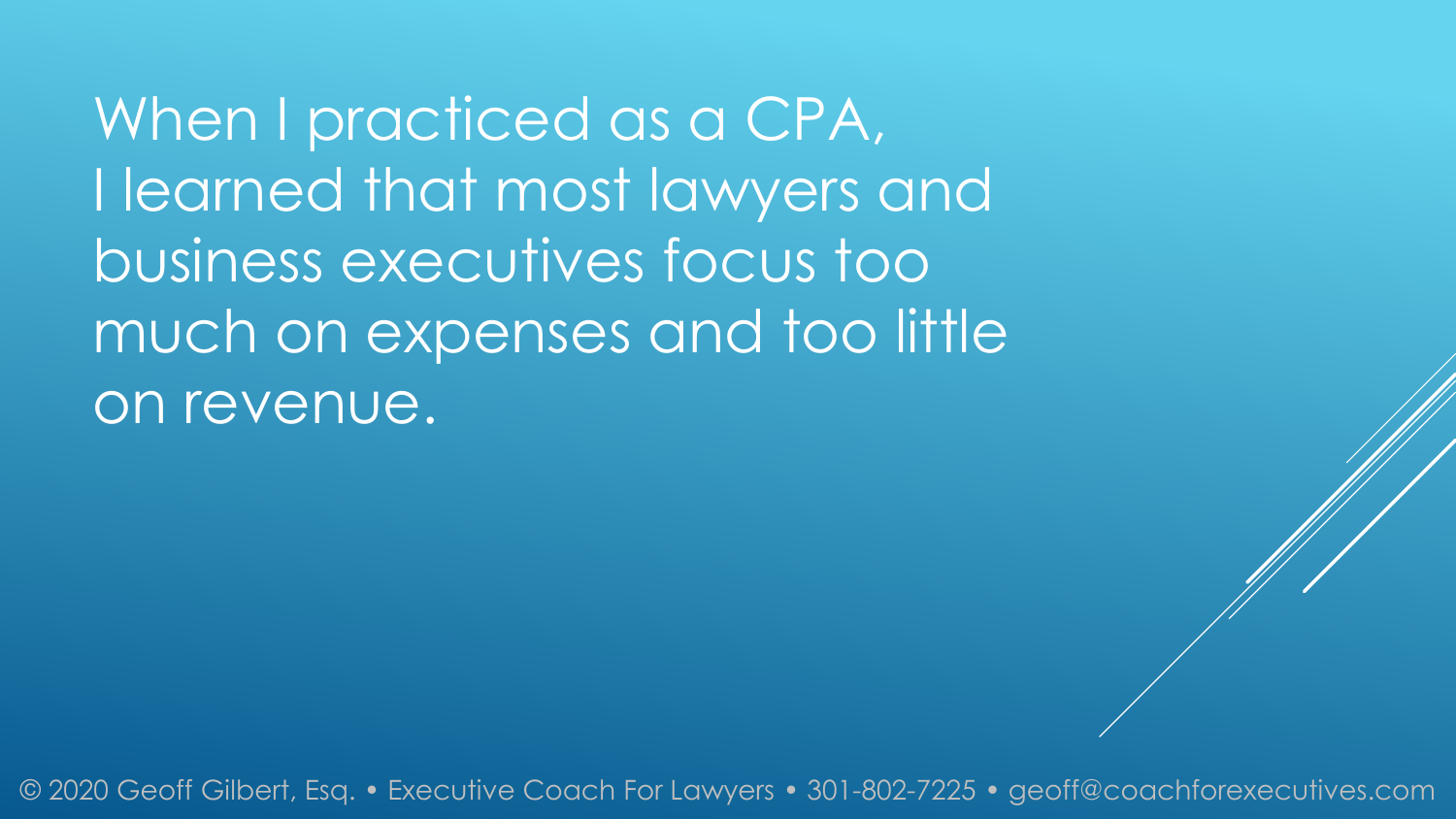While developing new business, analyze one expense category every 2-3 months for savings.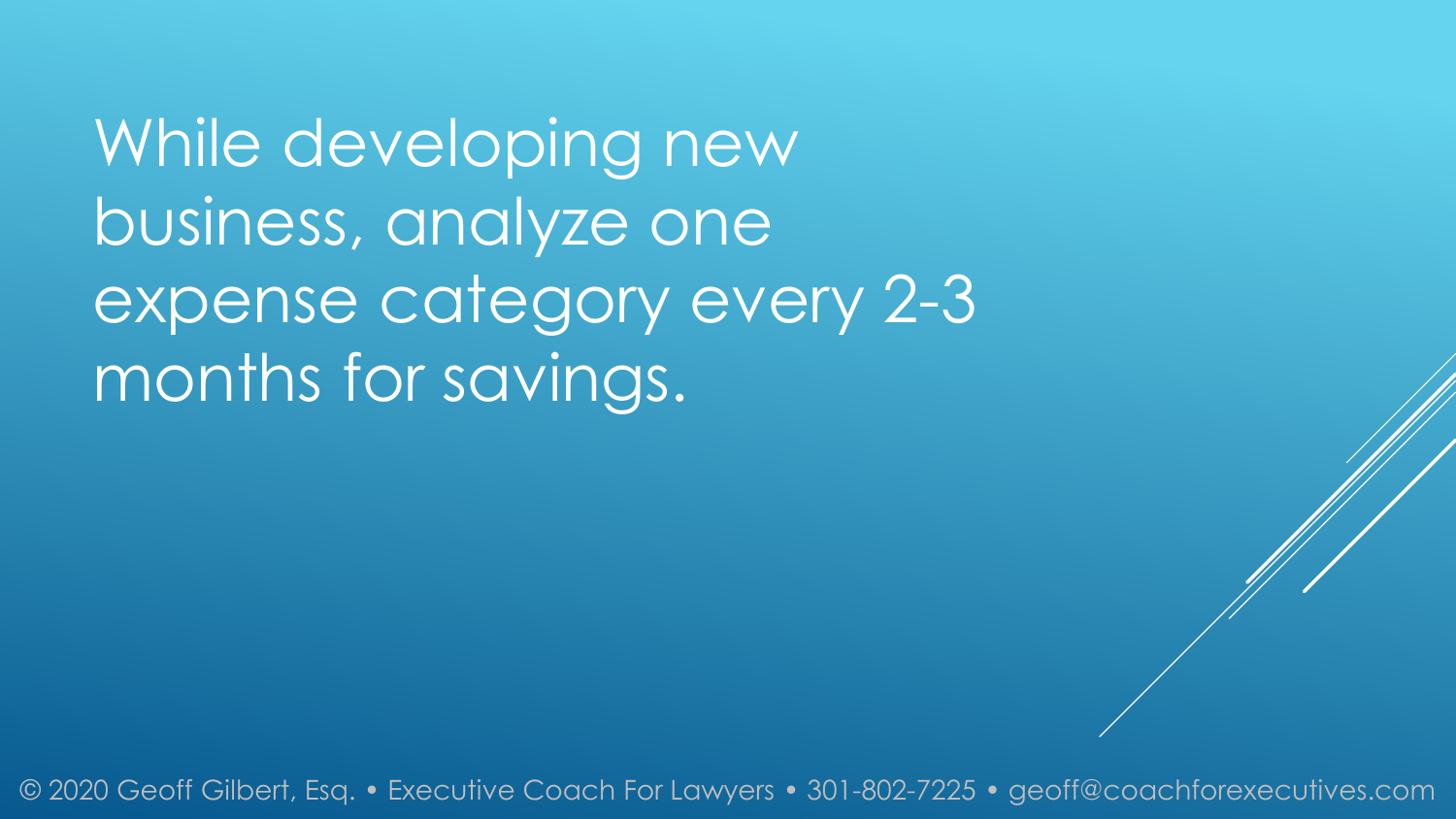Increasing revenue solves a lot of practice problems – including expense problems.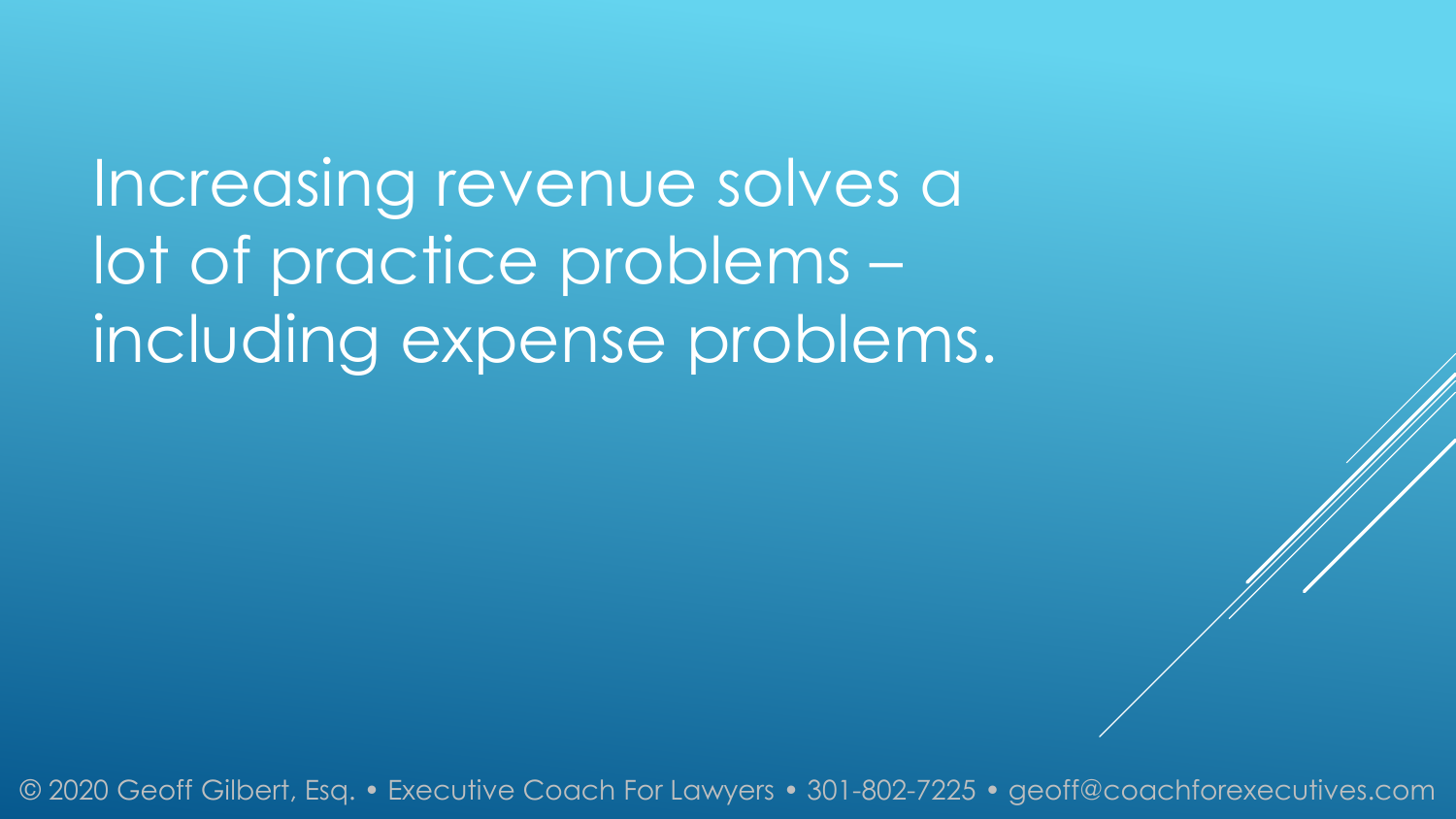It costs your practice your hourly rate for every hour you spend examining expenses.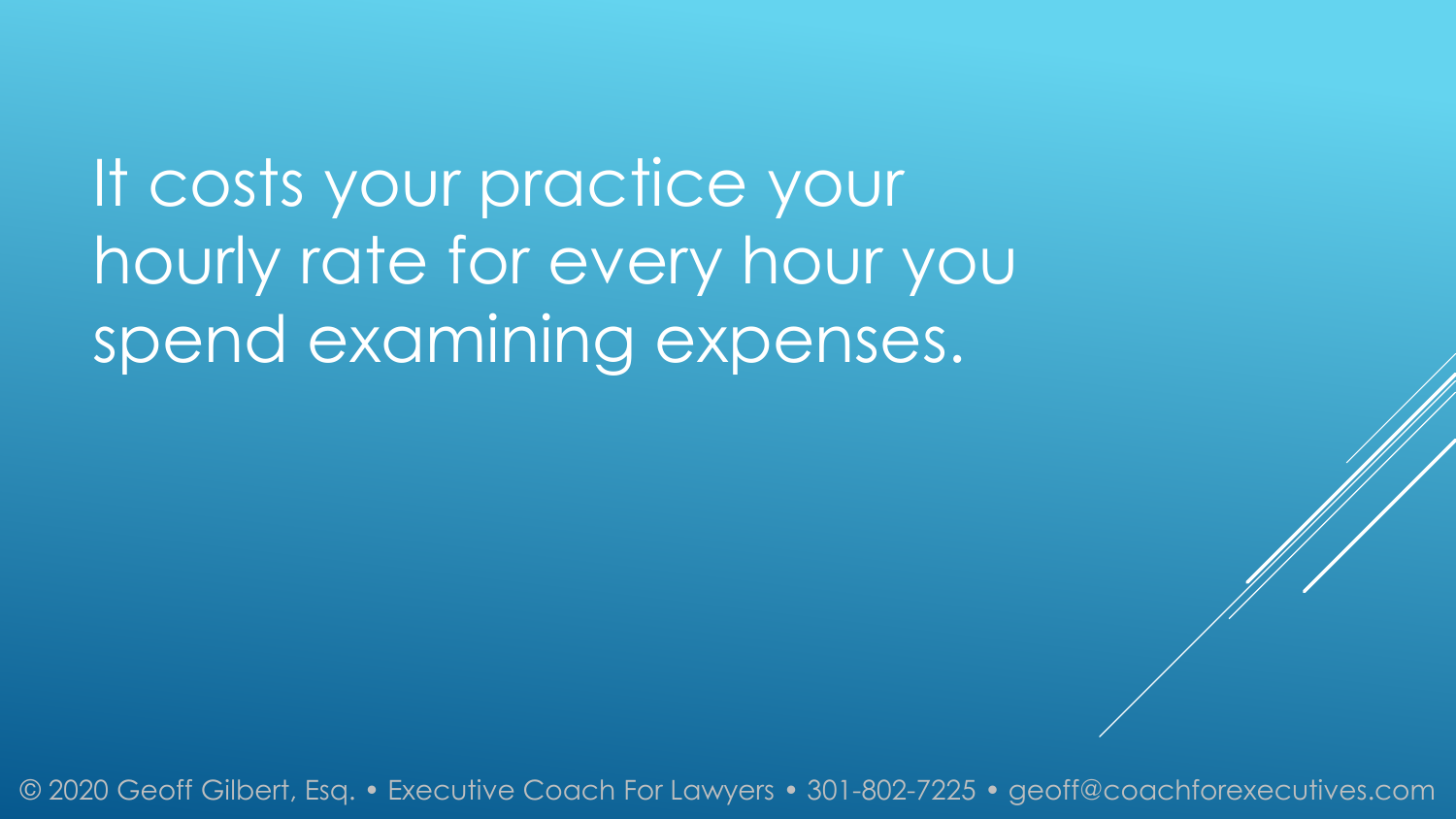# **TEN STRATEGIES TO INCREASE REVENUE**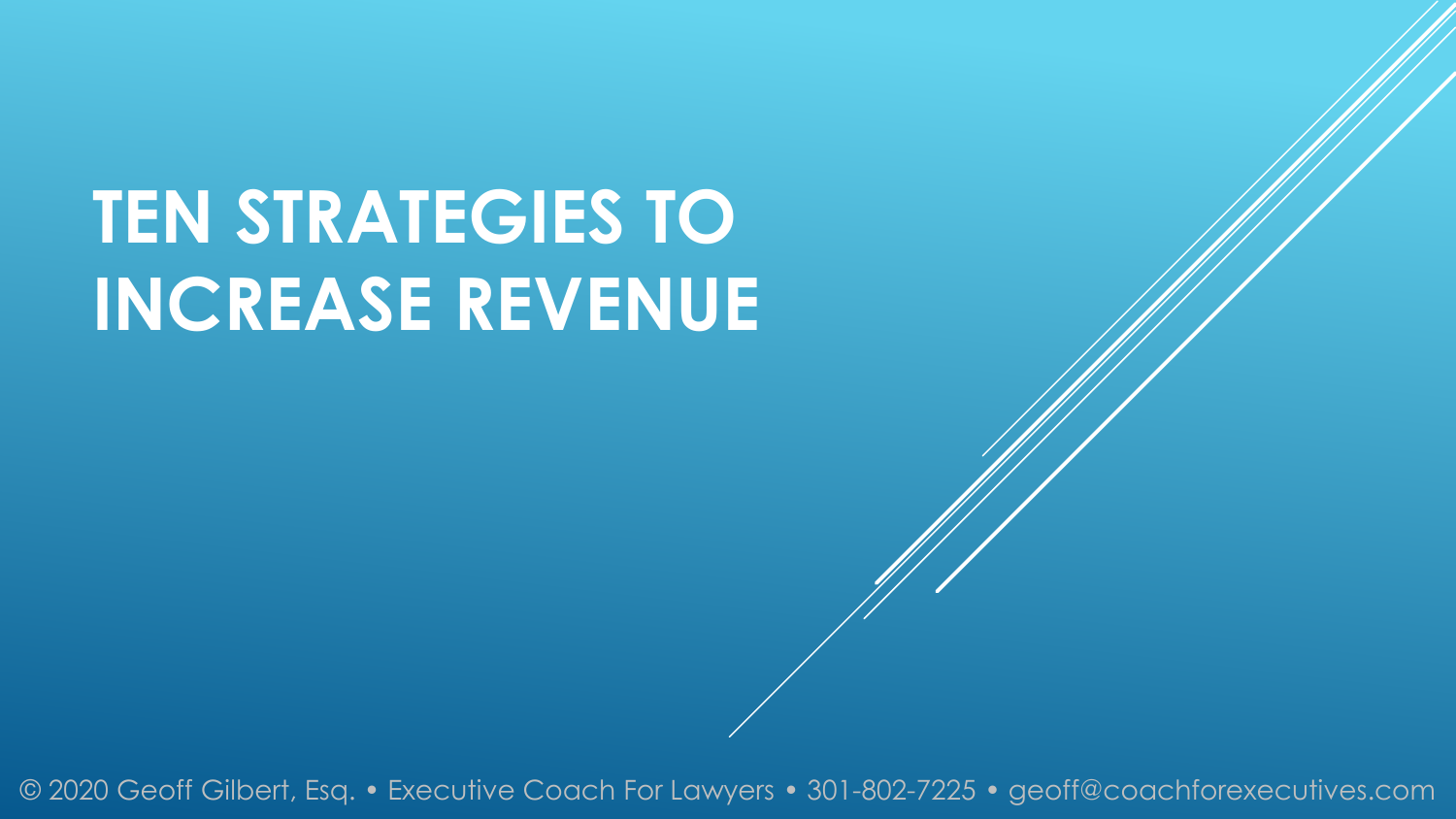# STRATEGY #1: INCREASE NEW CLIENTS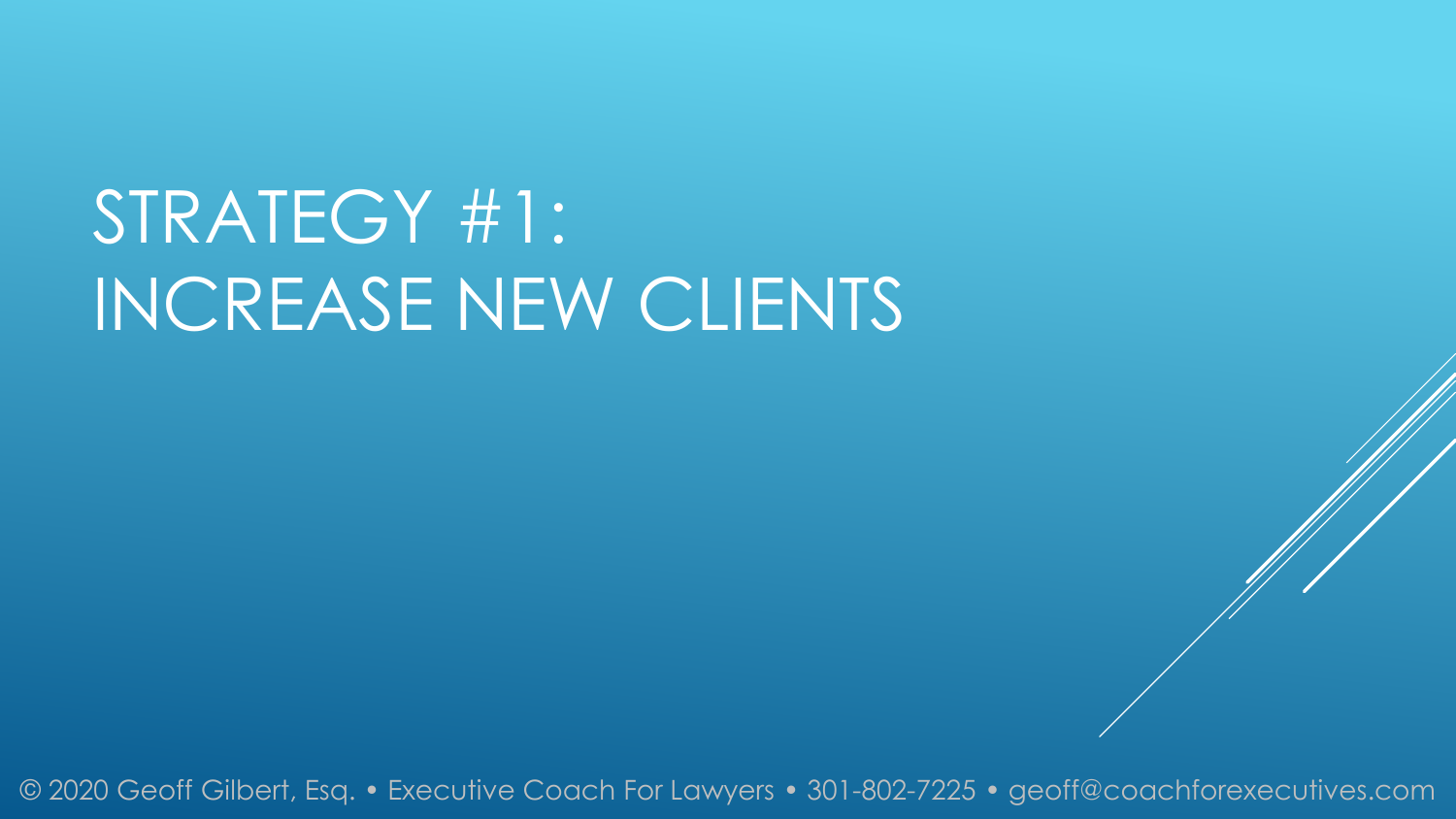## Where did your clients come from over the last 2-3 years?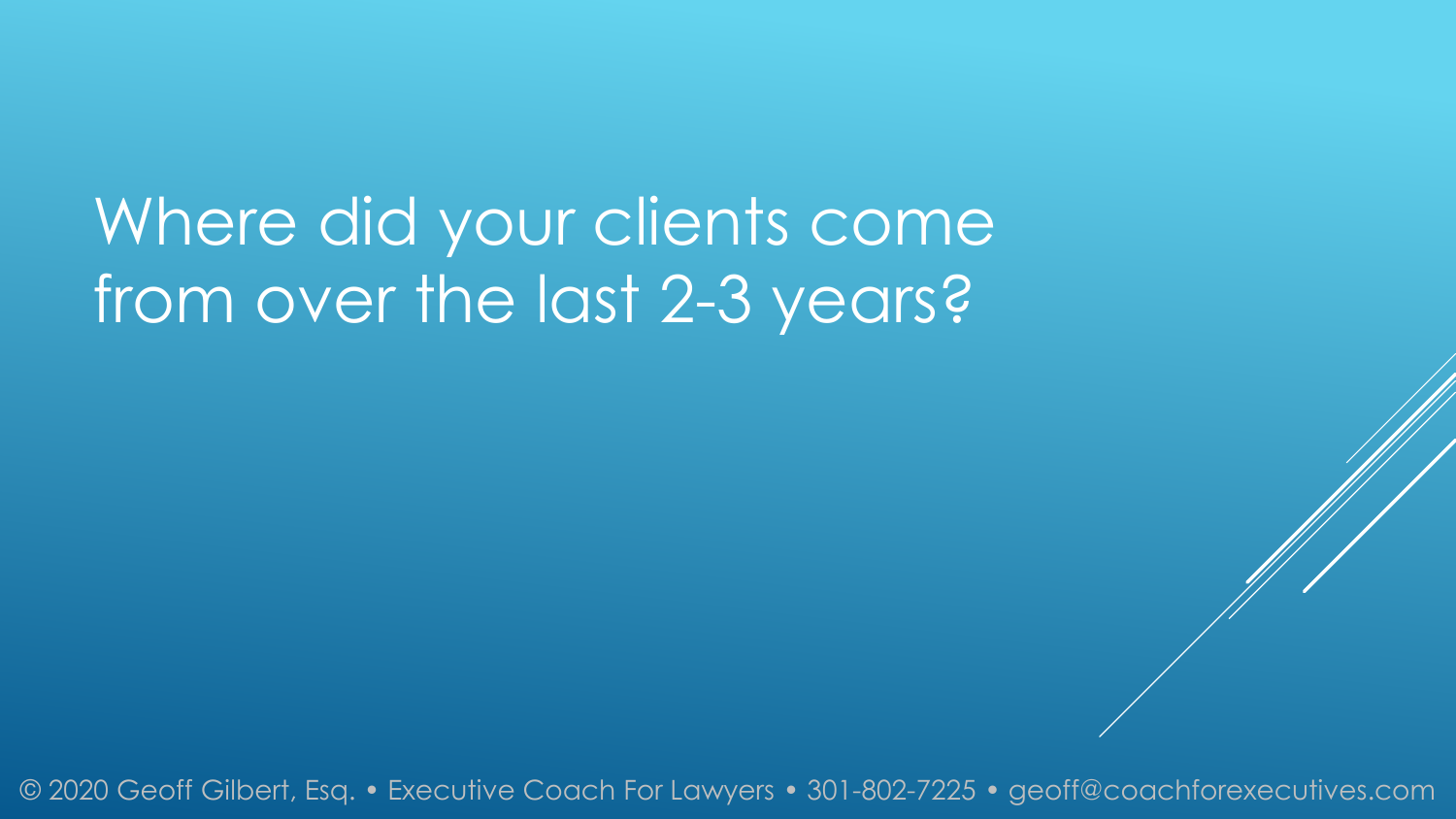### Do more of it.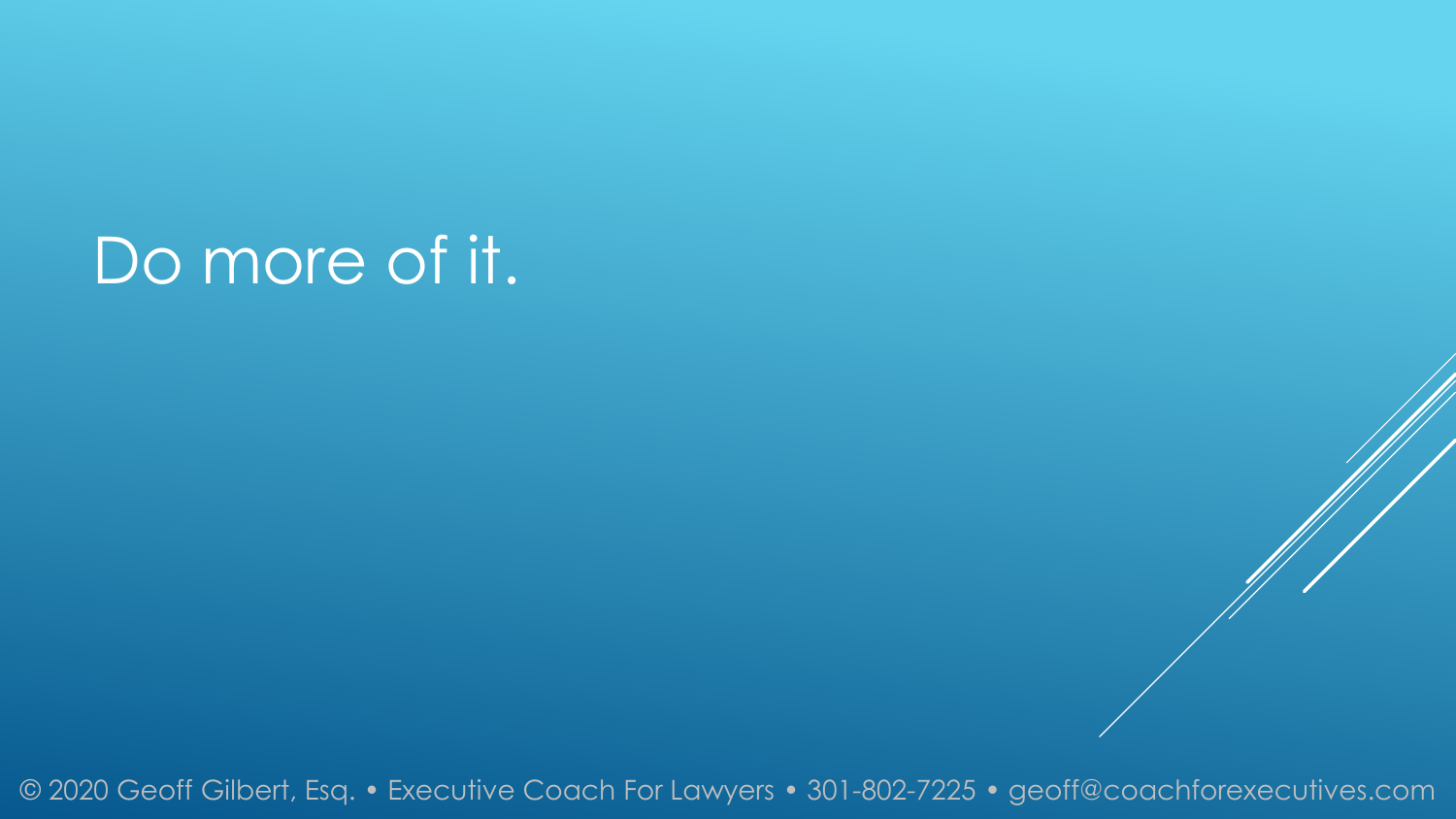The 80/20 rule: 20% of your effort produces 80% of your revenue (Pareto Principle).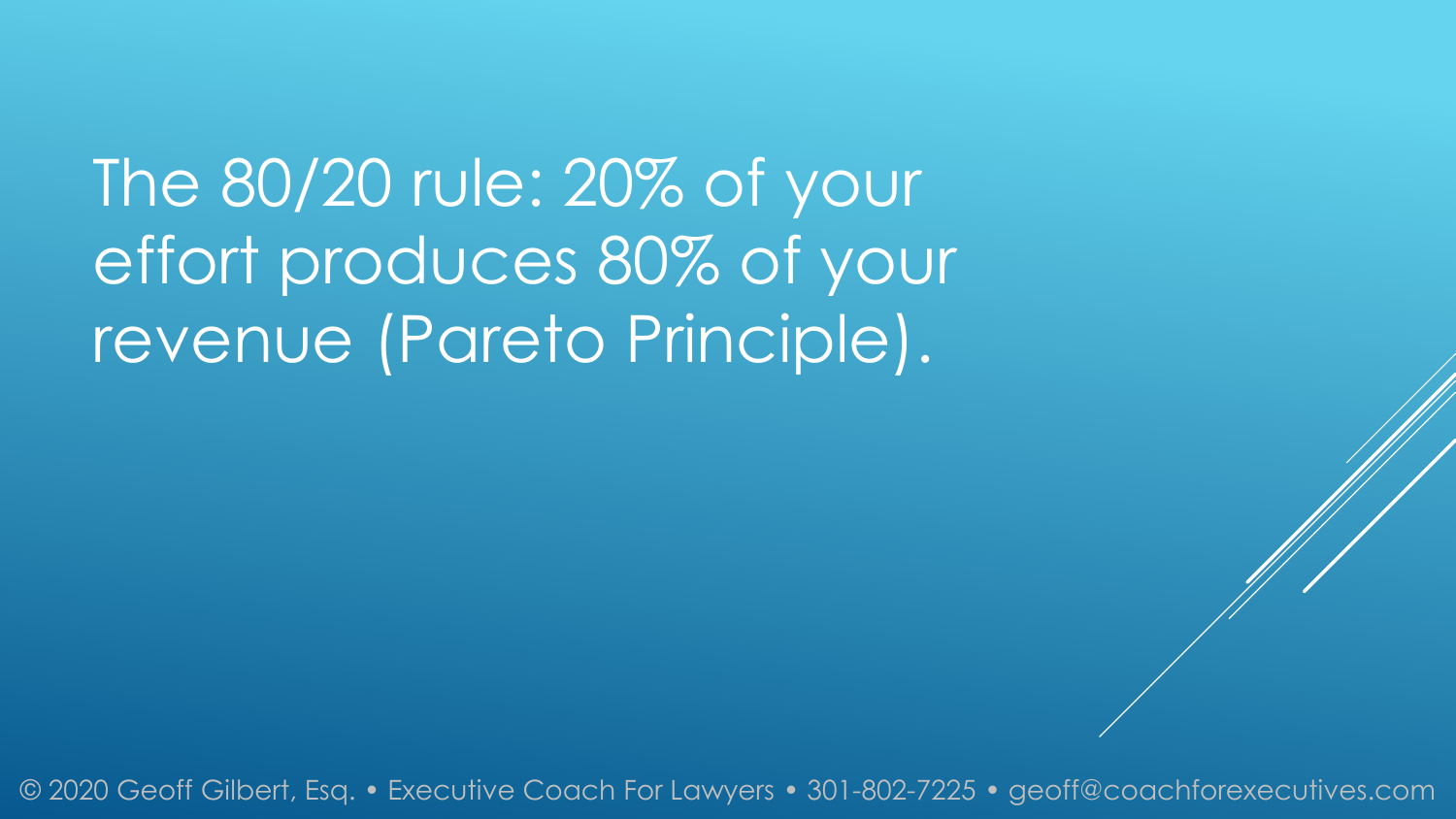## Do more of the 20% that generates the most income.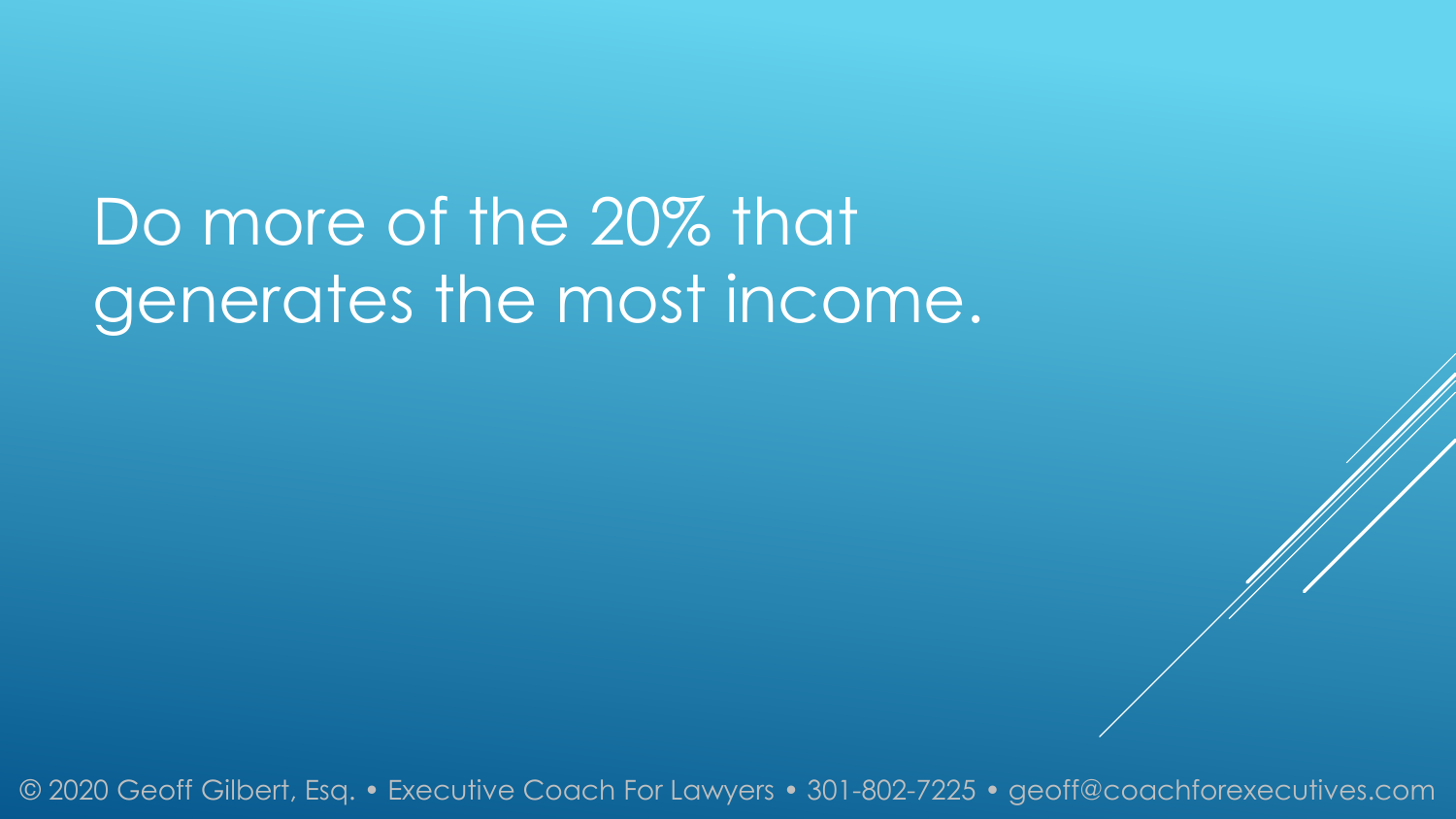#### *EXAMPLE*

*The managing partner of a firm I began to coach was mired deeply in administrative tasks and focused on his inefficient employees.*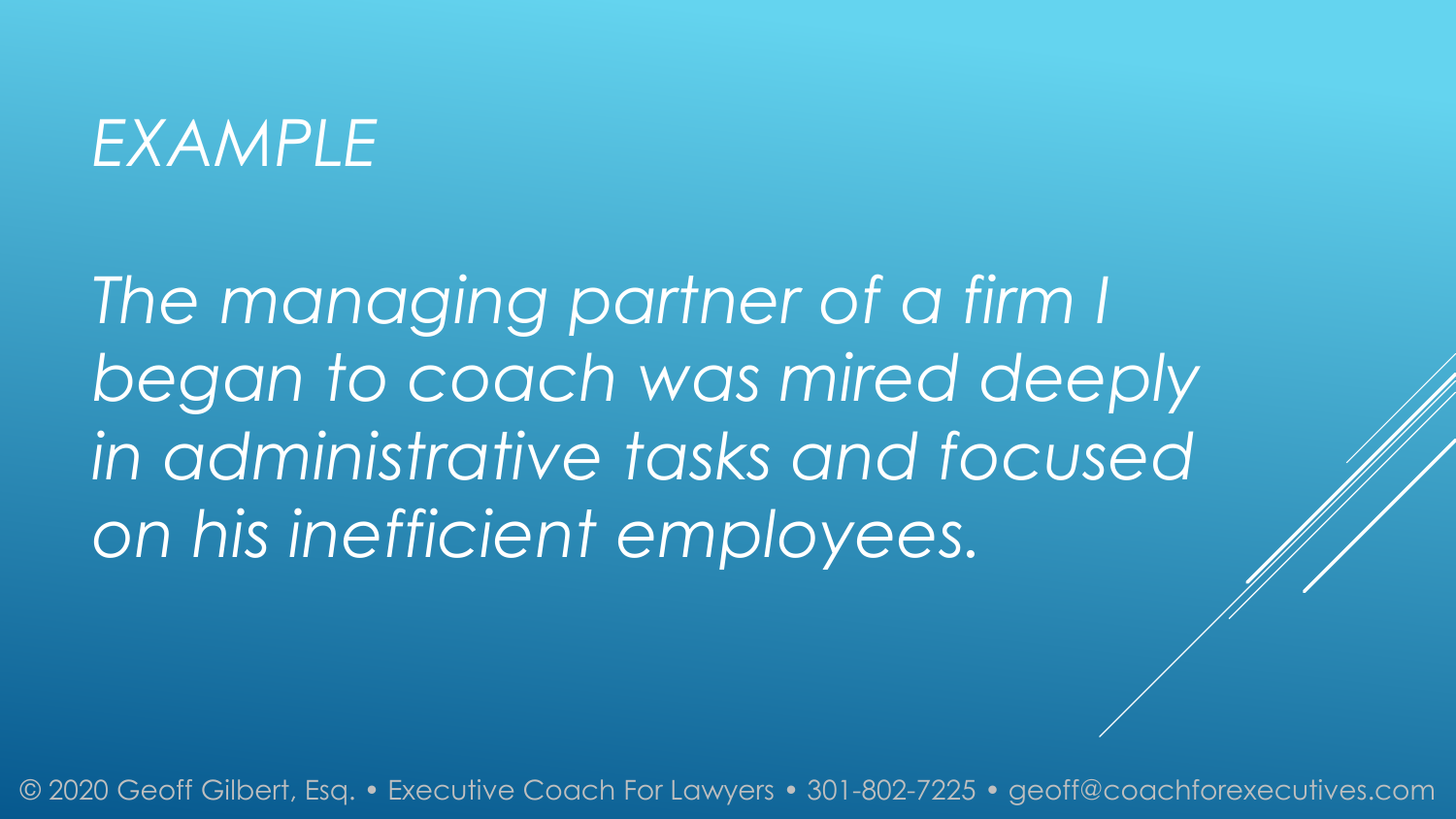*Billable hours were down. No one was focusing on new business or revenue.*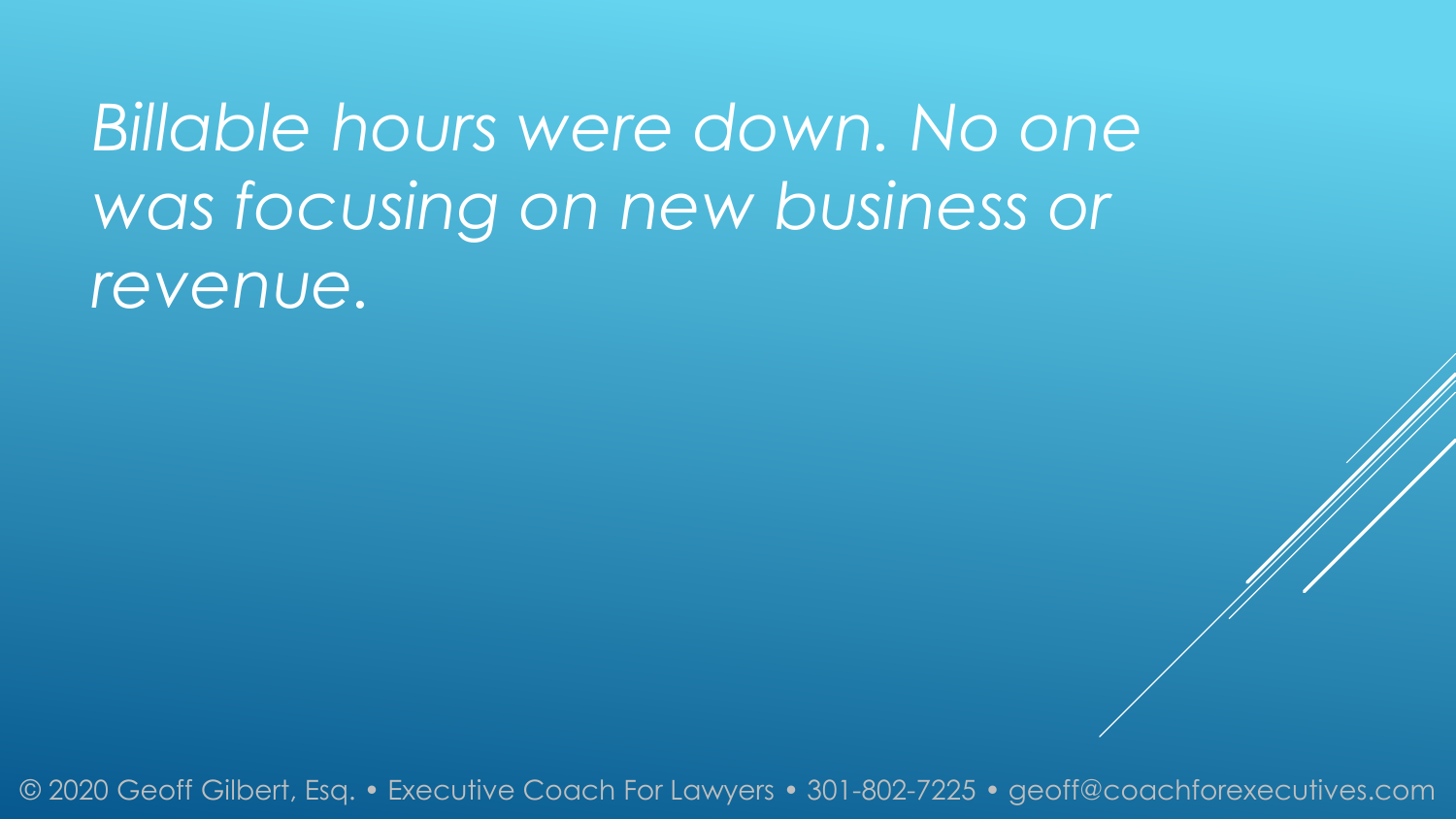*Recommended strategy: Increase new business and establish goals for billable hours. Add accountability. Address problems – particularly personnel problems – one at a time.*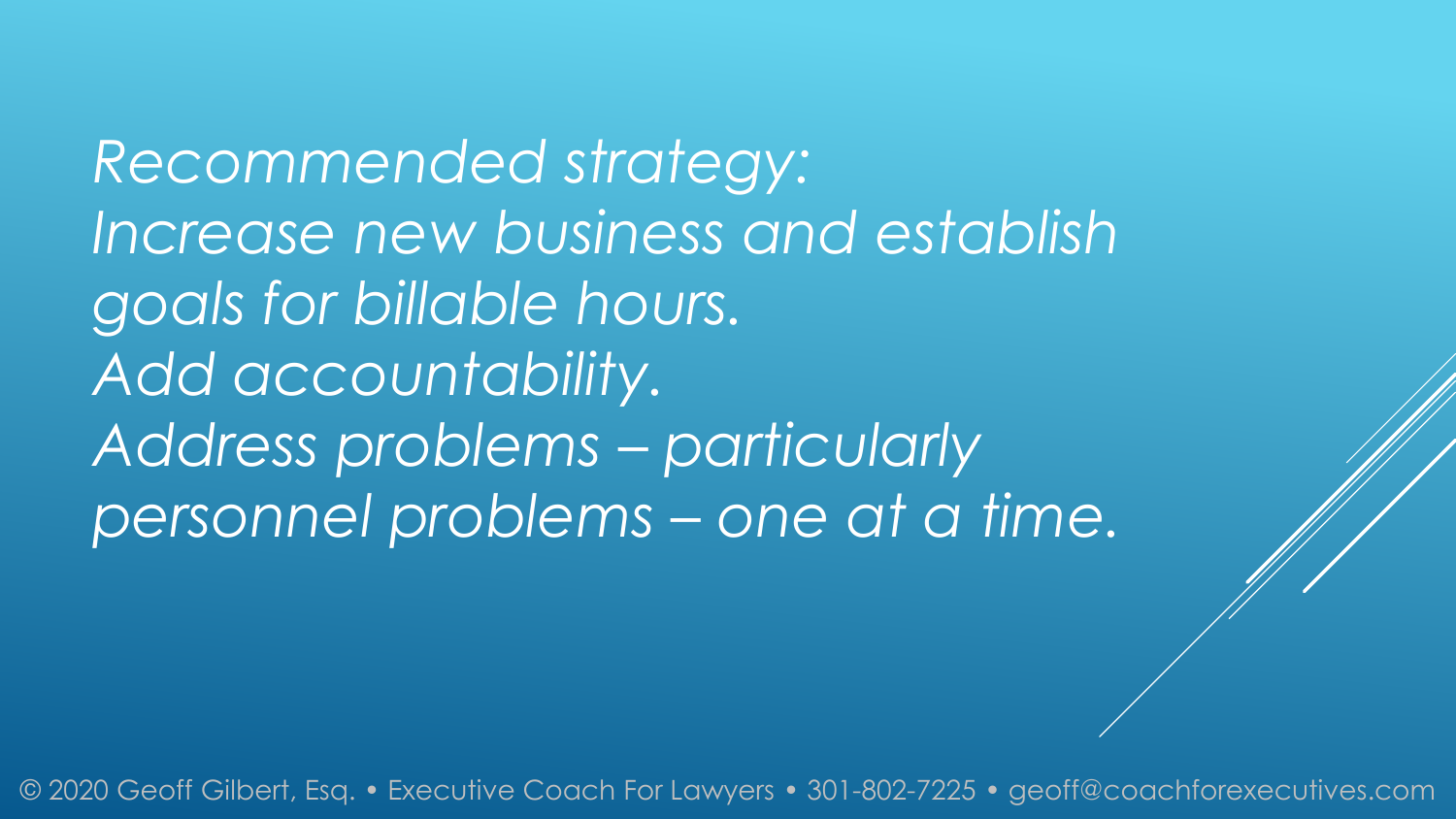*The result: In terms of profitability, the firm had its best year ever.*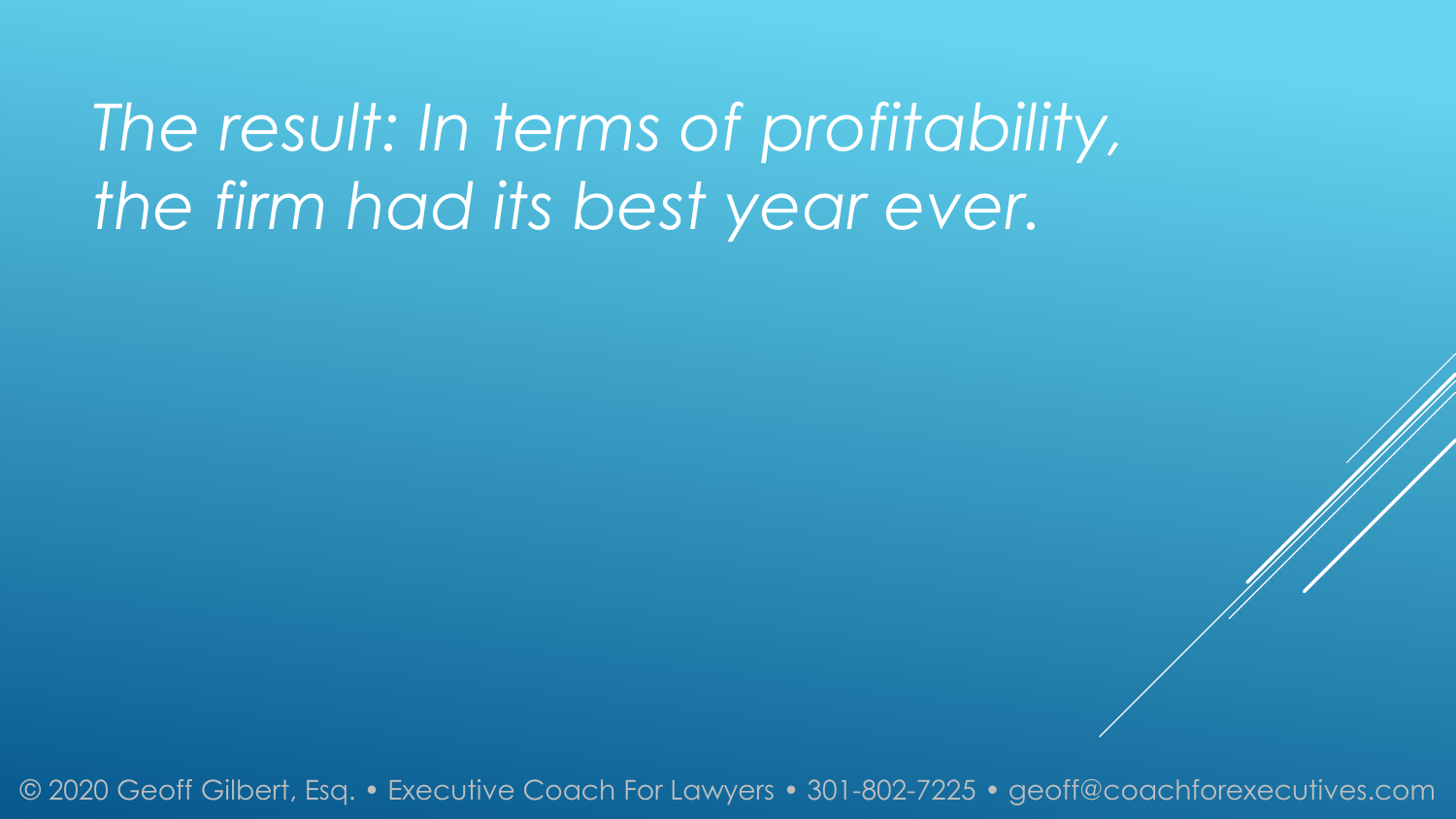# STRATEGY #2: INCREASE NEW CASES FROM EXISTING CLIENTS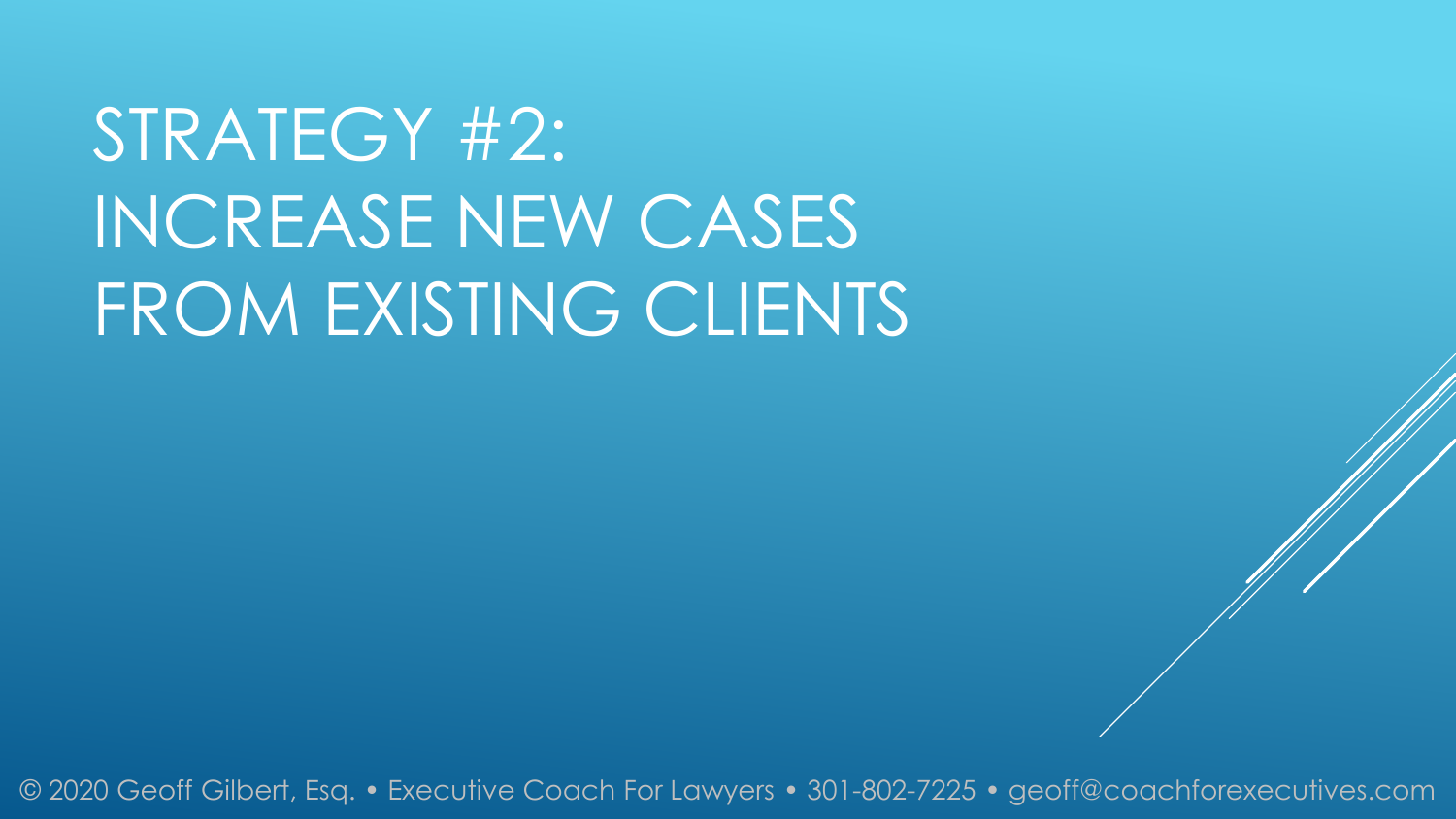Make a plan to speak or write to existing clients every month and meet every 3-4 months. Build the relationship by regular and inperson contact.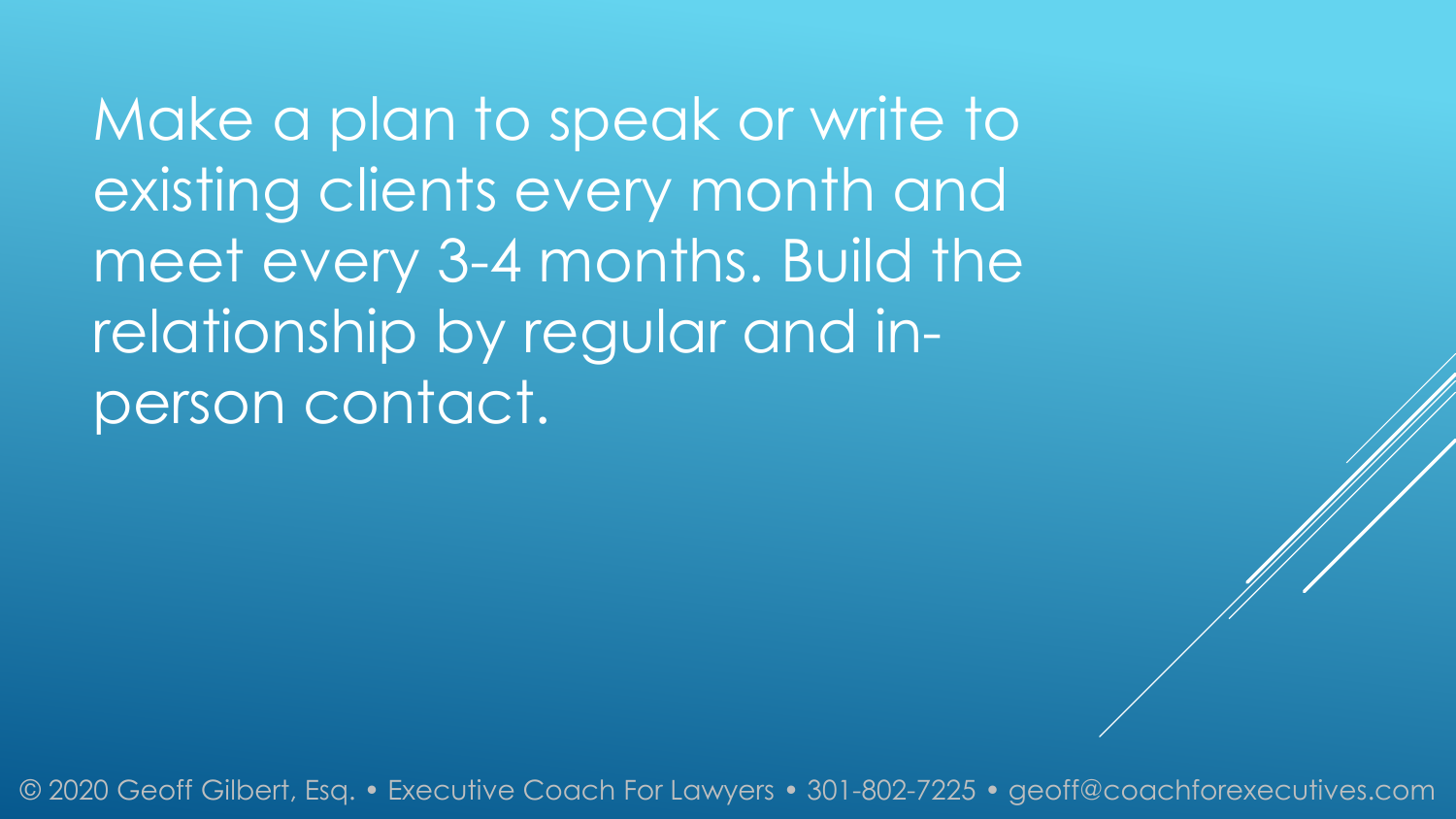### The more one-on-one contact with your clients: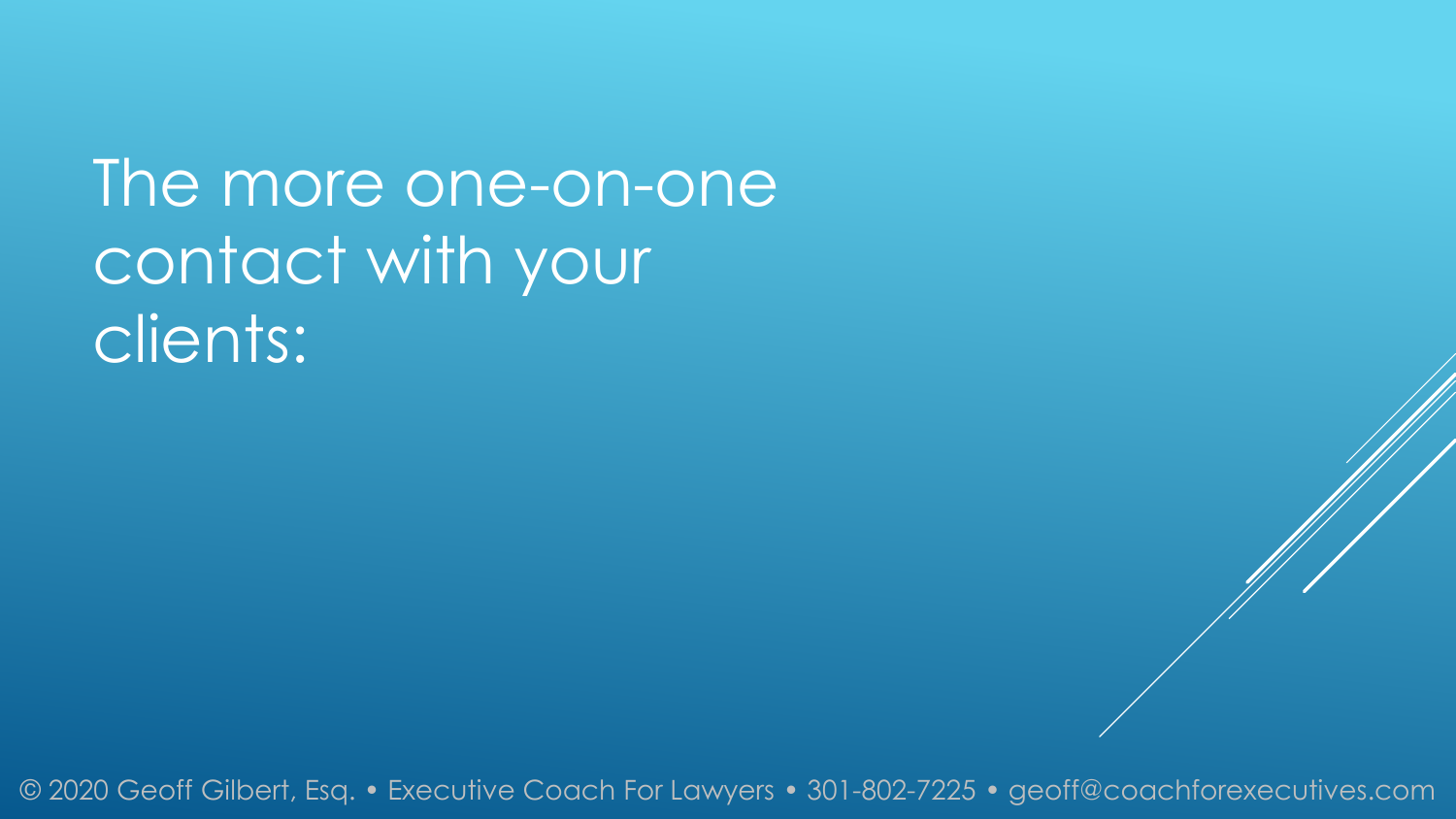A. The better you will advocate for them.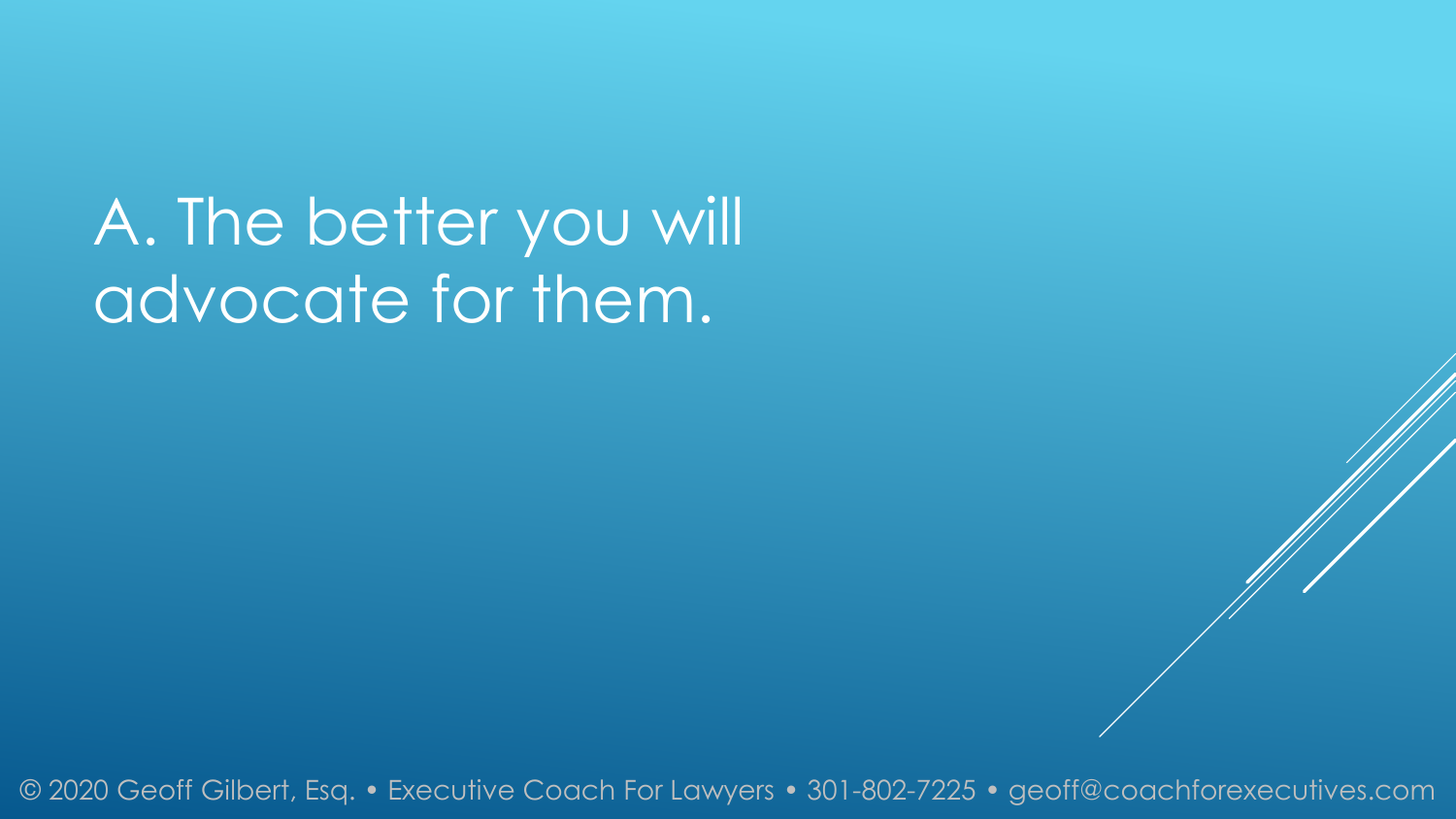## B. The more they will trust you.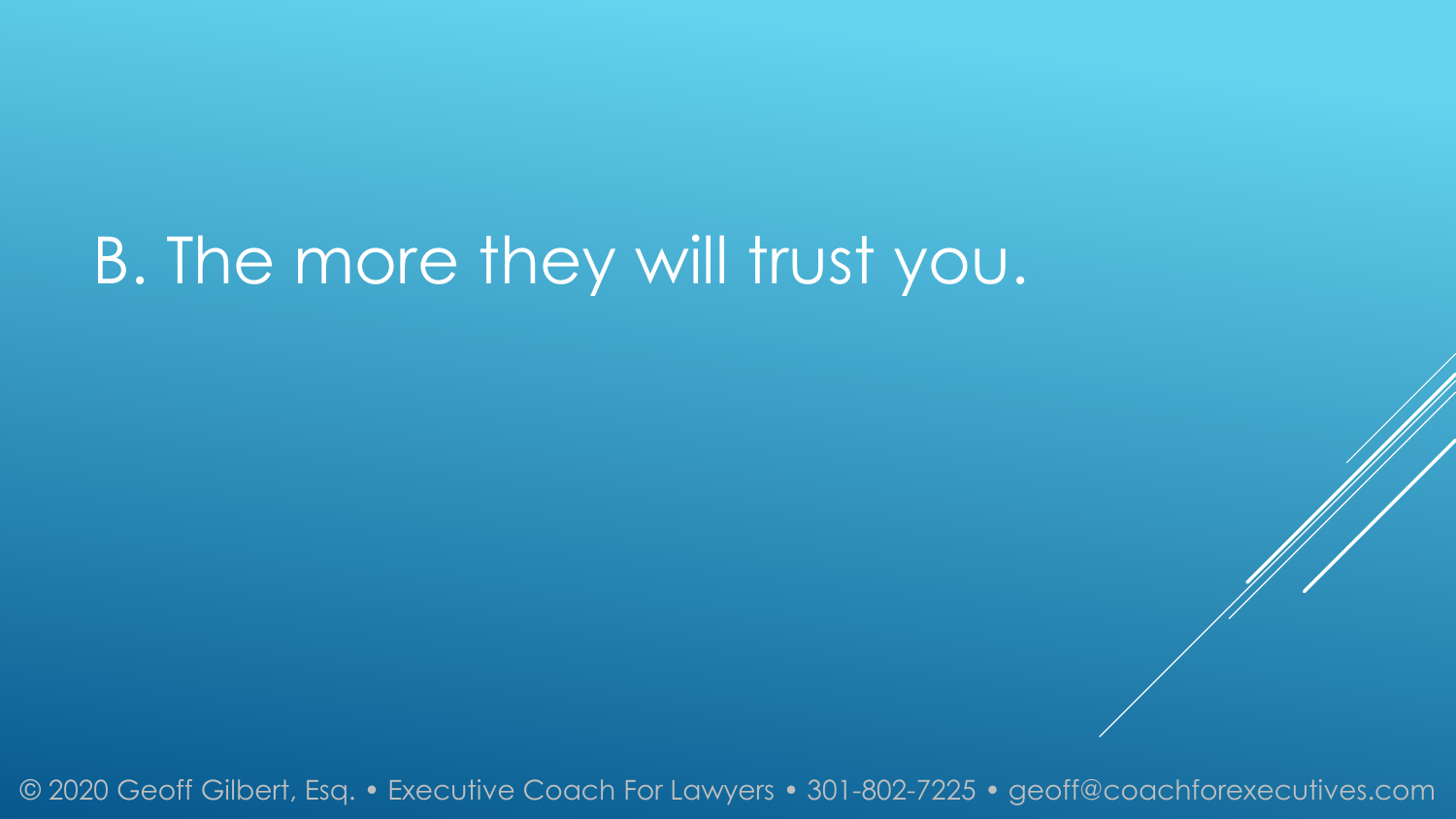C. The more likely they are to refer new clients and new cases to you.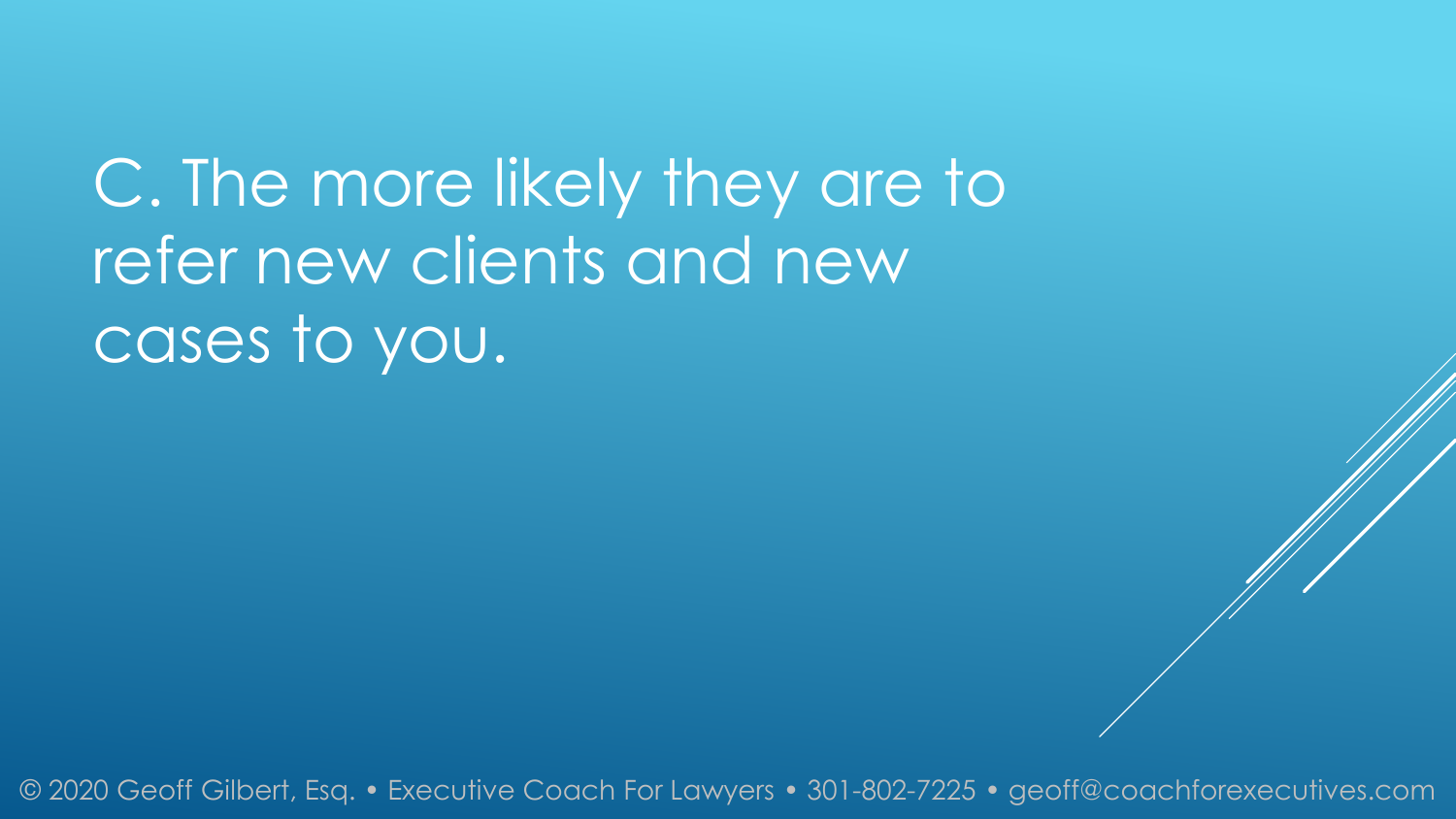# STRATEGY #3: IDENTIFY THE PEOPLE WHO HAVE REFERRED CLIENTS TO YOU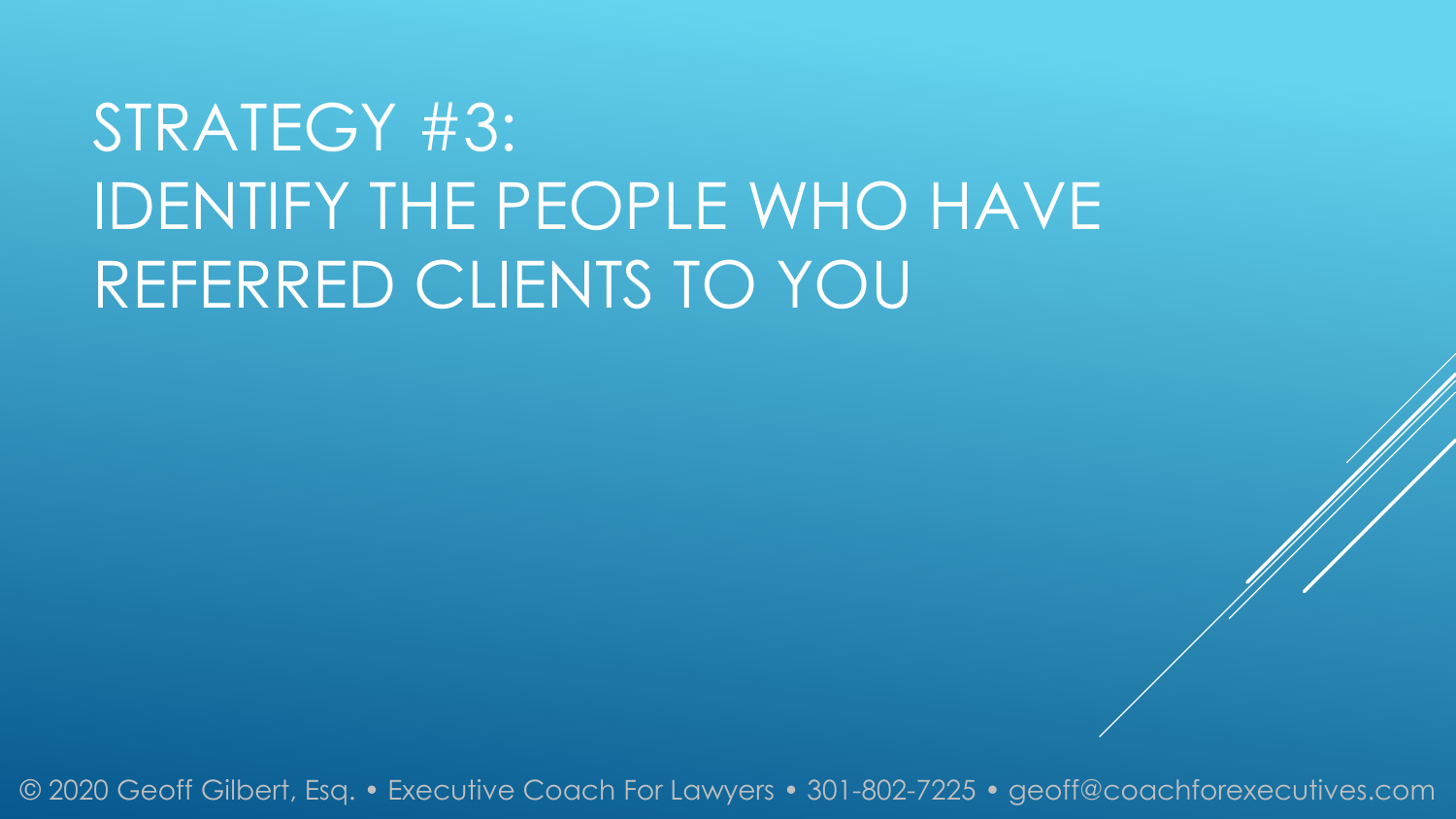Make a plan to meet regularly with the people who already refer cases to you.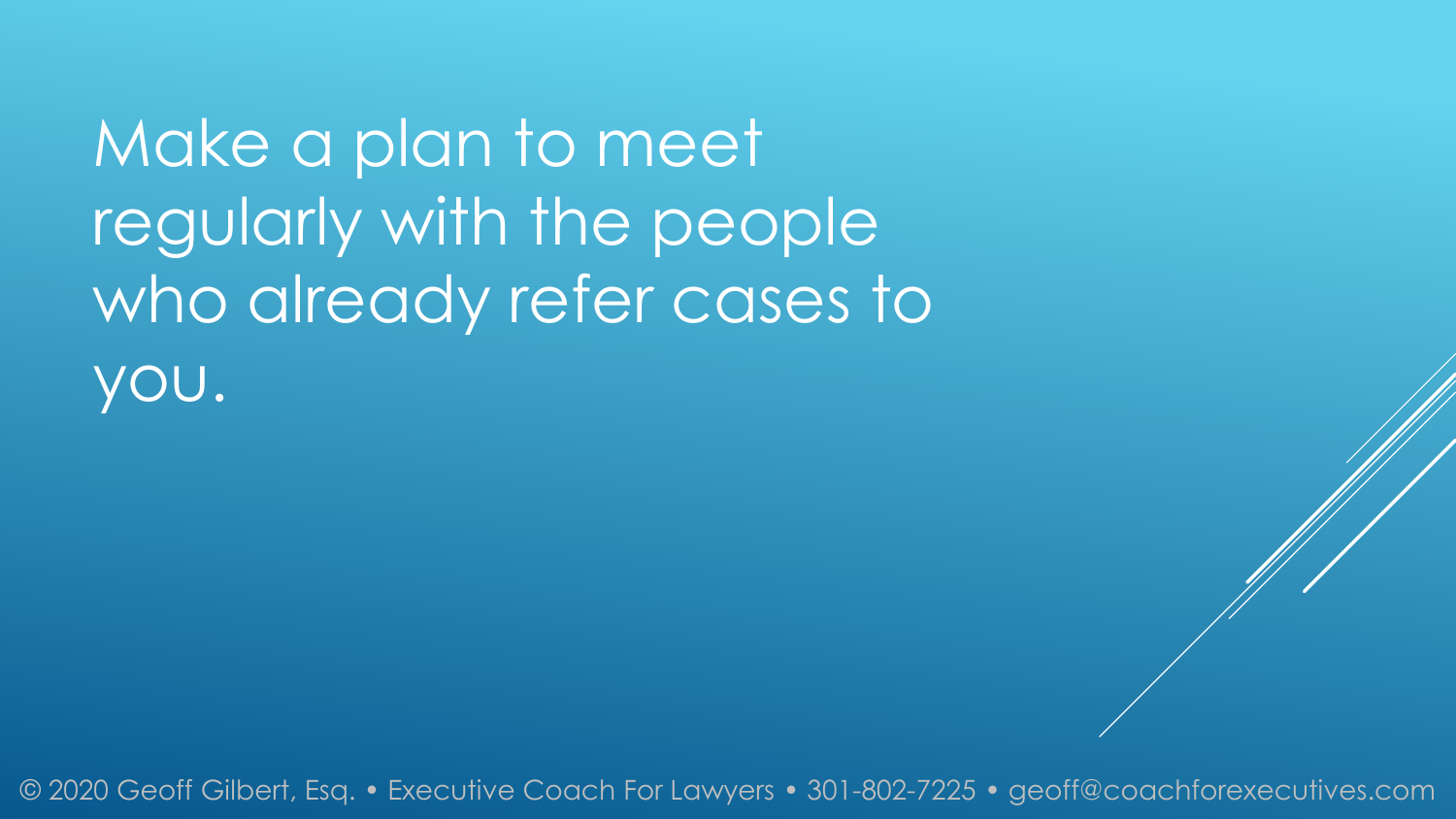Again, you are more likely to get a referral from someone who has referred a case to you than someone who has not (80/20 rule).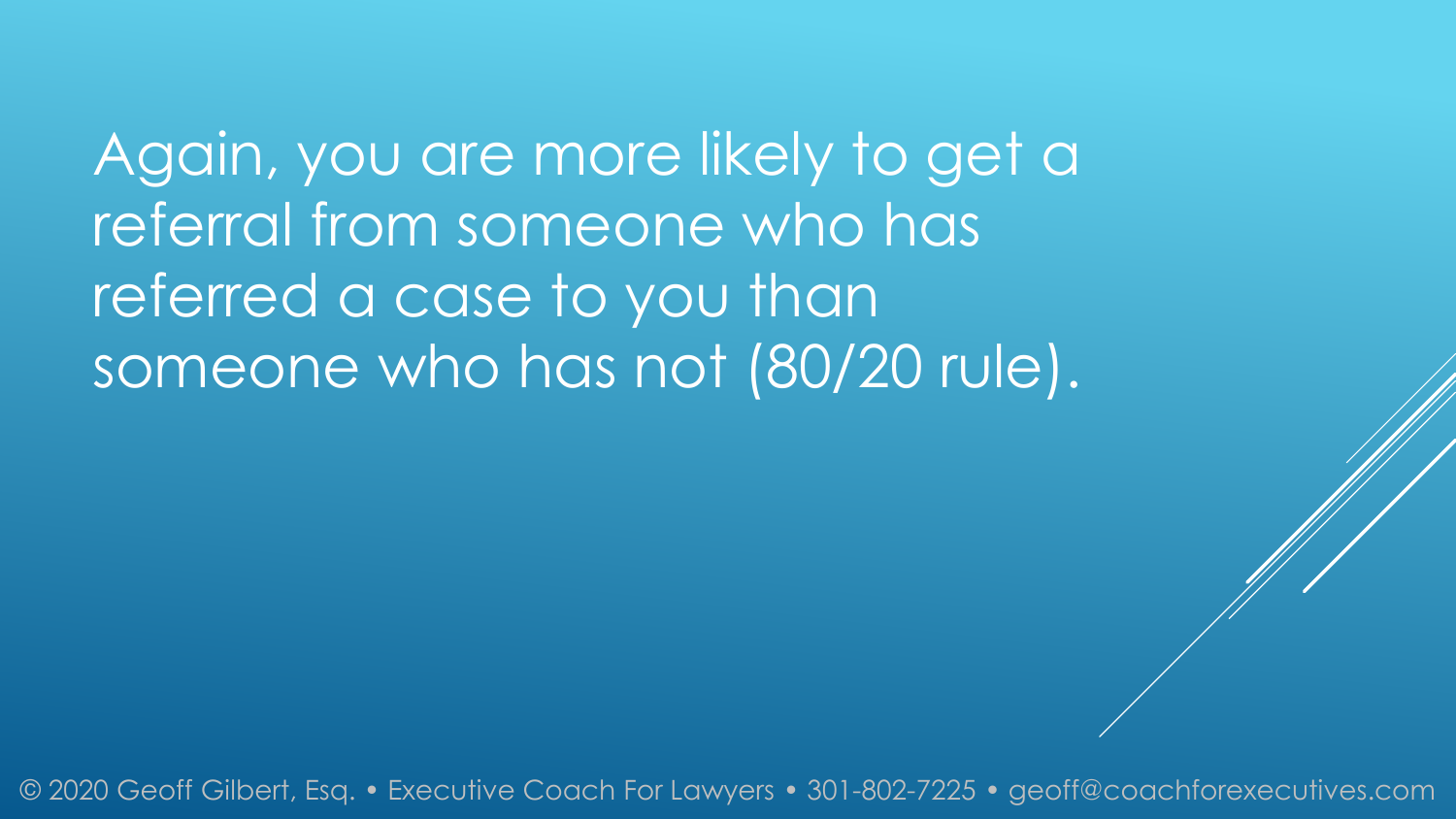# STRATEGY #4: CONSIDER INCREASING YOUR HOURLY RATES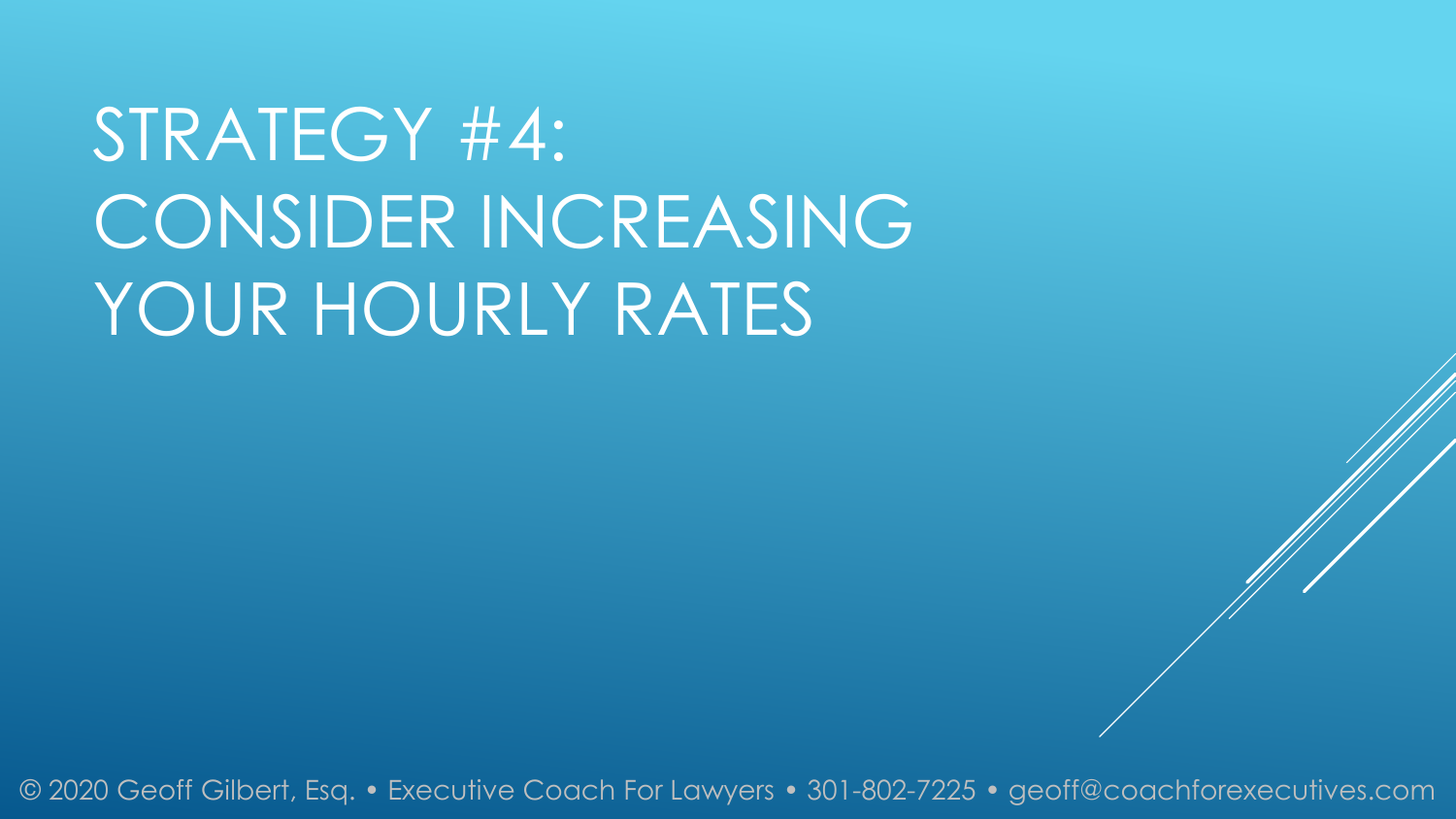A \$50 per hour fee increase at 1,500 billable hours per year results in a \$75,000 increase in annual revenue.

\$25 per hour yields \$37,500.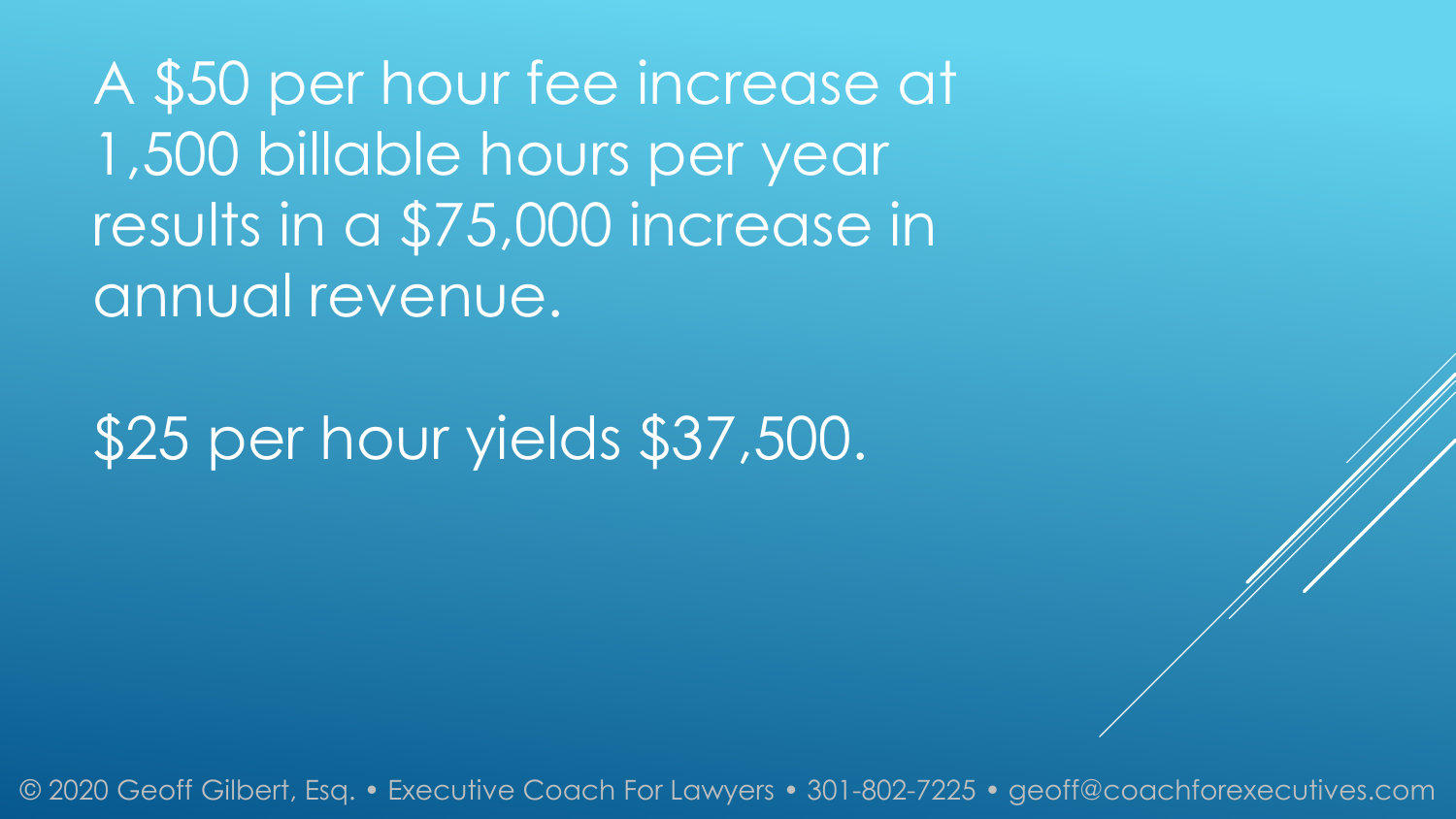#### Are we worth the increase?

1. More experience raises the value we bring to clients.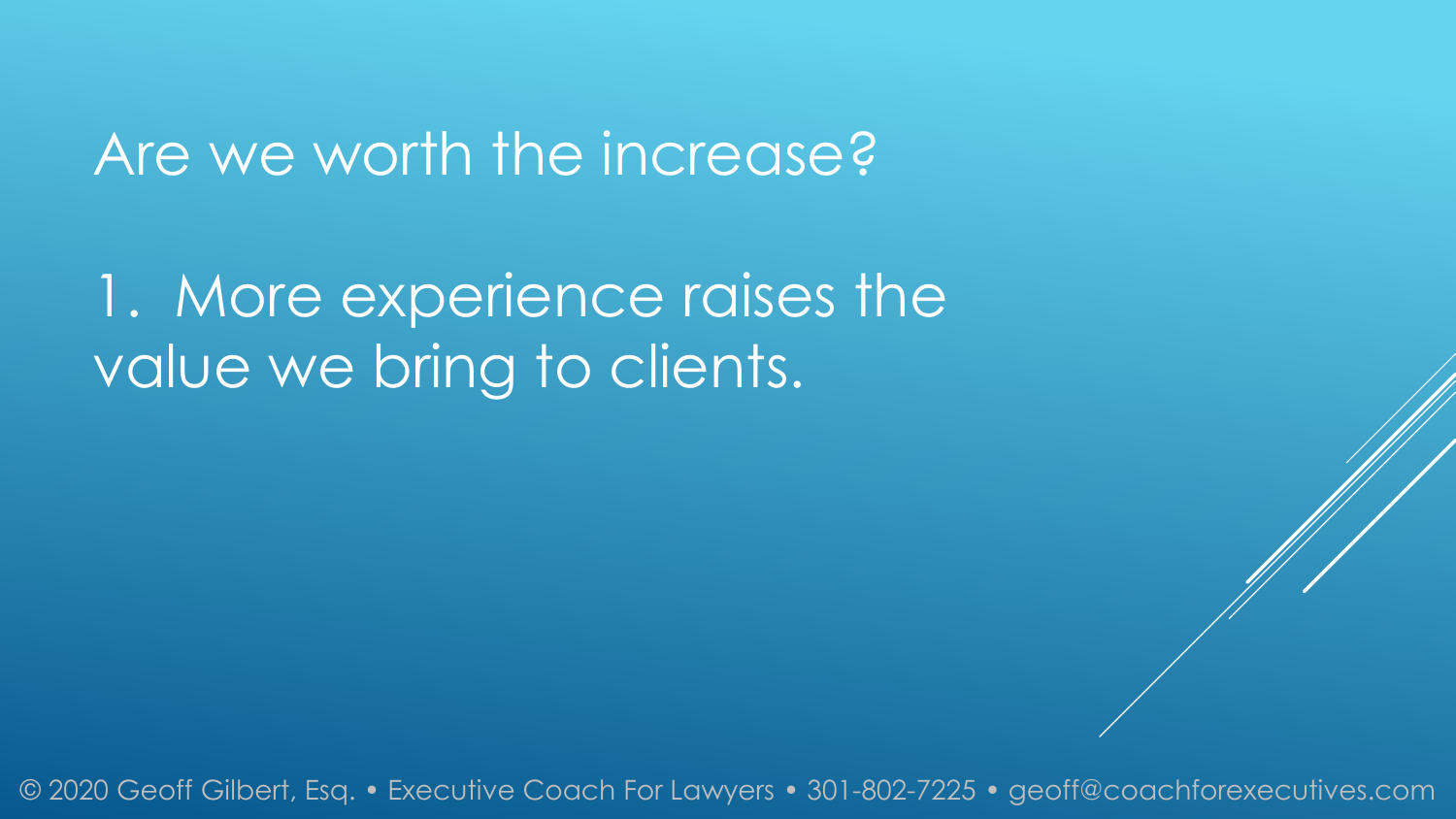#### Are we worth the increase?

2. Each year we practice, we have a greater likelihood of success in cases.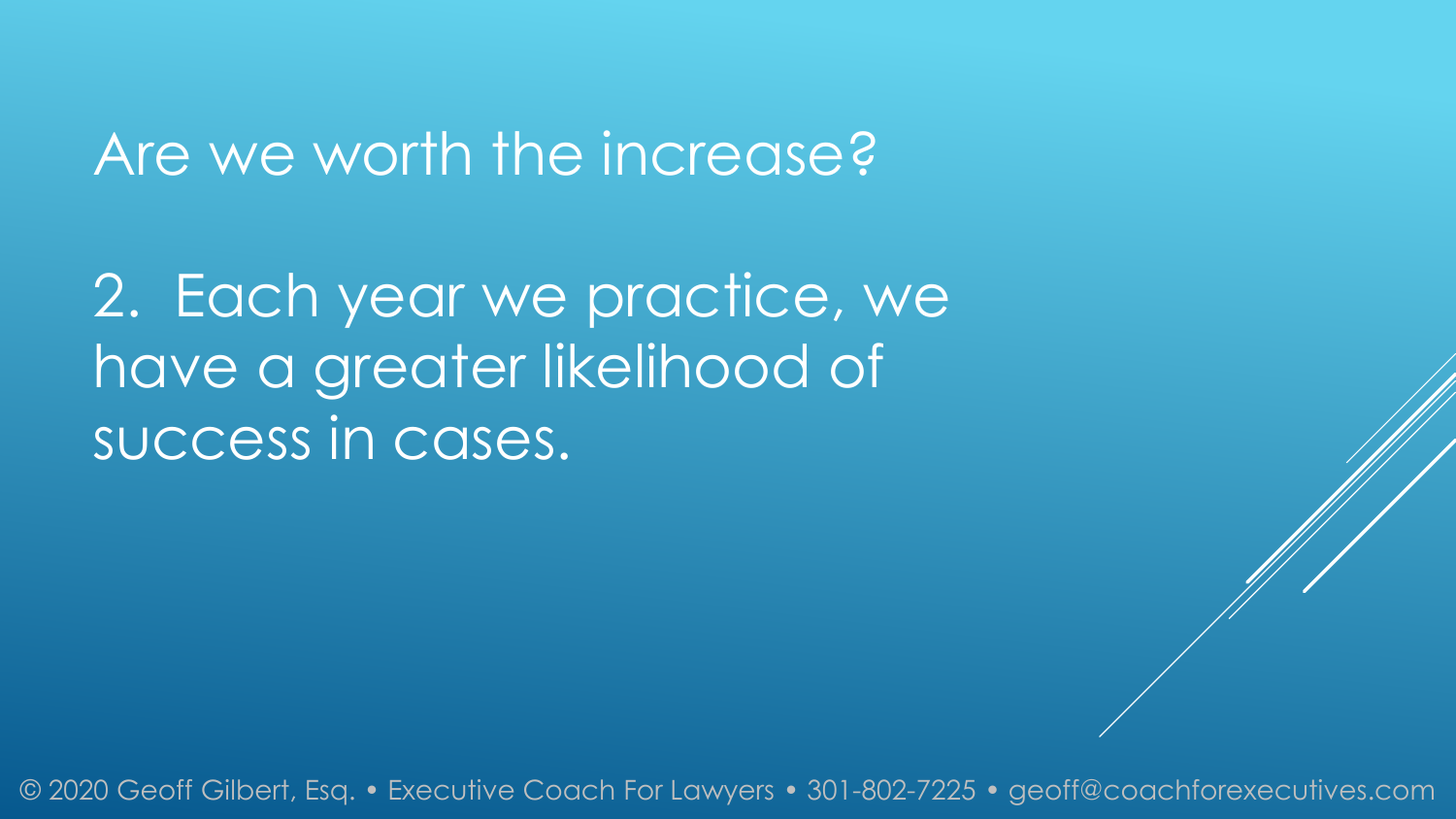#### Are we worth the increase?

3. It's incredibly motivating to help more people and to increase your checkbook balance. We do a better job when motivated.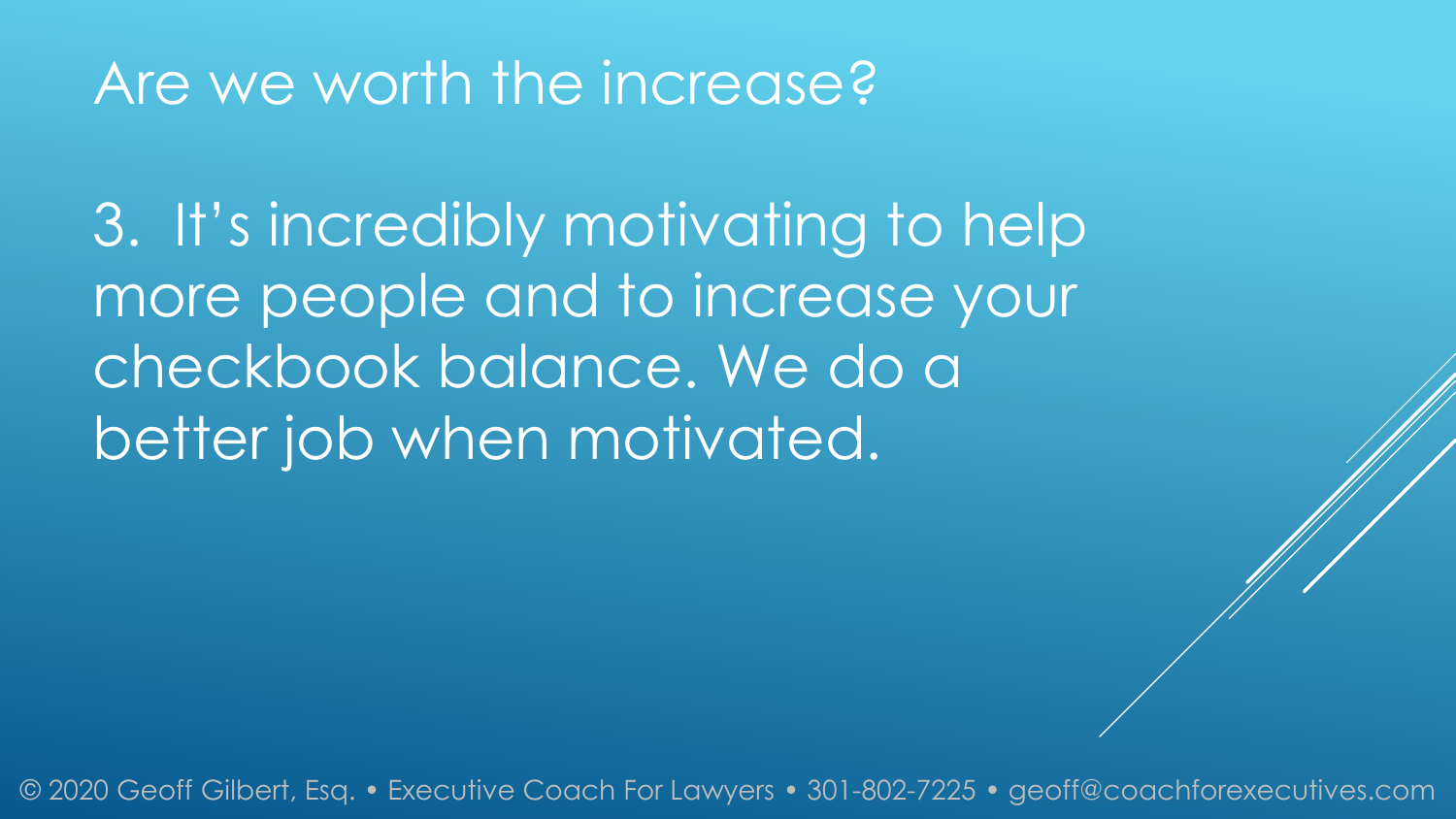STRATEGY #5: SET DAILY GOALS FOR BILLABLE HOURS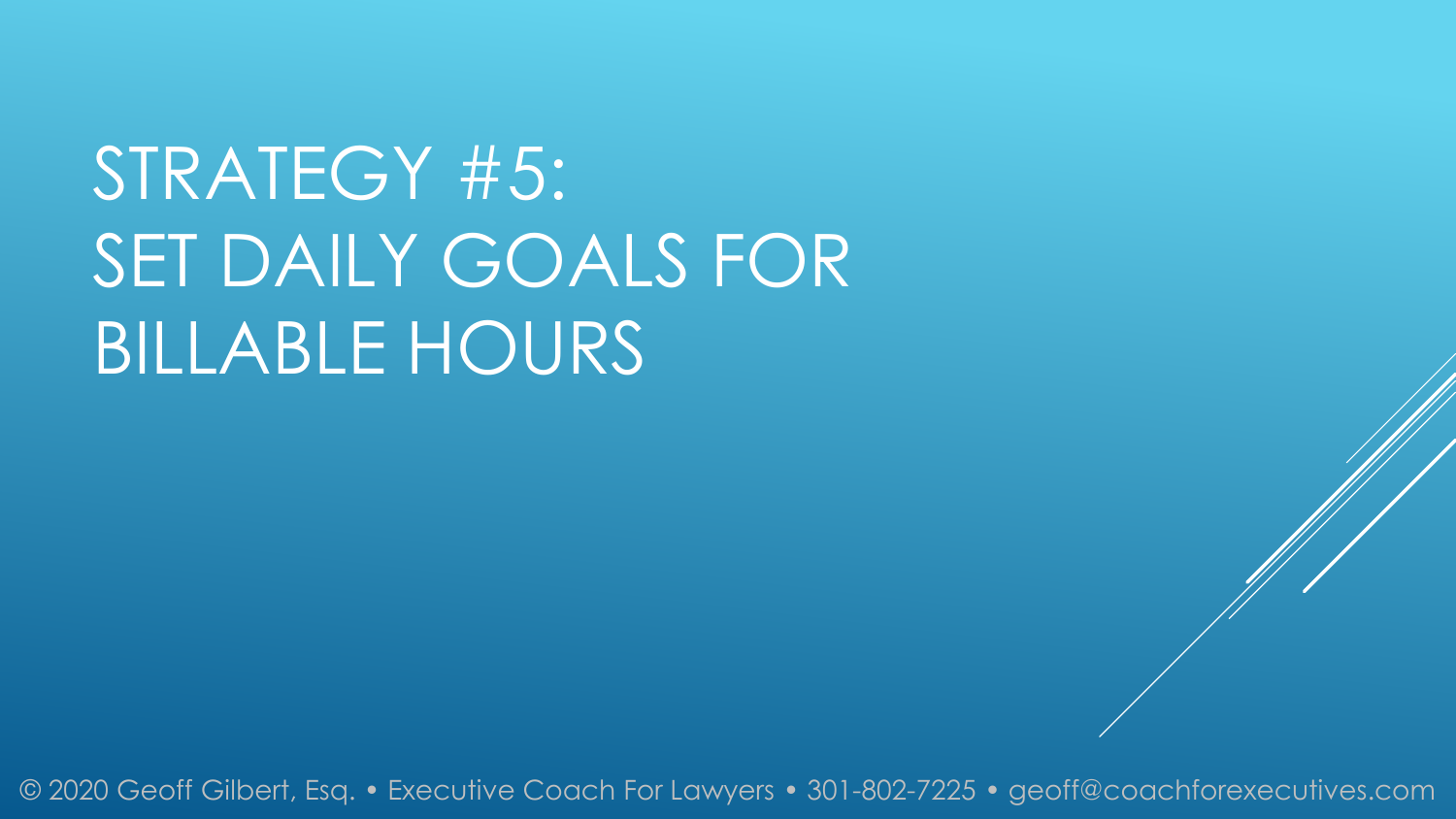**Increasing or setting billable hour goals alone increased revenue for every one of my coaching clients.**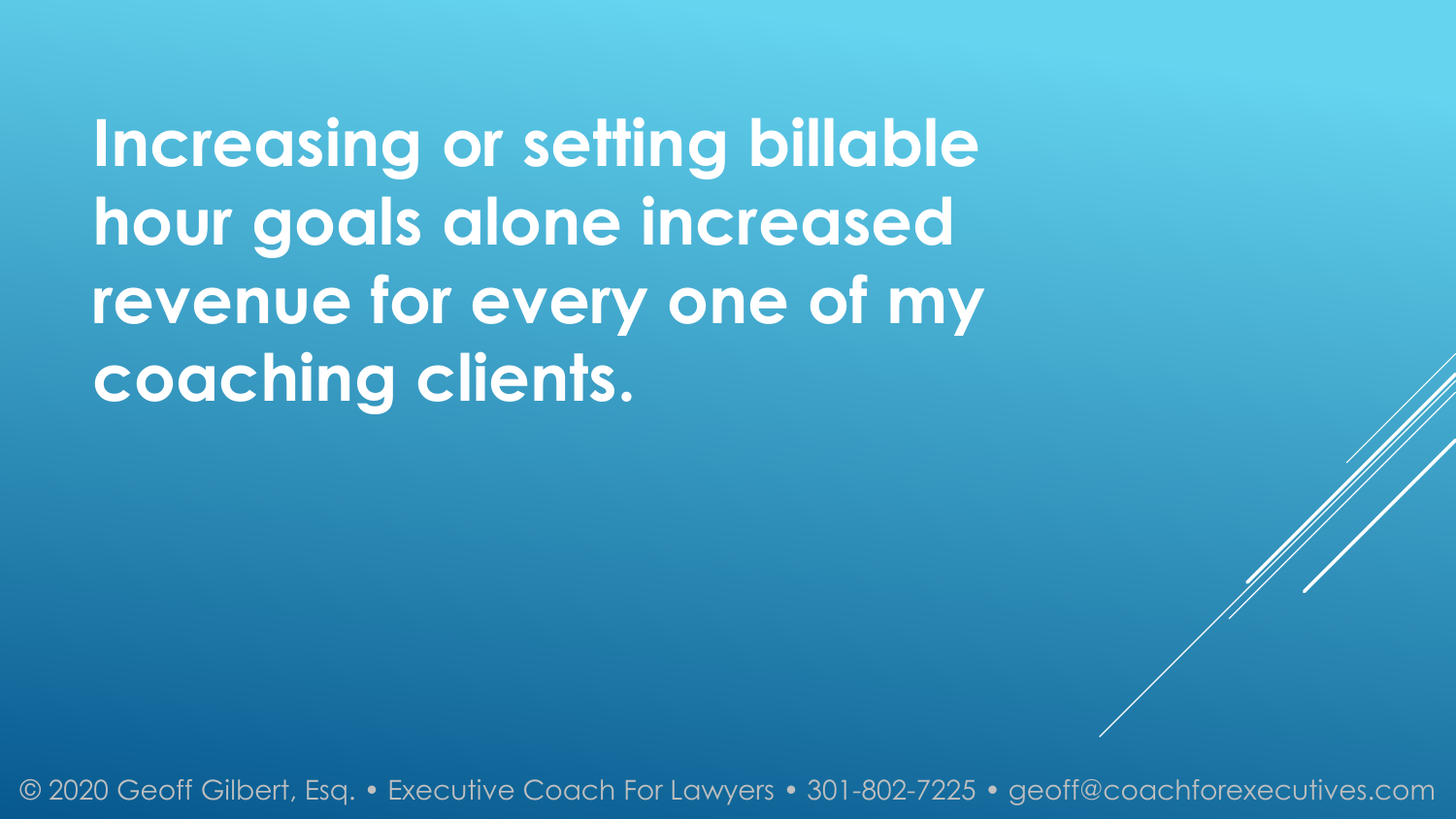# ADDITIONAL REVENUE FROM INCREASING GOALS FOR BILLABLE HOURS

*Based on 200 days/year for one lawyer*

| RATE  | I HOUR    |
|-------|-----------|
| \$200 | \$40,000  |
| \$300 | \$60,000  |
| \$400 | \$80,000  |
| \$500 | \$100,000 |

2 HOURS 3 HOURS \$120,000 \$180,000 \$160,000 \$240,000 \$200,000 \$300,000

\$80,000 \$120,000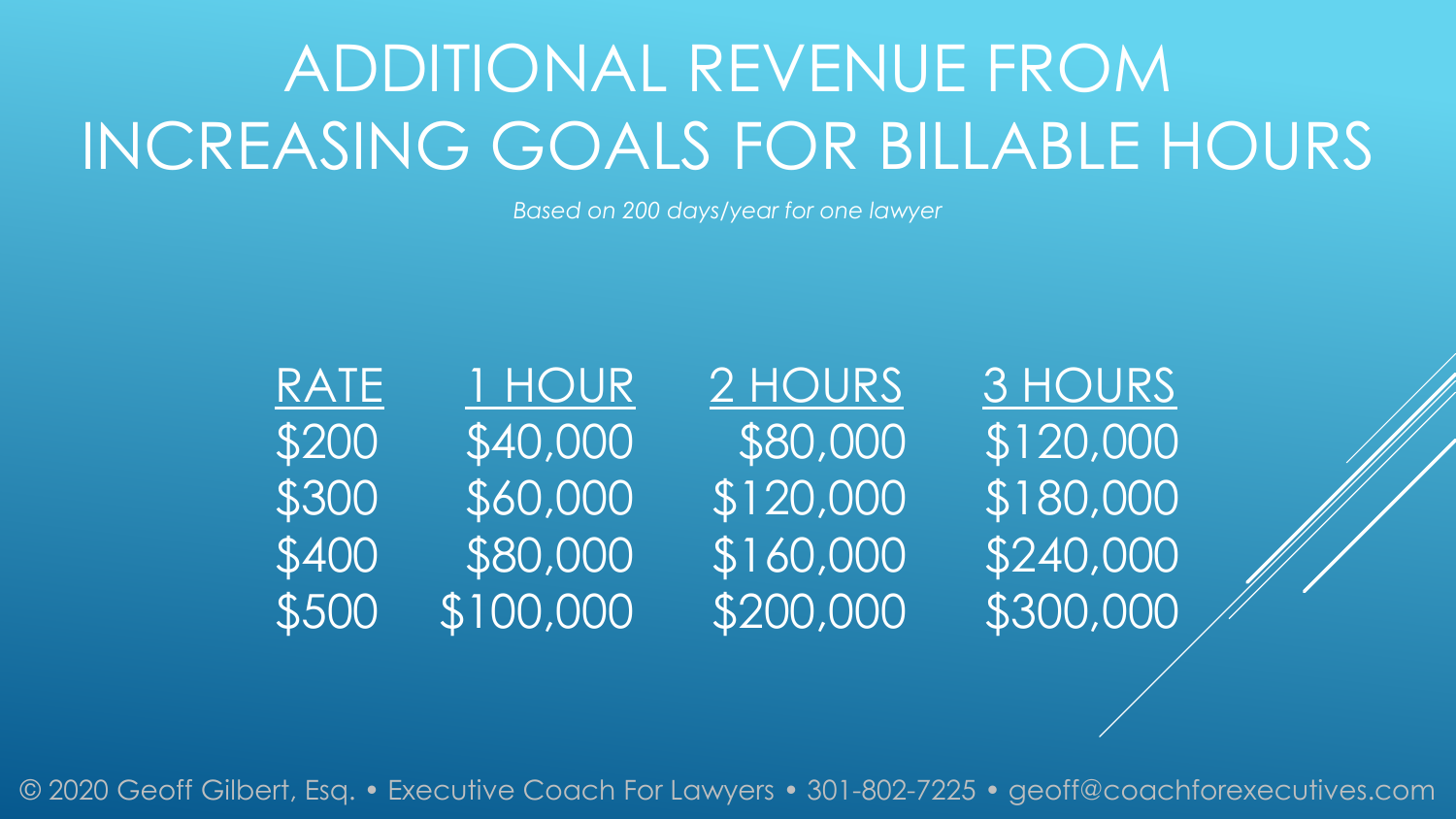In six months, one of my coaching clients with five billing professionals increased net income by more than \$1 million by setting goals for billable hour goals.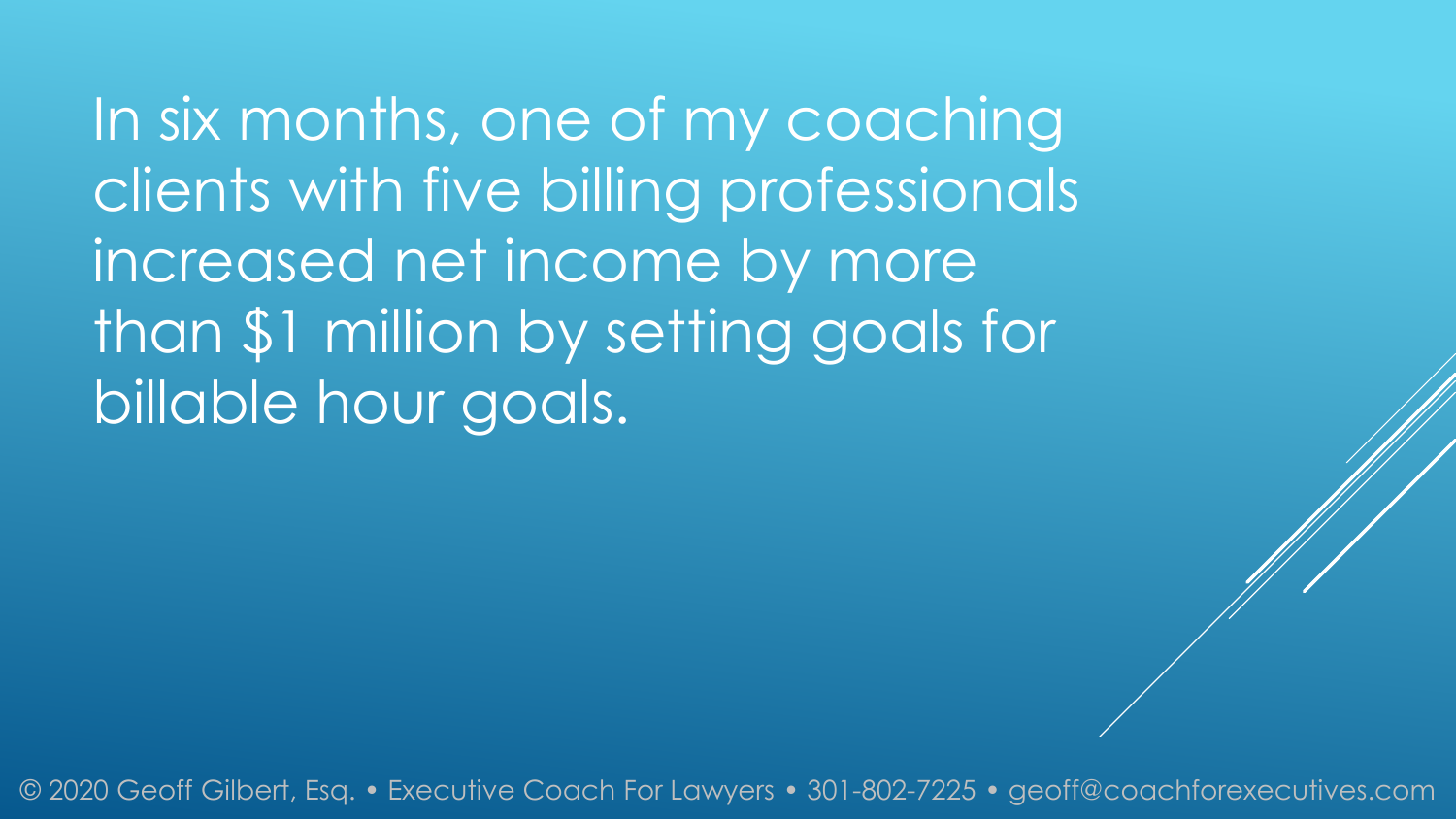However, not many attorneys are good at holding themselves accountable. As a coach, my job is to hold you accountable for your goals.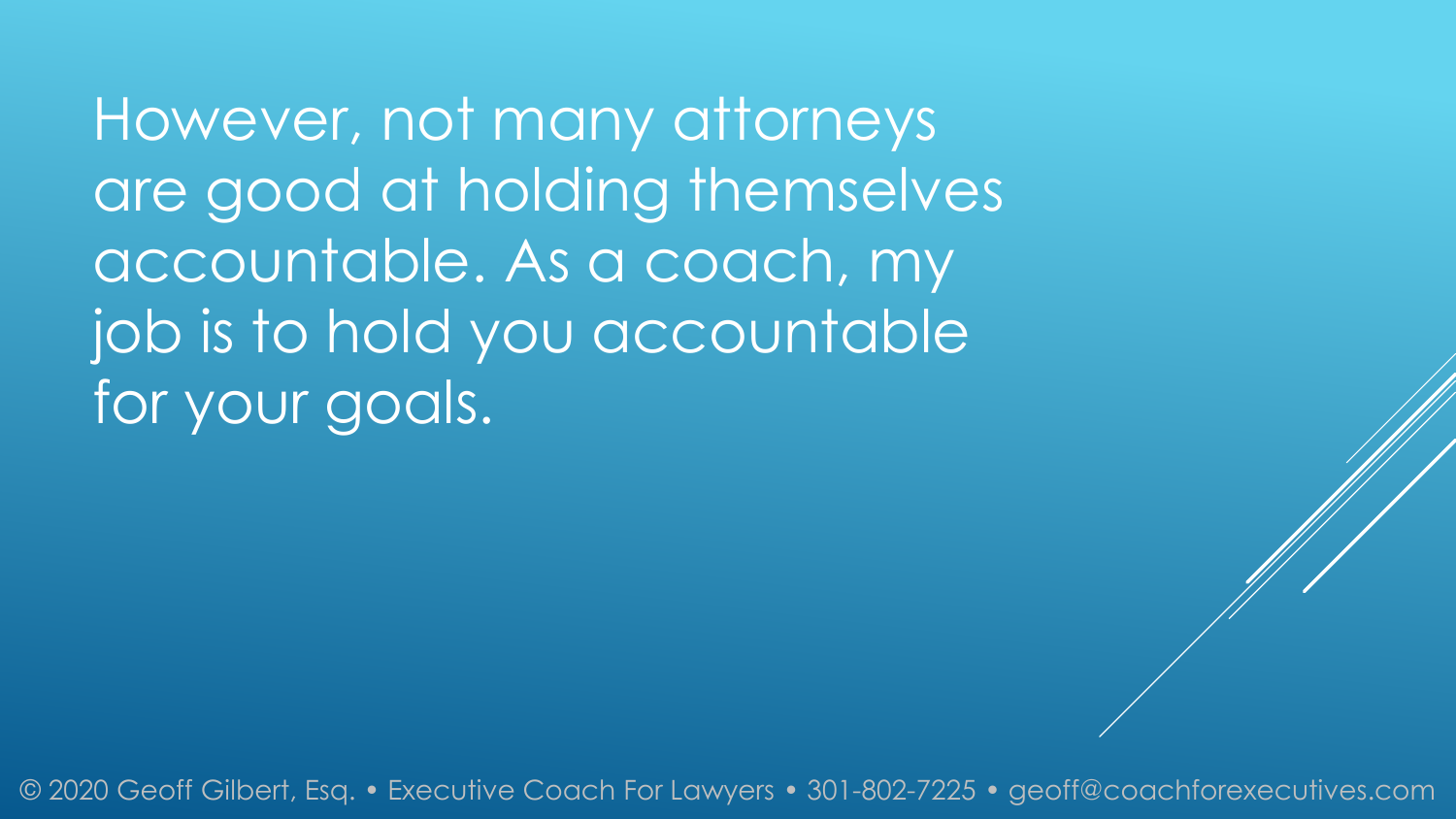# STRATEGY #6: IMPROVE YOUR BILLING PRACTICES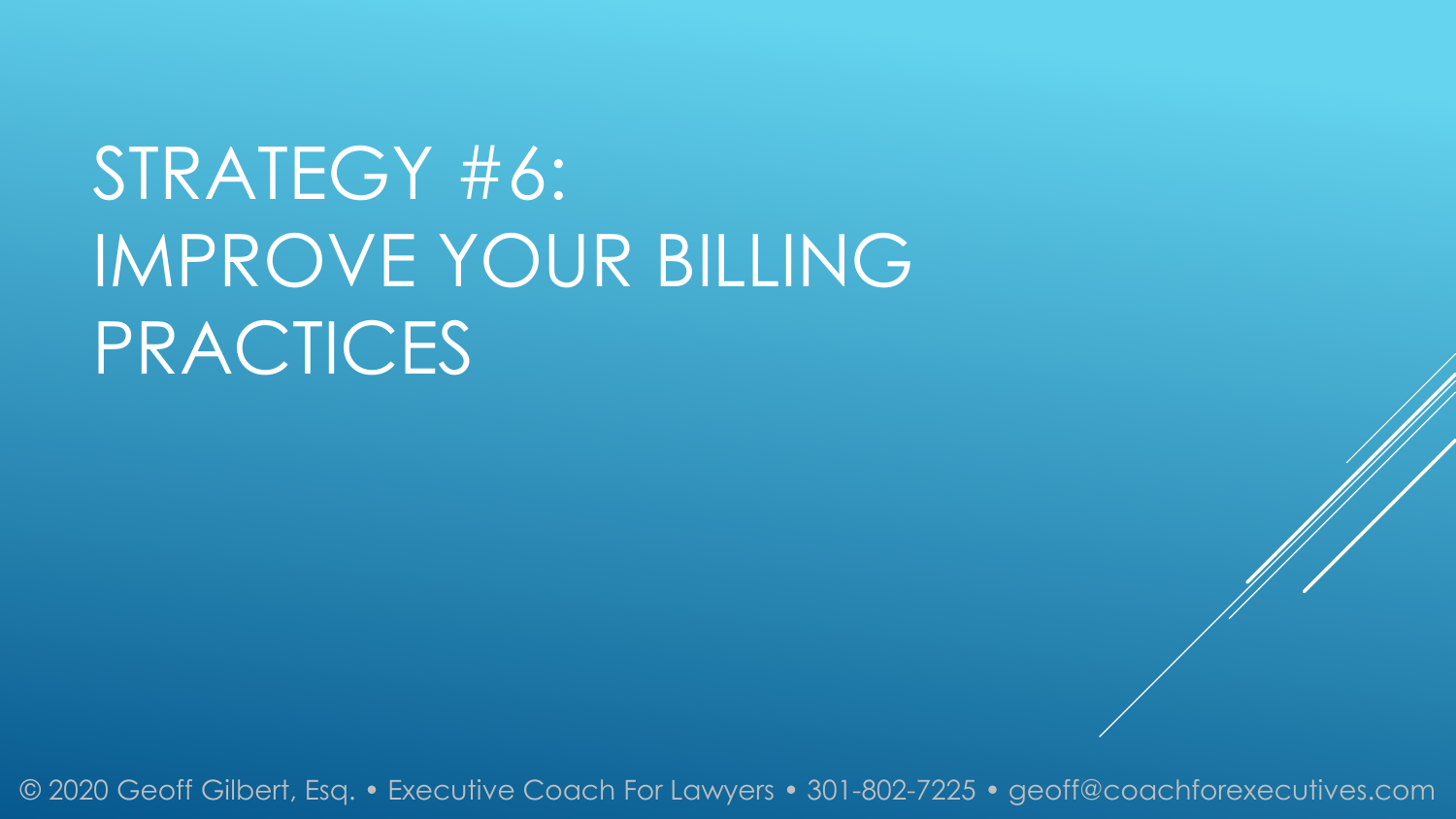## A. Send bills out the last day of the month.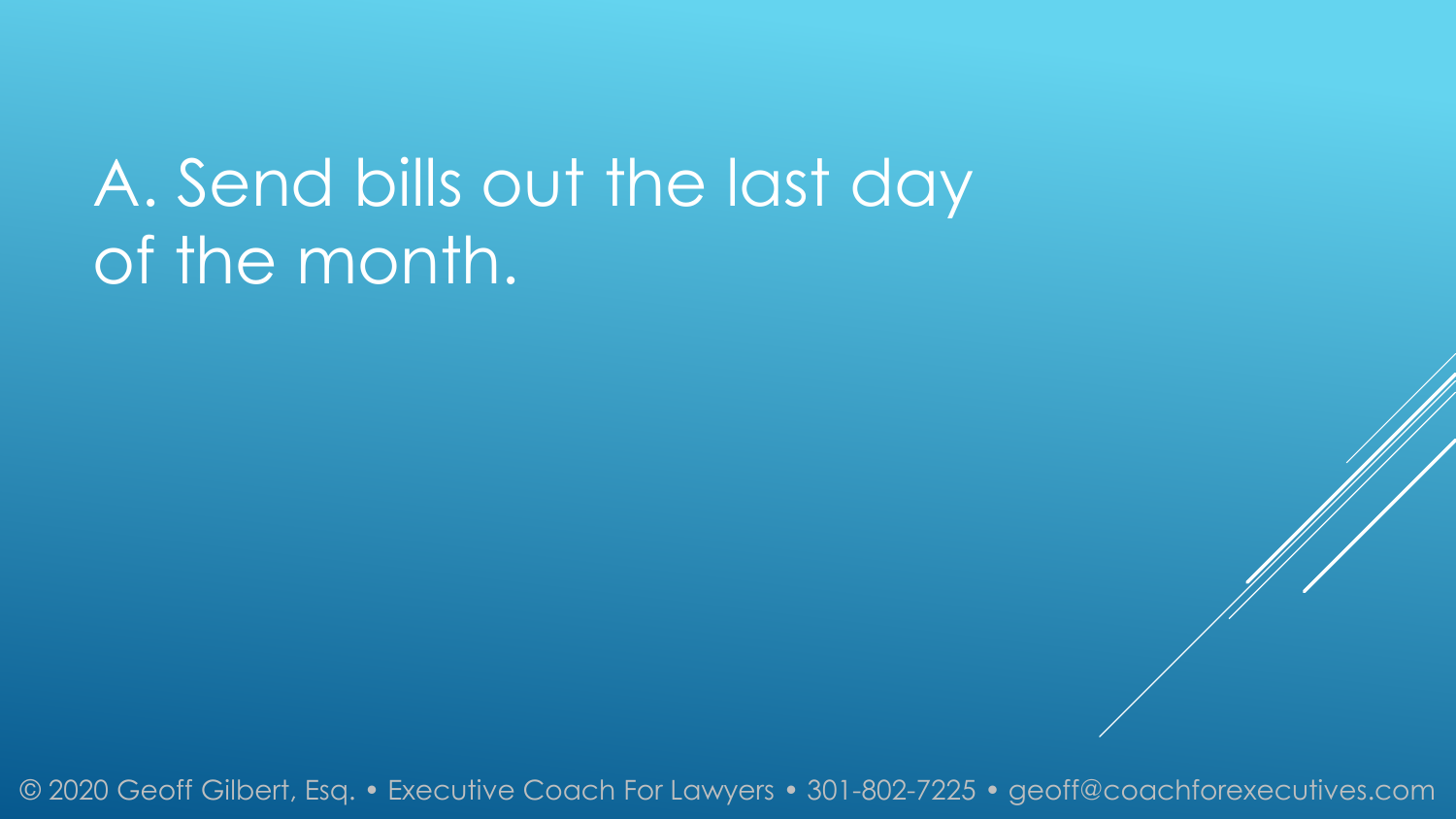B. Put the due day and date on the bill: Wednesday, February 5th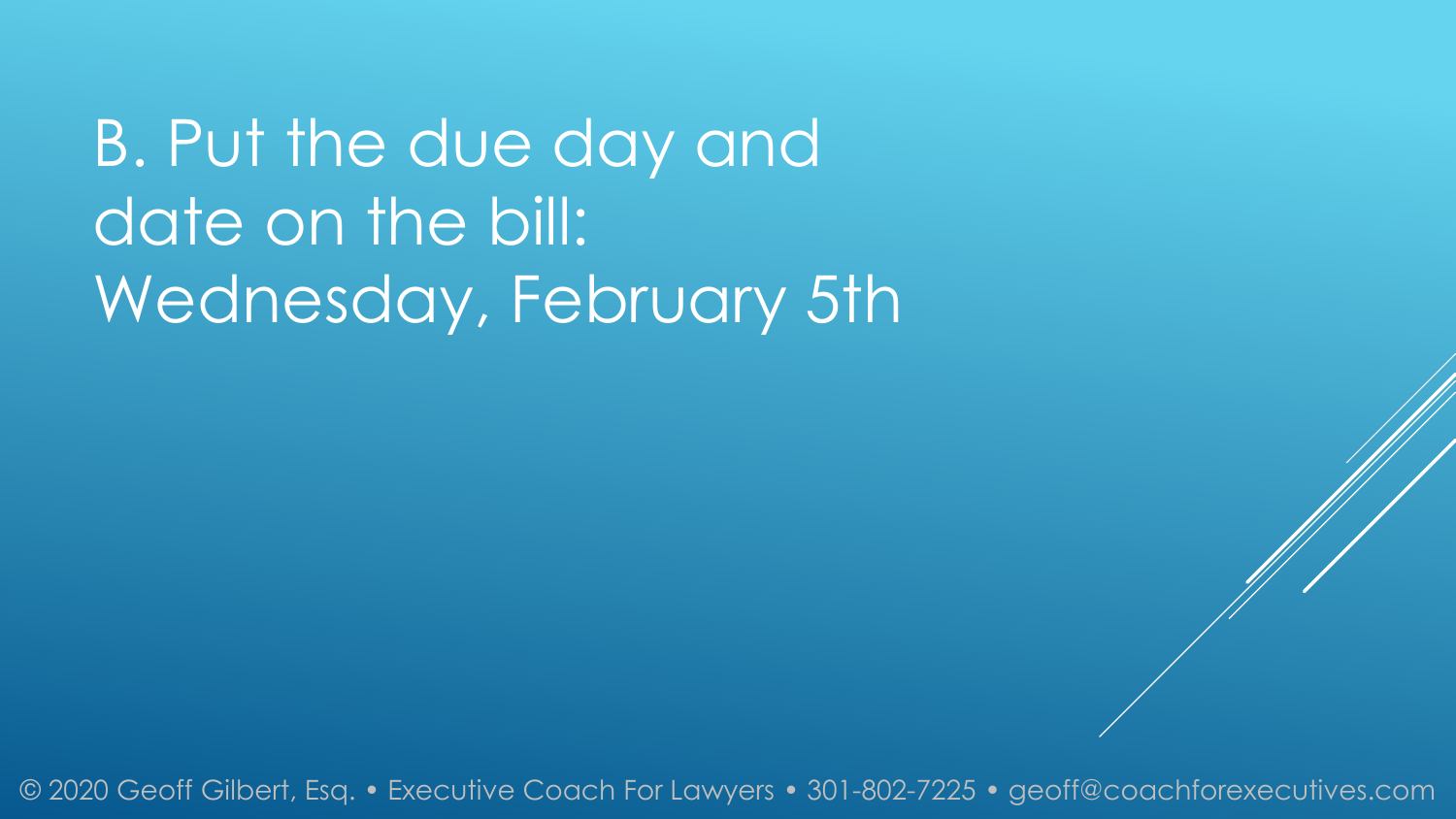C. Send bills out on the same day each month. Preferably, send bills on the last day of the month so yours are the first bill your client sees on the first day of the following month.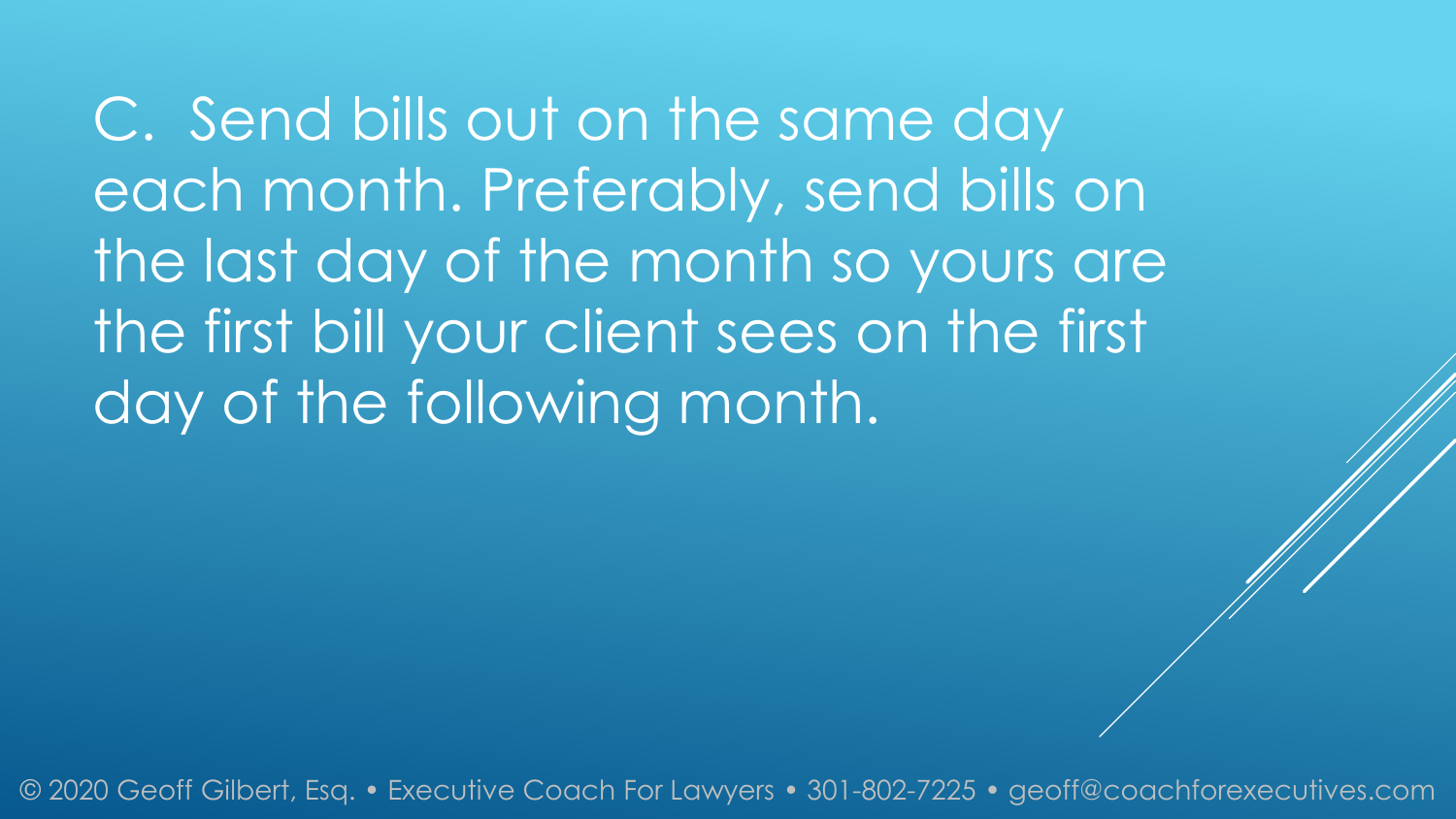Good billing practices teach your clients to pay you and to pay you on time.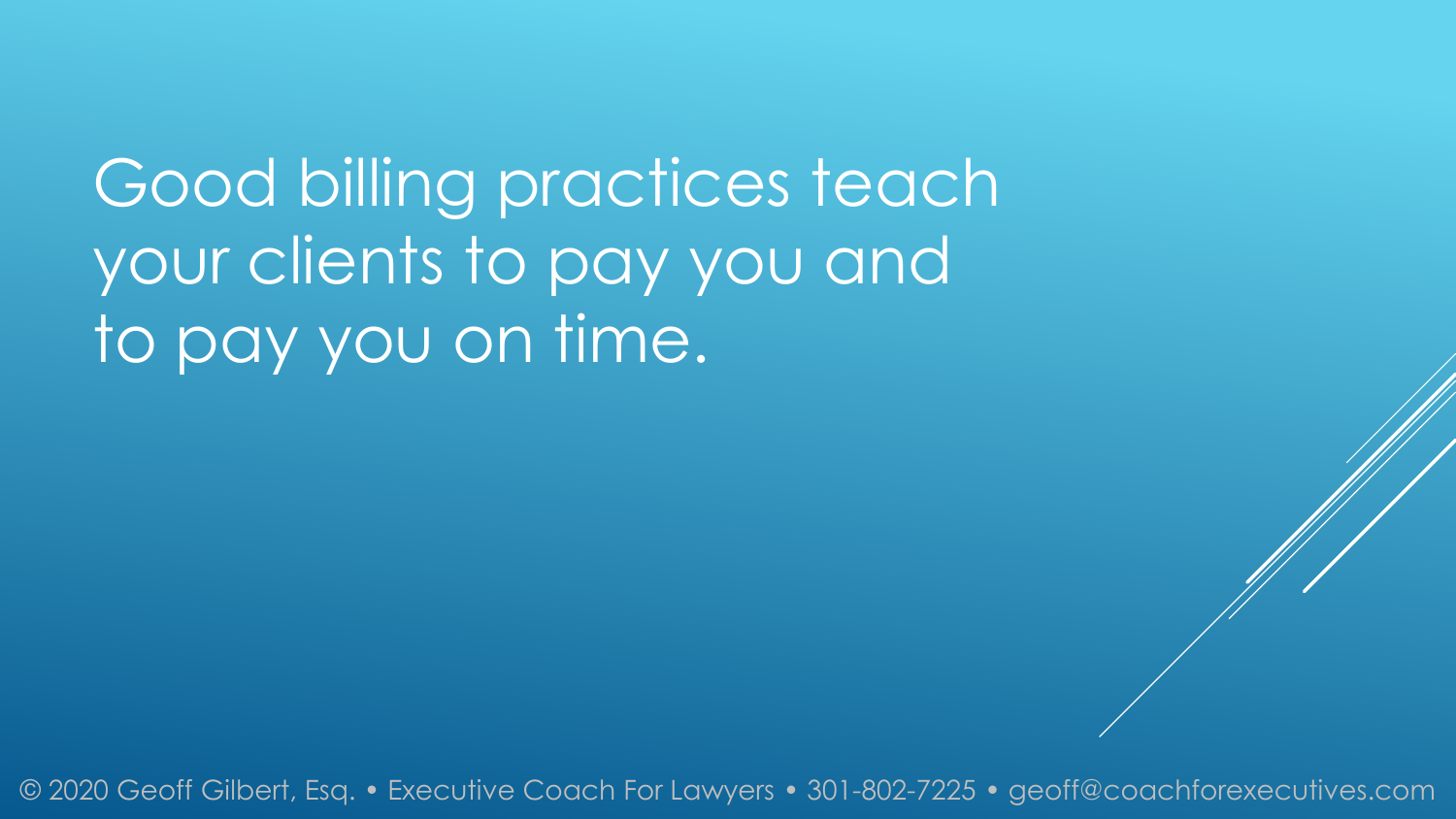Each of these policies is worth a significant amount of money to your practice.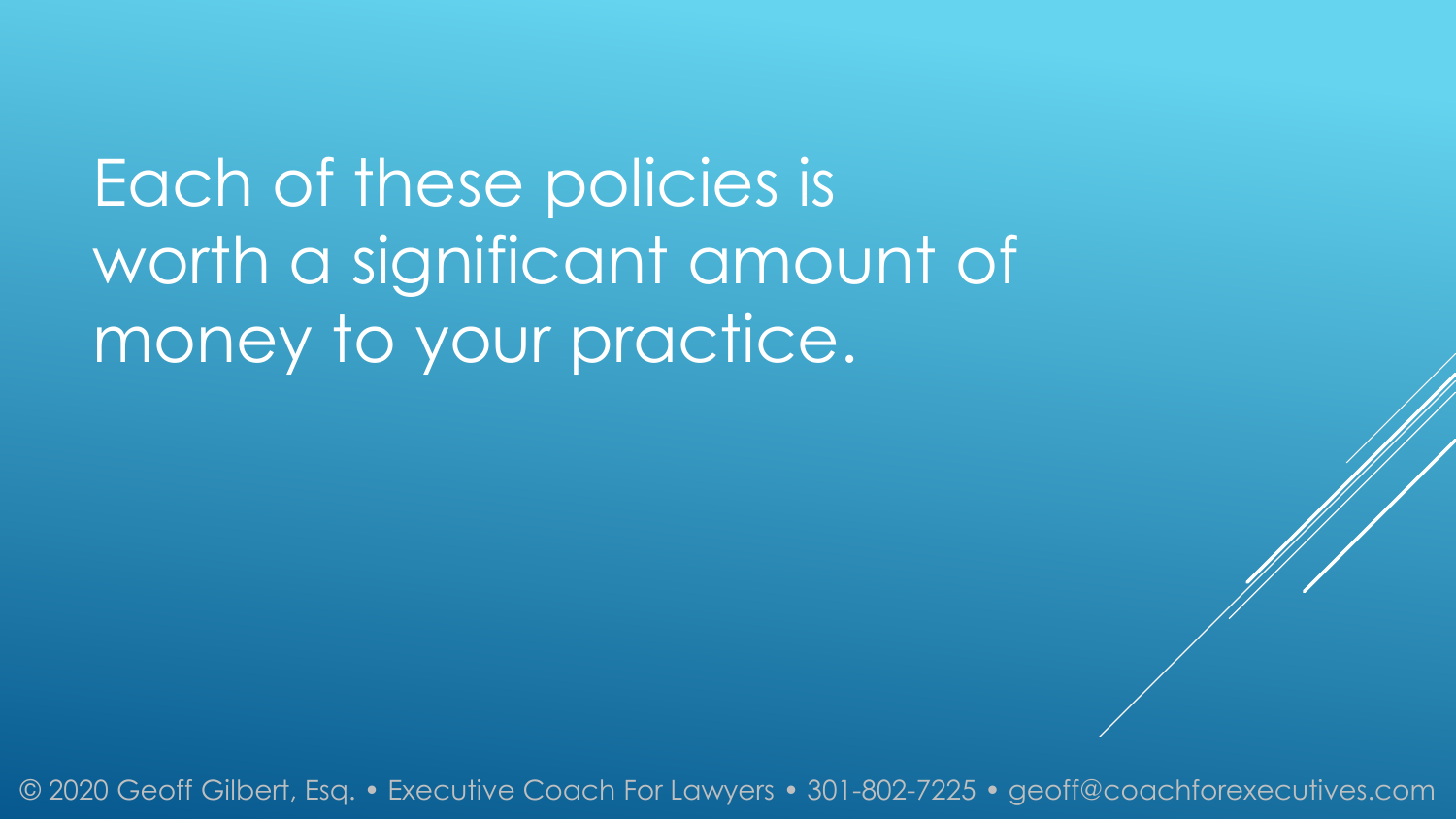I teach a program just on billing practices and preventing or eliminating collection problems. Failure to get paid is a reflection of your billing practices and not your clients' habits.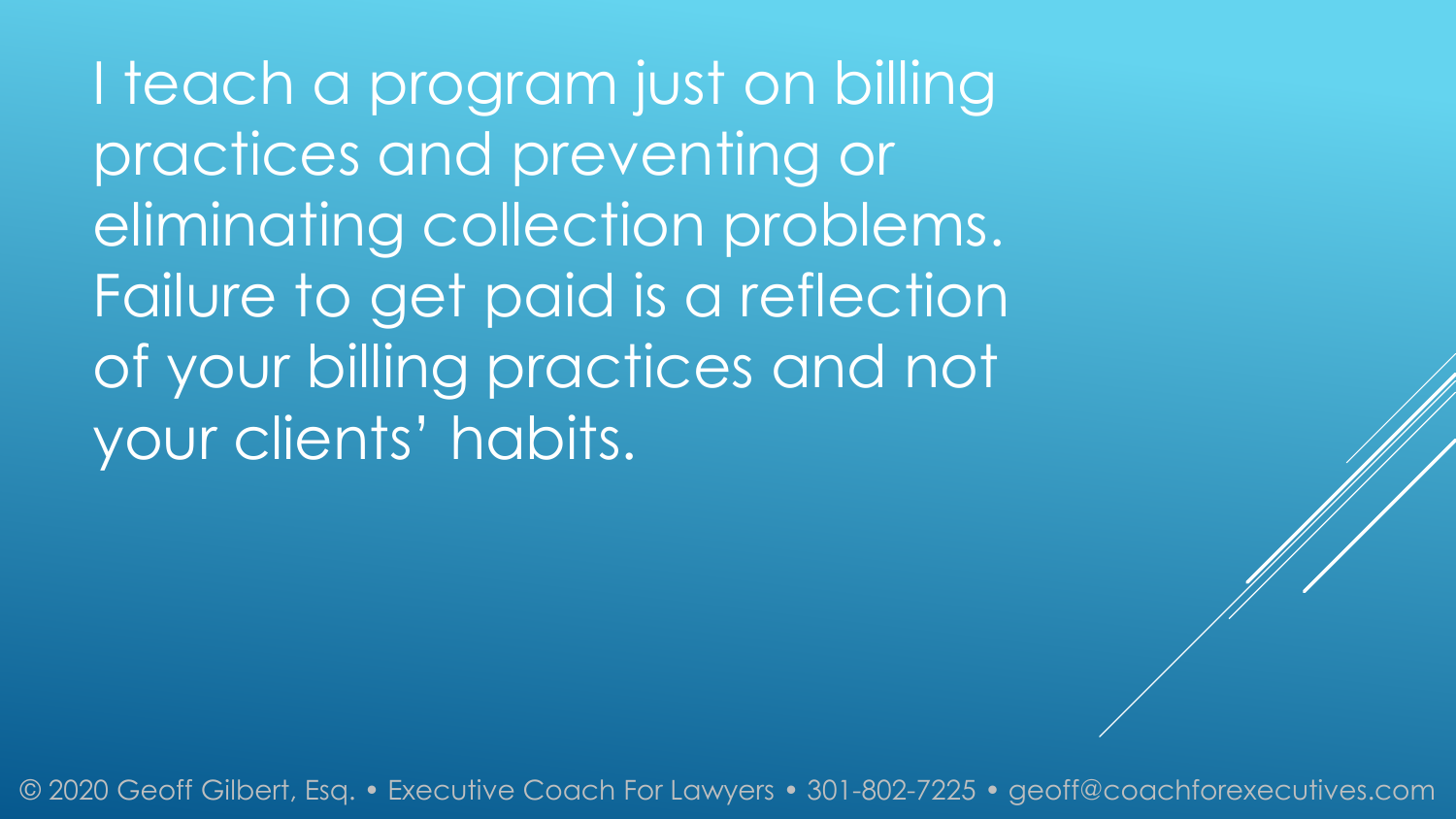# STRATEGY #7: PREVENT COLLECTION PROBLEMS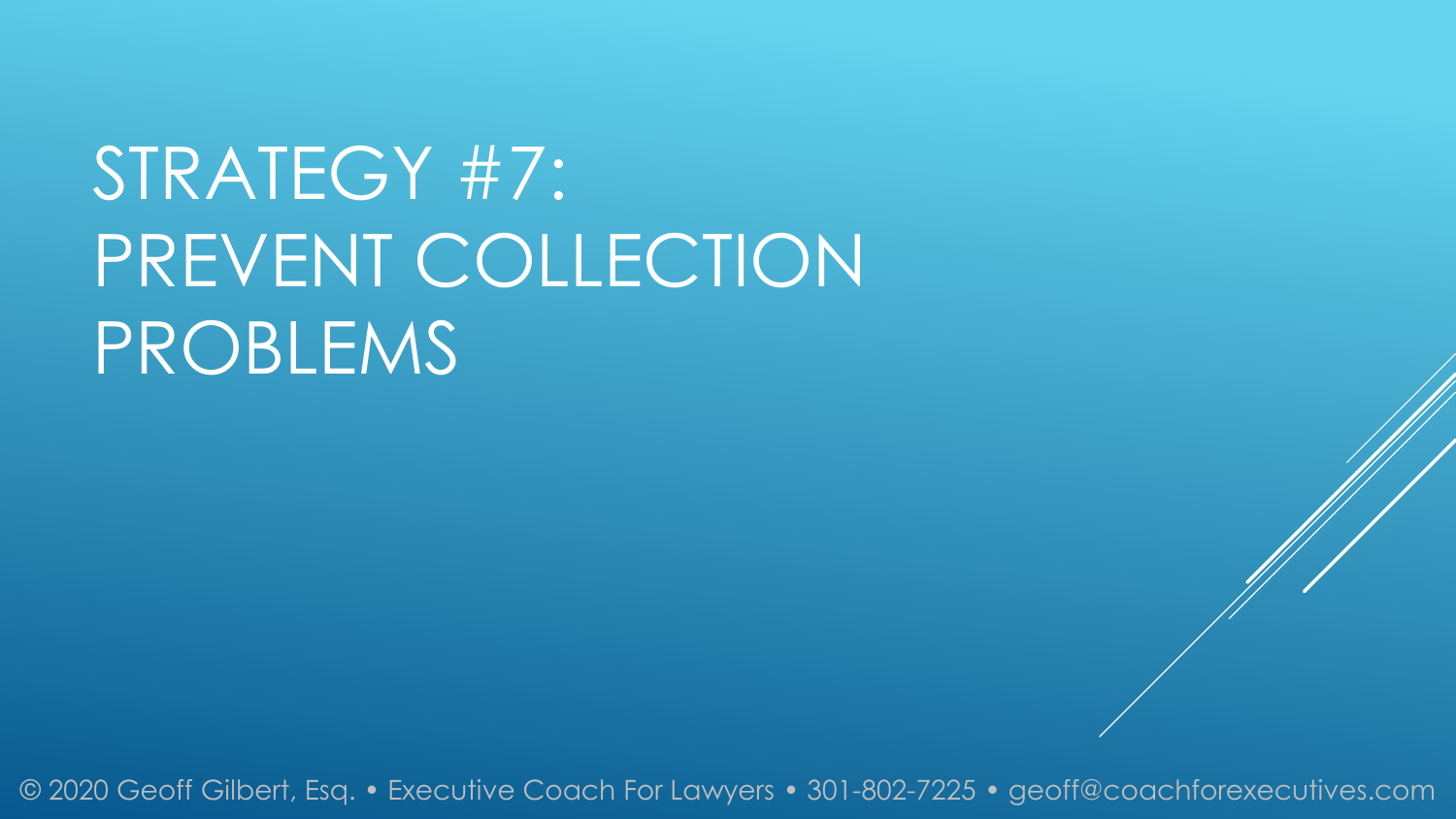### A. Get the retainer in your escrow account.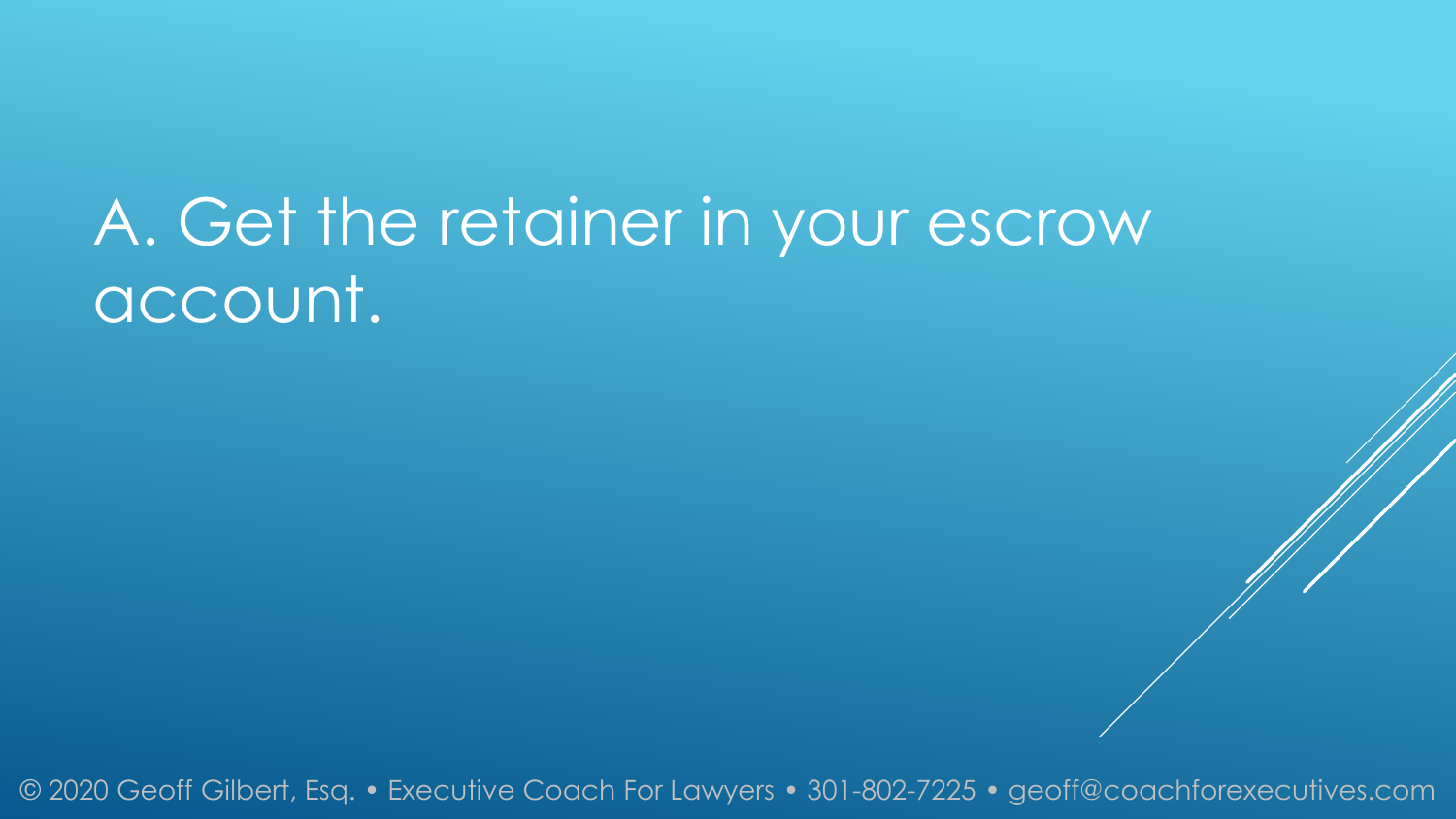## B. Get a credit card and agreement on file.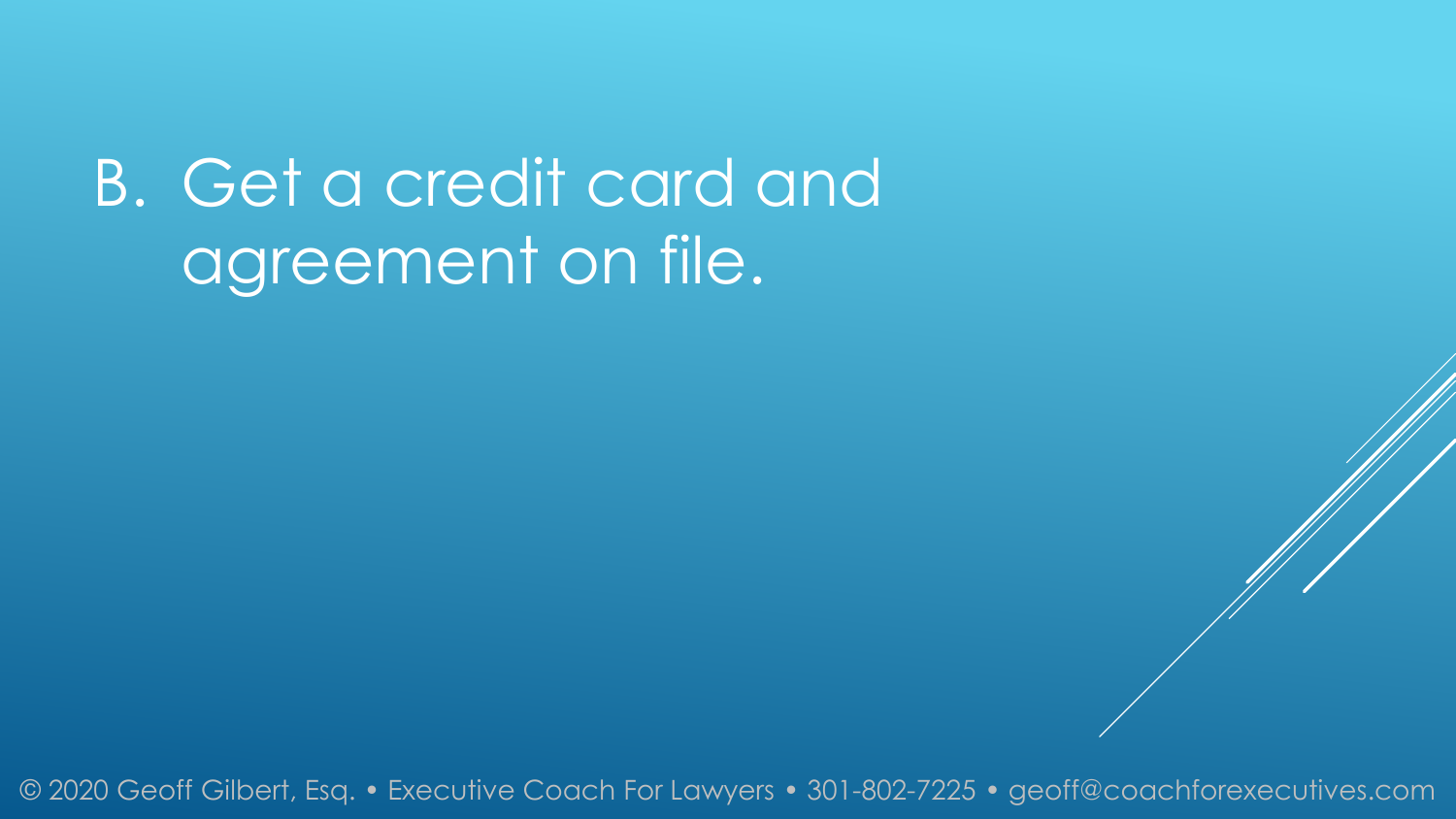### C. Get your retainer replenished.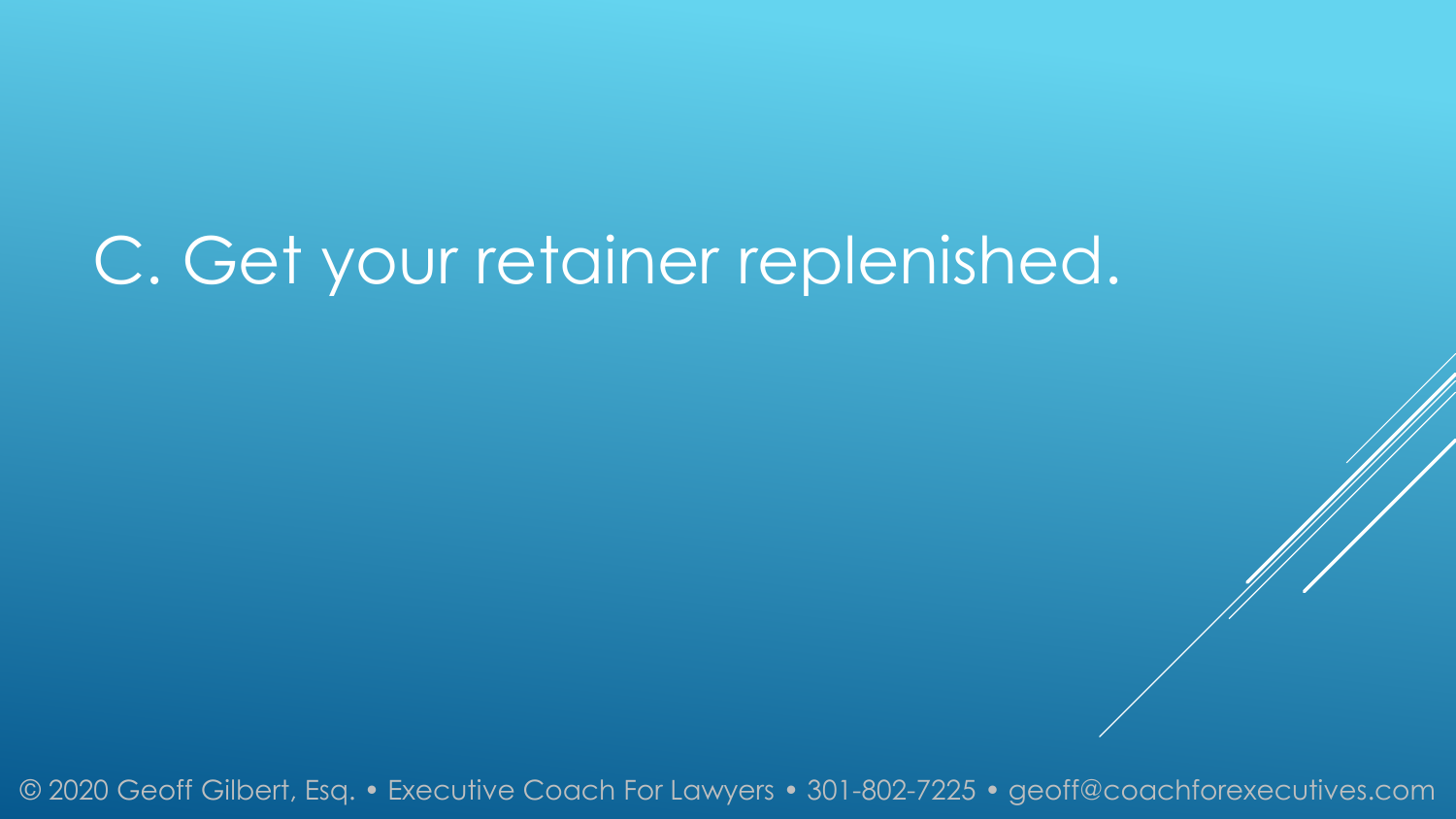### D. Stop work immediately if not paid on time.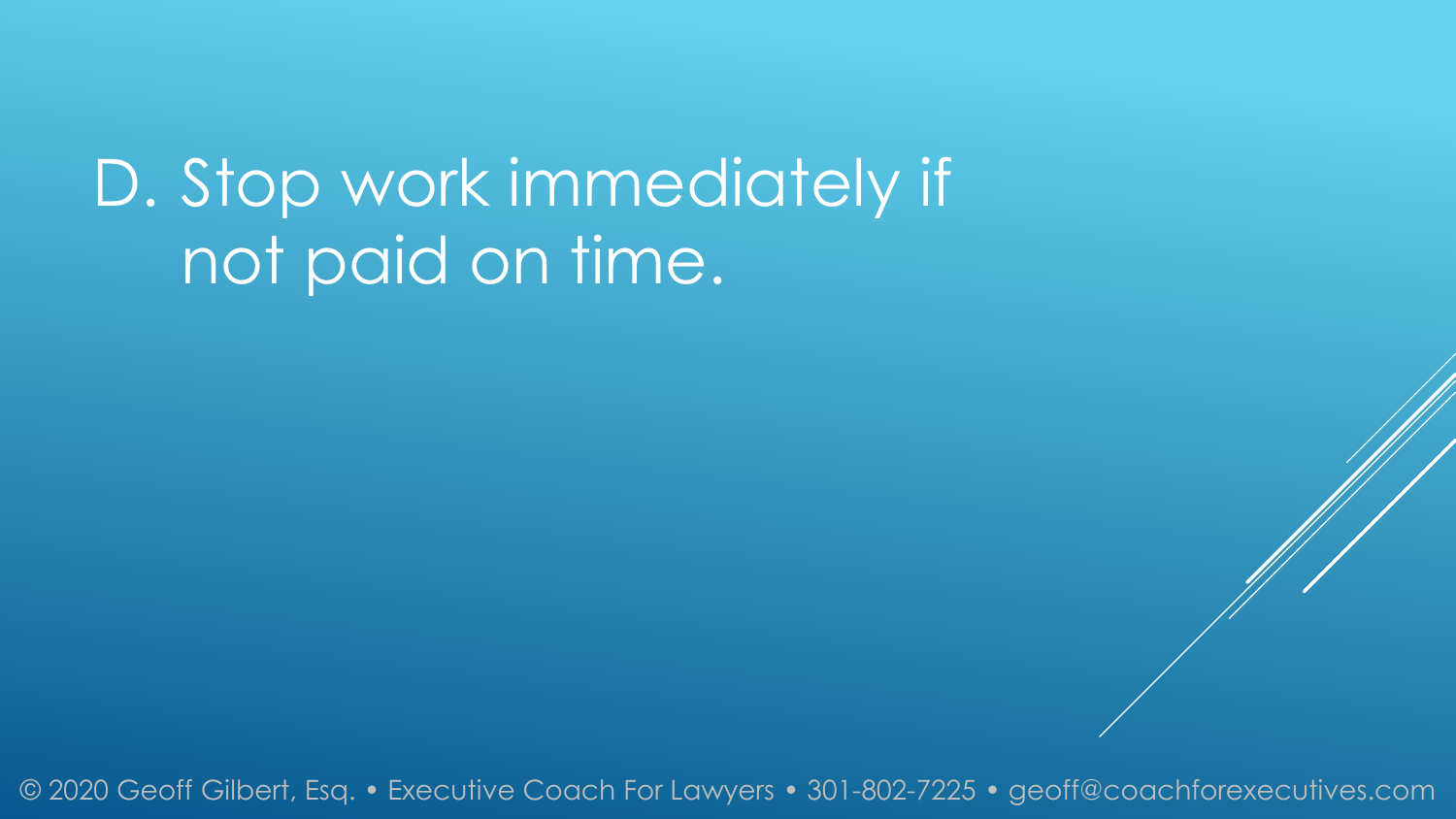#### Again, all of these policies increase your checkbook balance.

*All lawyers are afraid of losing clients because of strong billing practices.*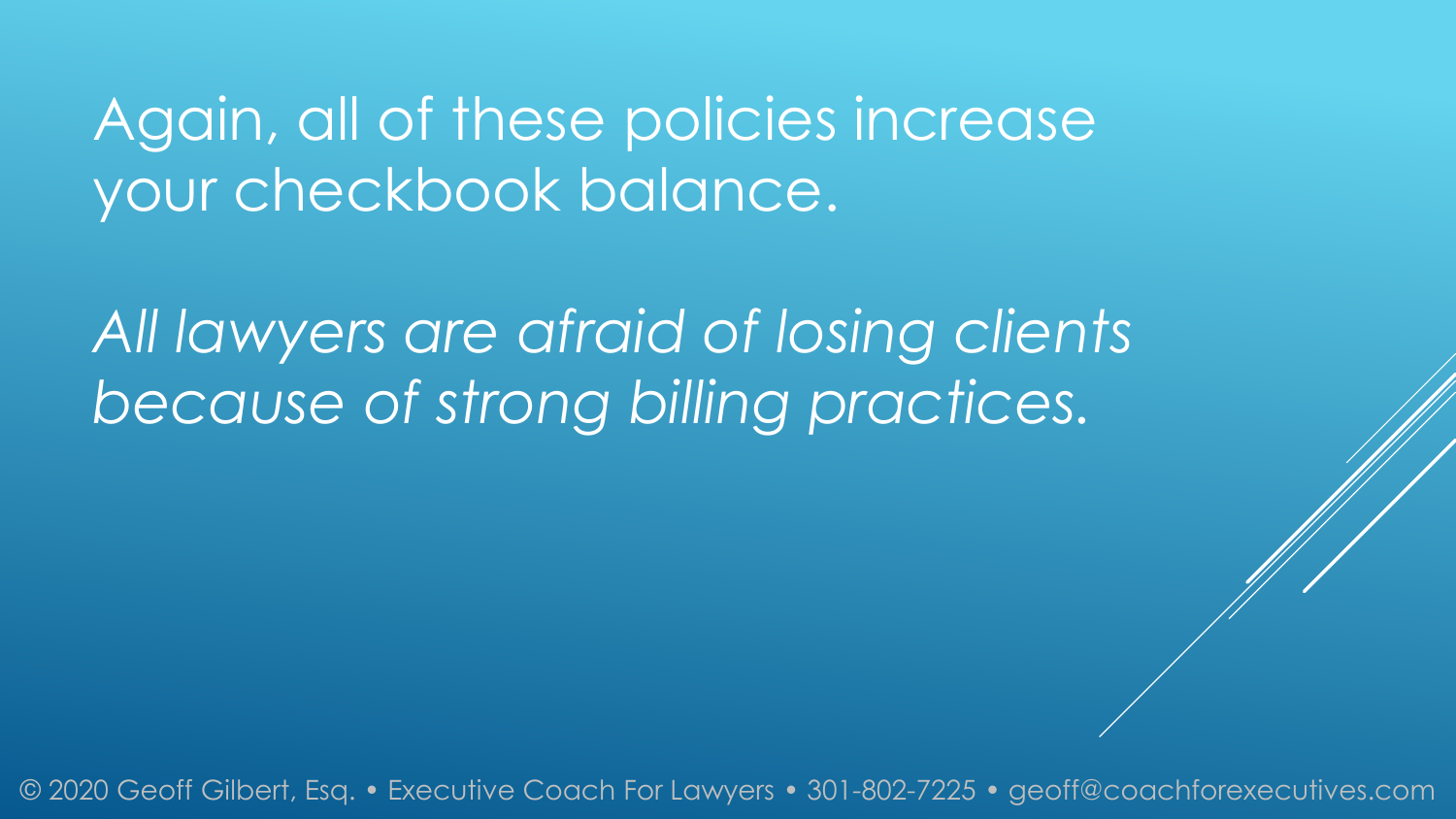If you lose a client because you take steps to get paid on time, you may be better off.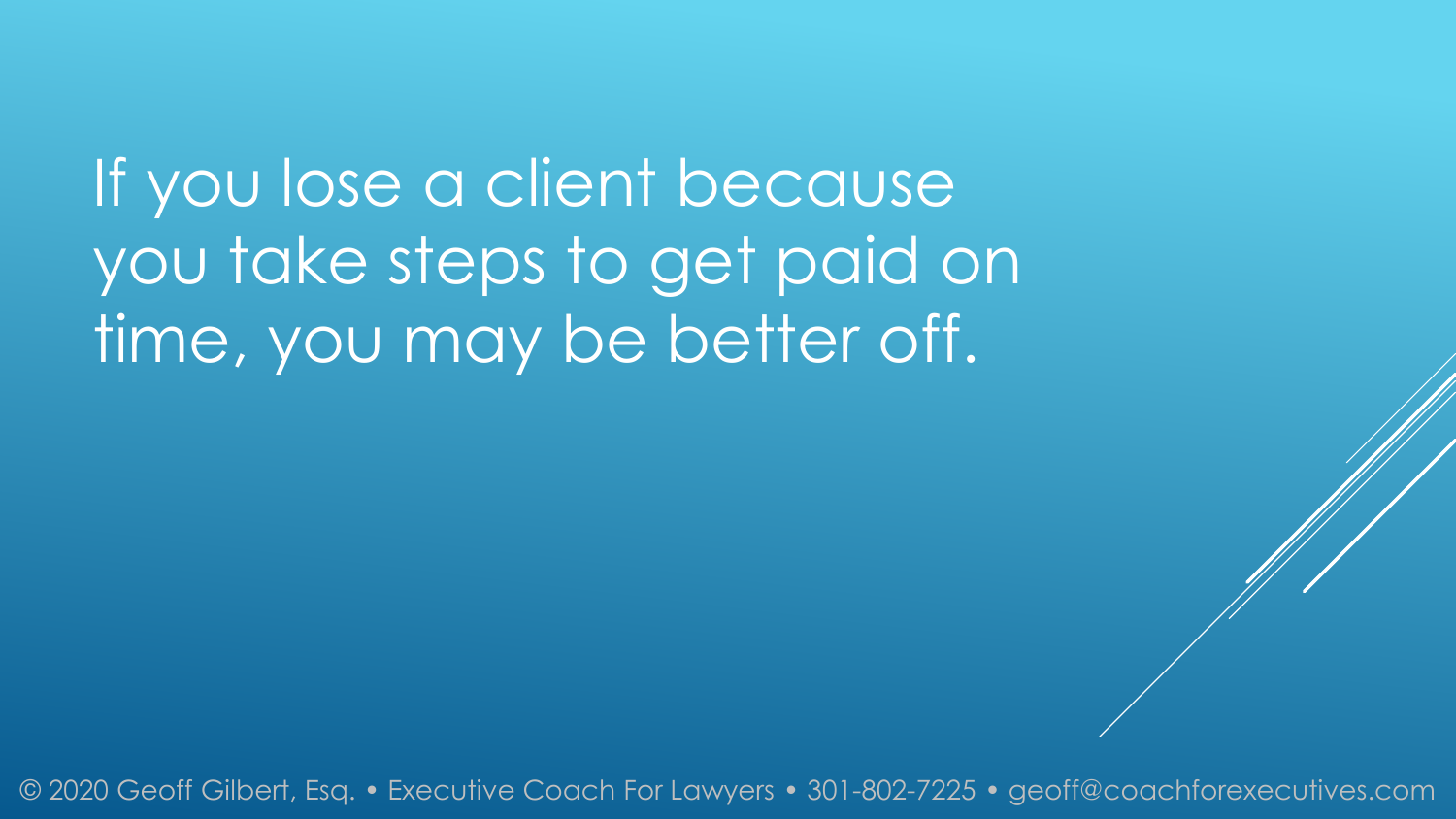# STRATEGY #8: REDUCE OR ELIMINATE DISTRACTIONS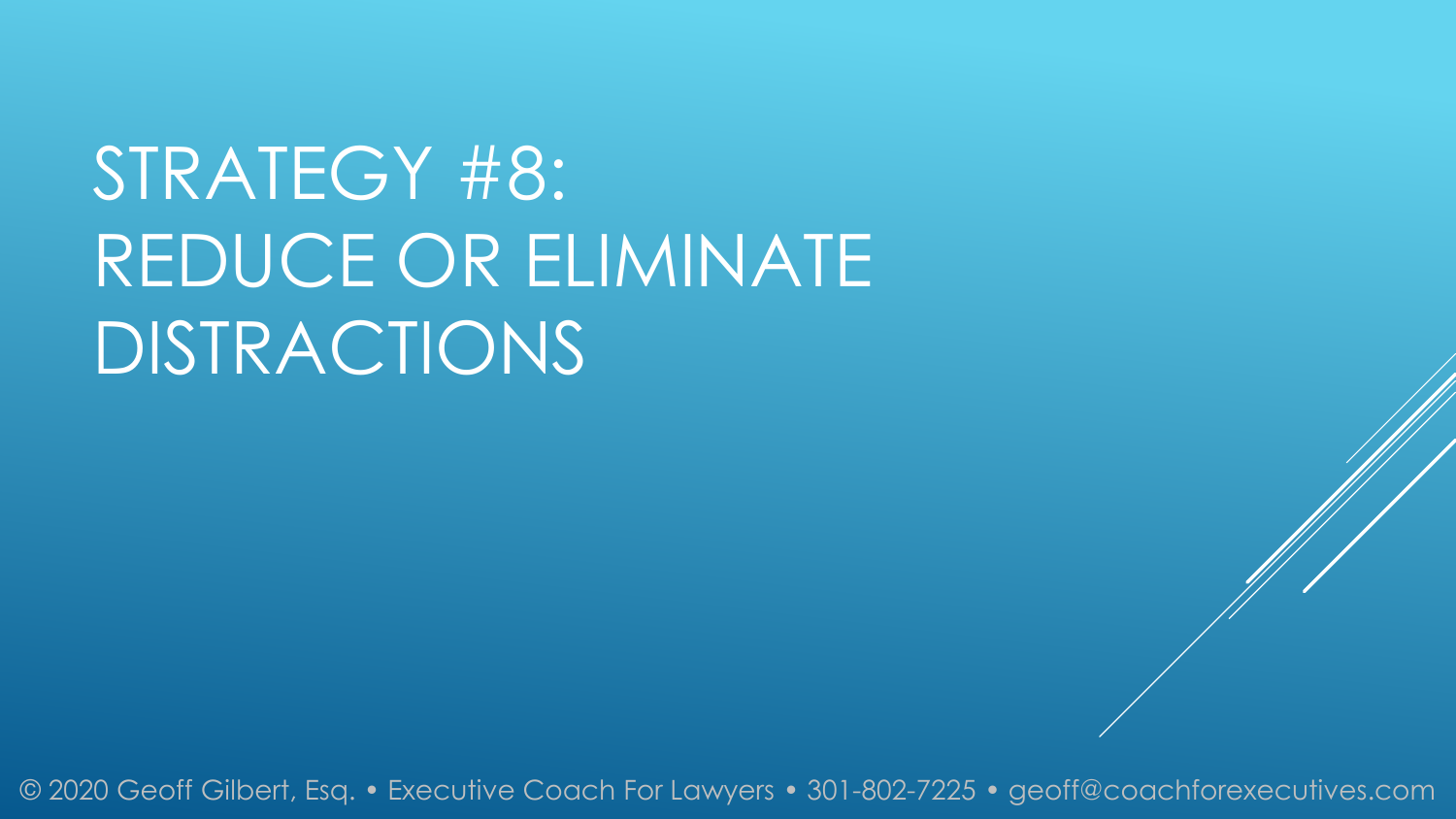#### PRACTICE TIP: Get your billable hours in every day before you do any other tasks.

*"Are you crazy, Geoff? How do I do that?"*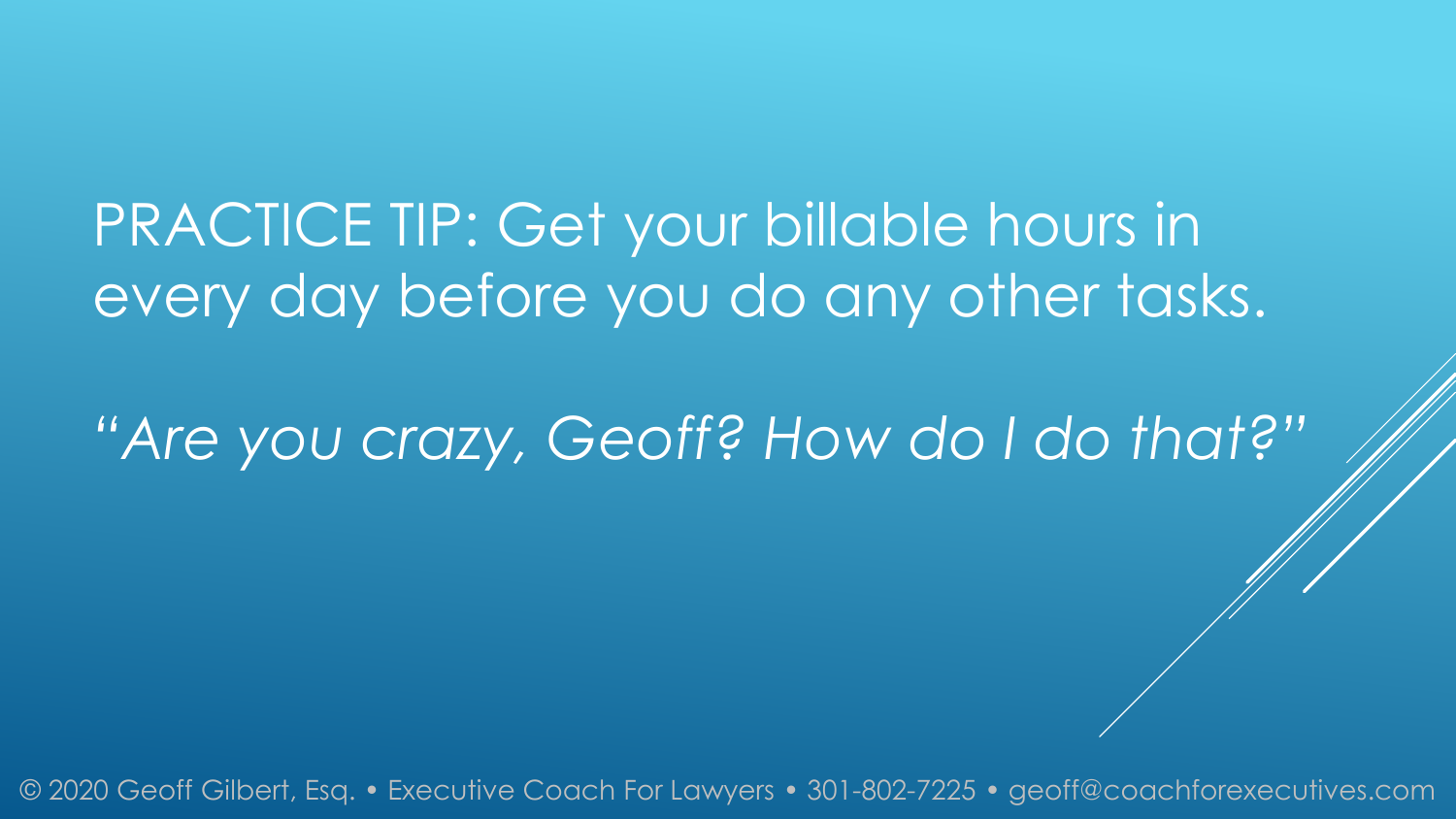Limit texting, emails, and phone calls to 2-3 time periods during the day.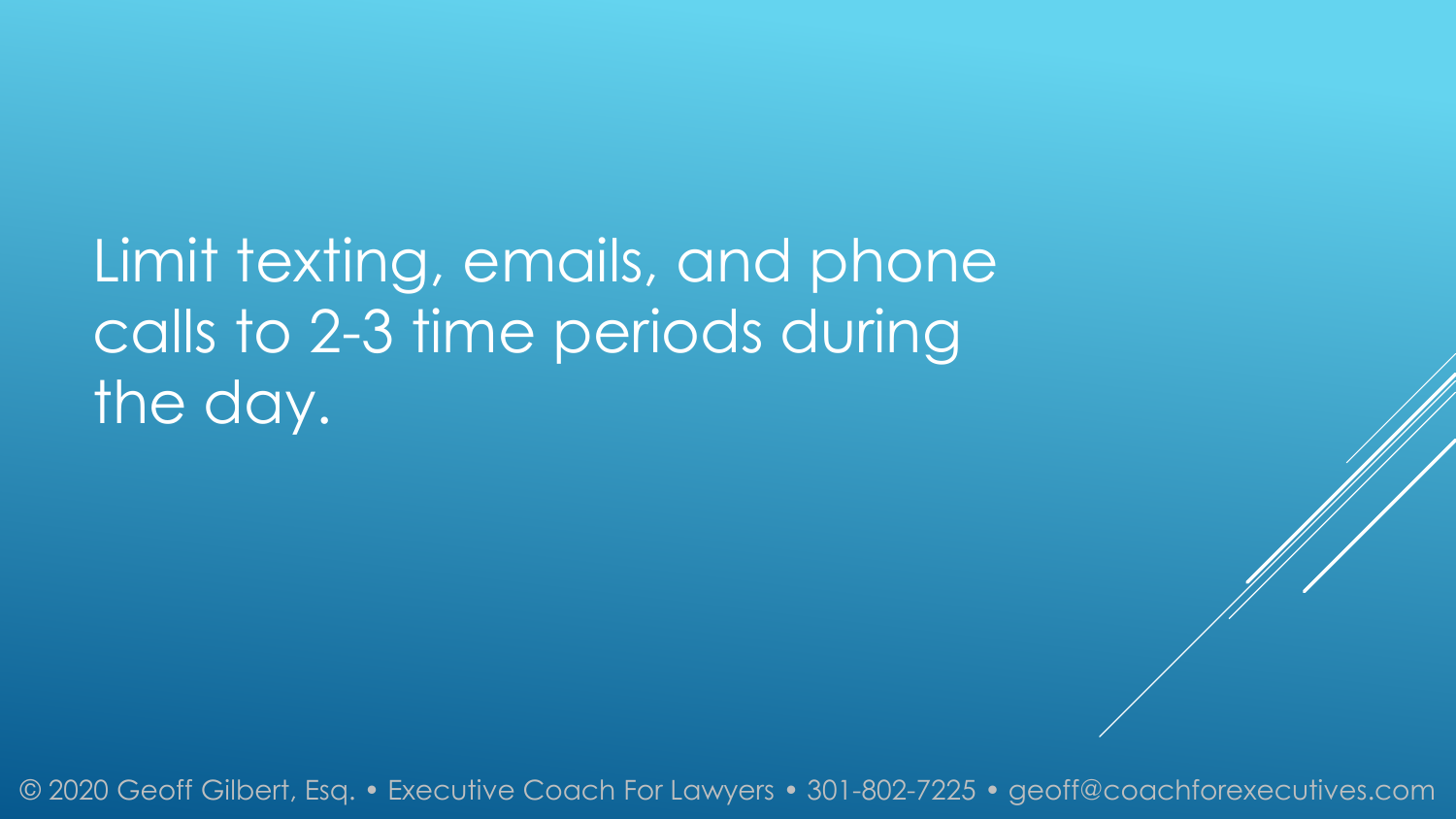Interruptions during your billable work always cost you revenue.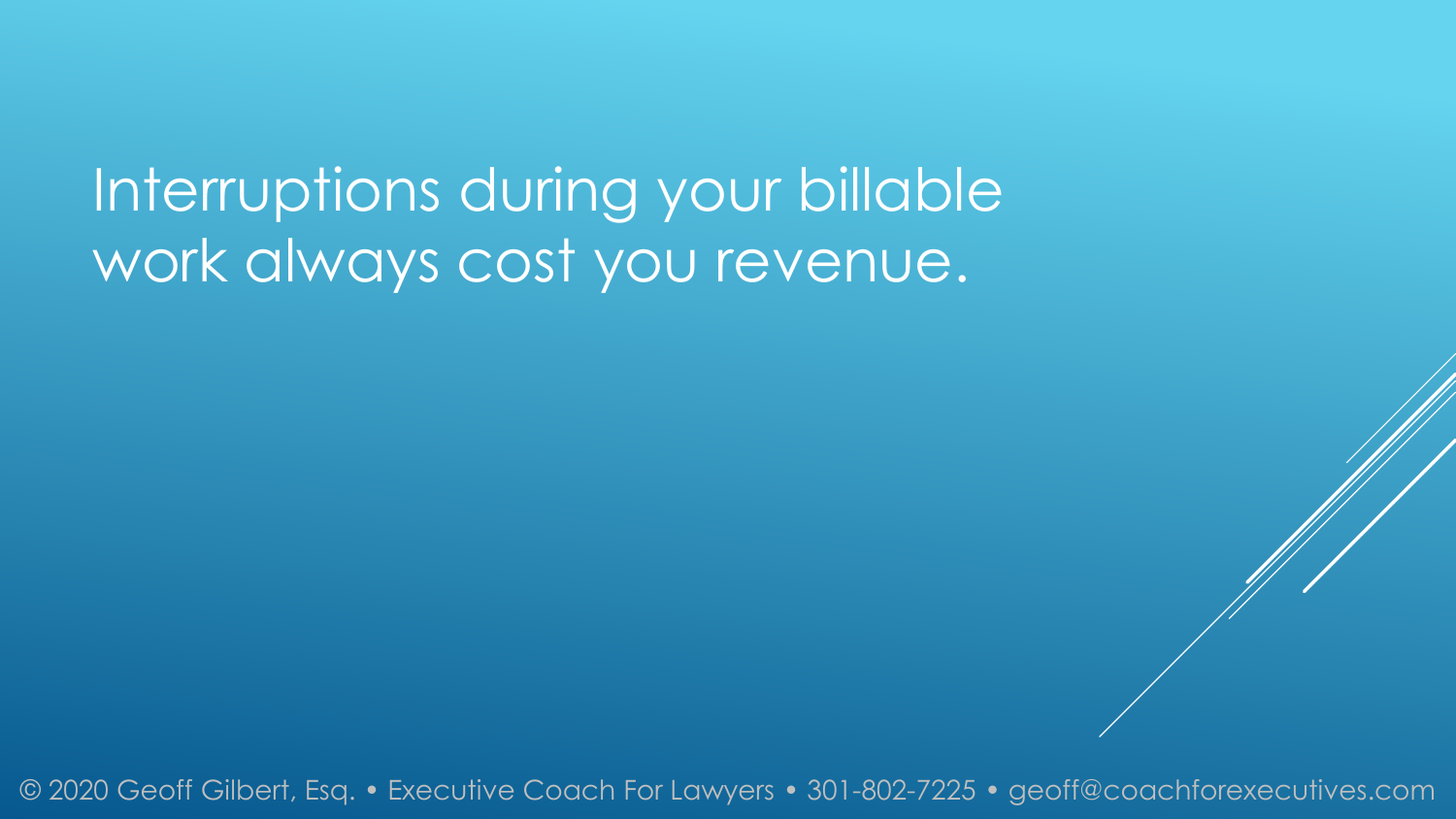I teach a program on distractions and increasing billable hours each day. I work with attorneys every day on this. It takes discipline and accountability to have a great law practice.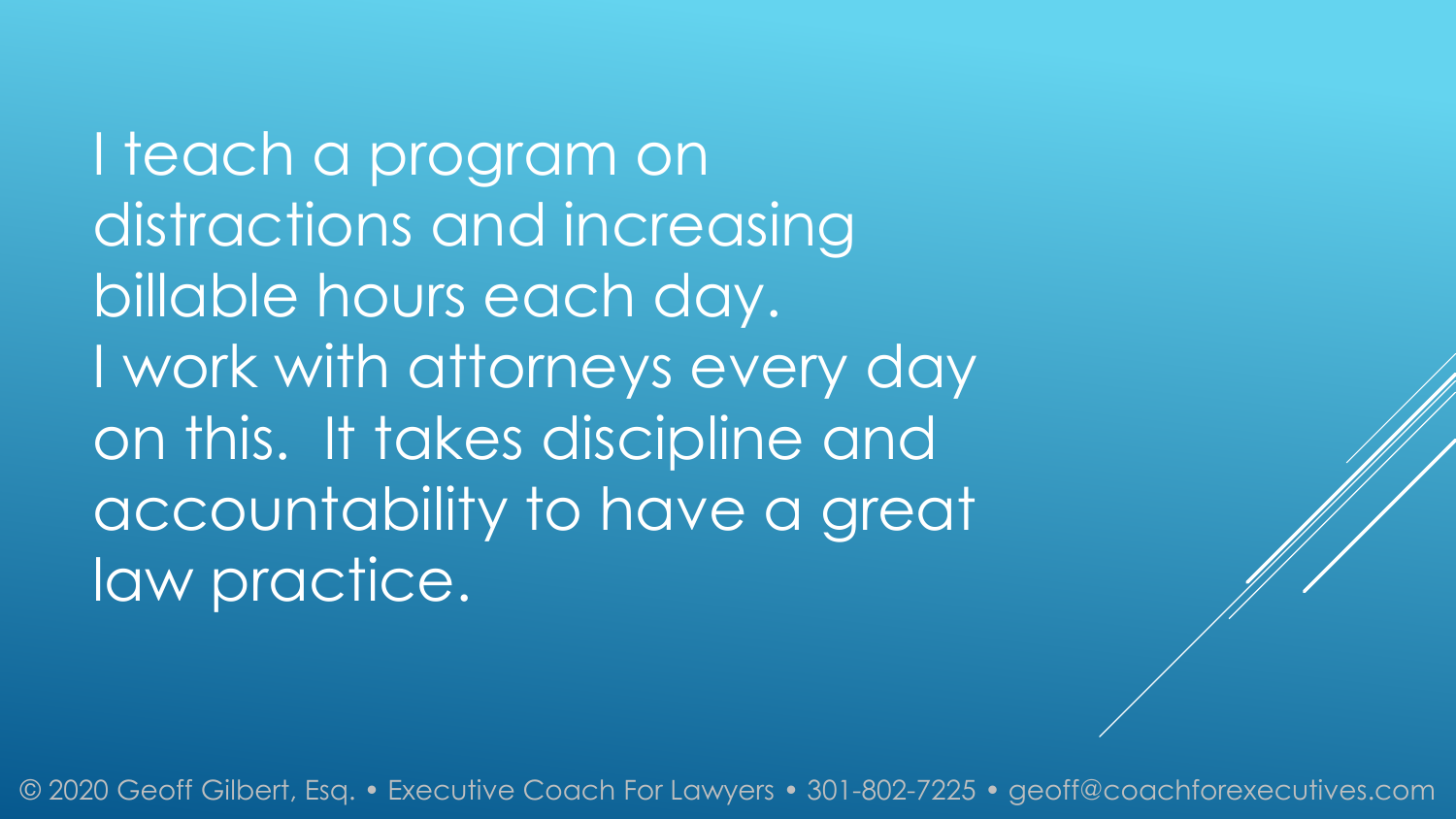# STRATEGY #9: THE MOST PROFITABLE ATTORNEYS AND FIRMS FOCUS ON TWO THINGS EACH DAY.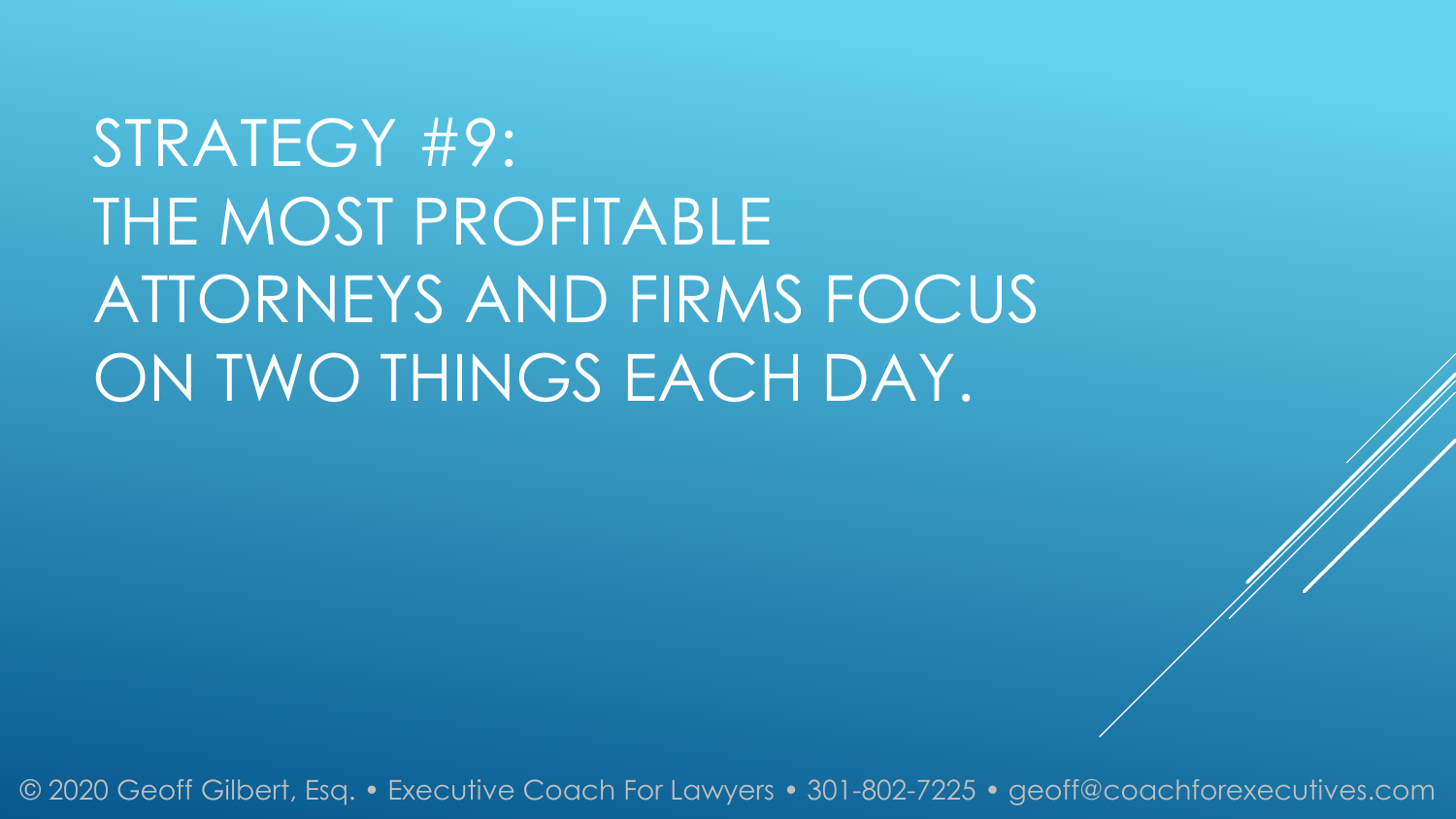#### 1. Billable hours.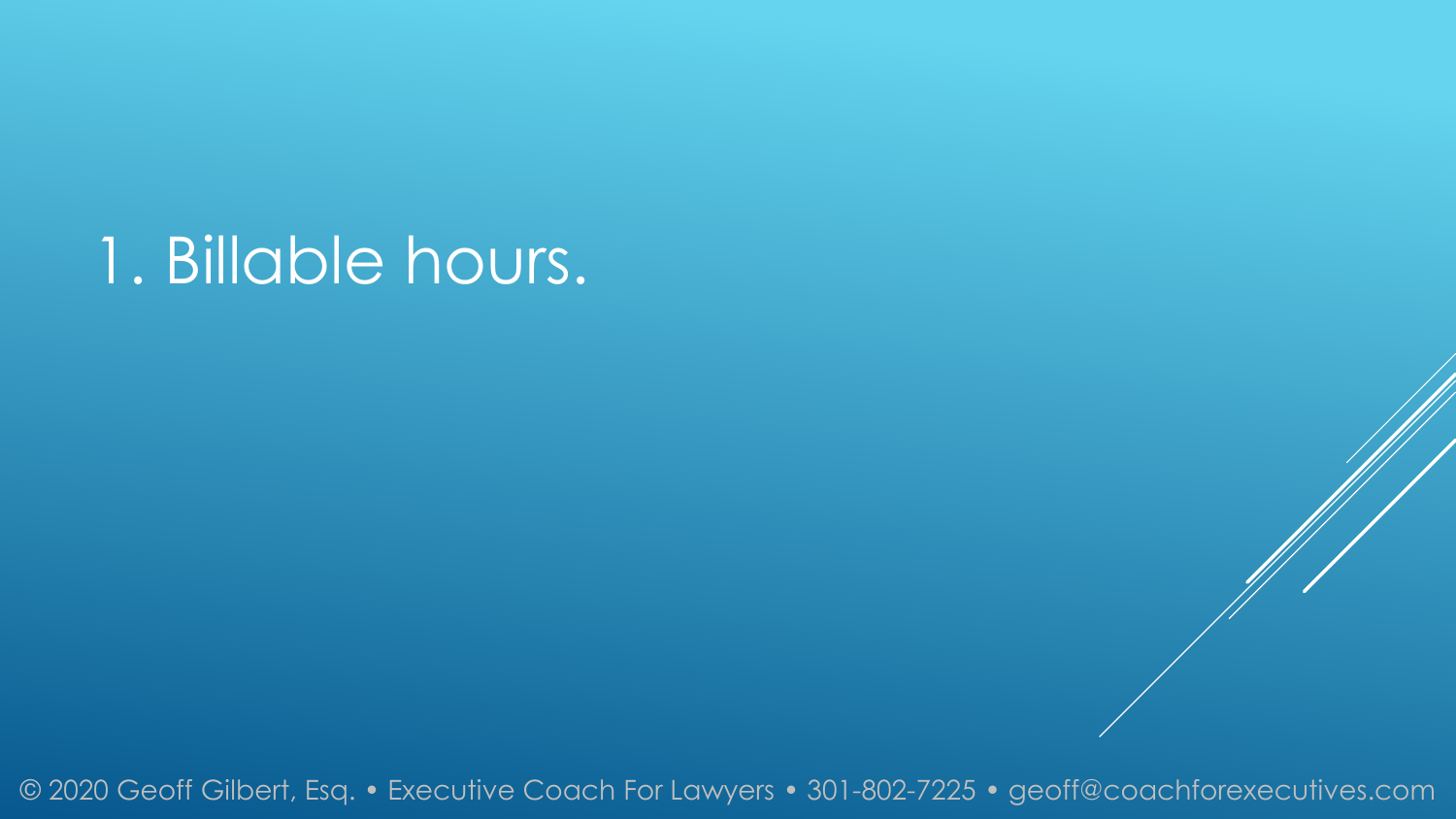### 2. Activities that generate new clients.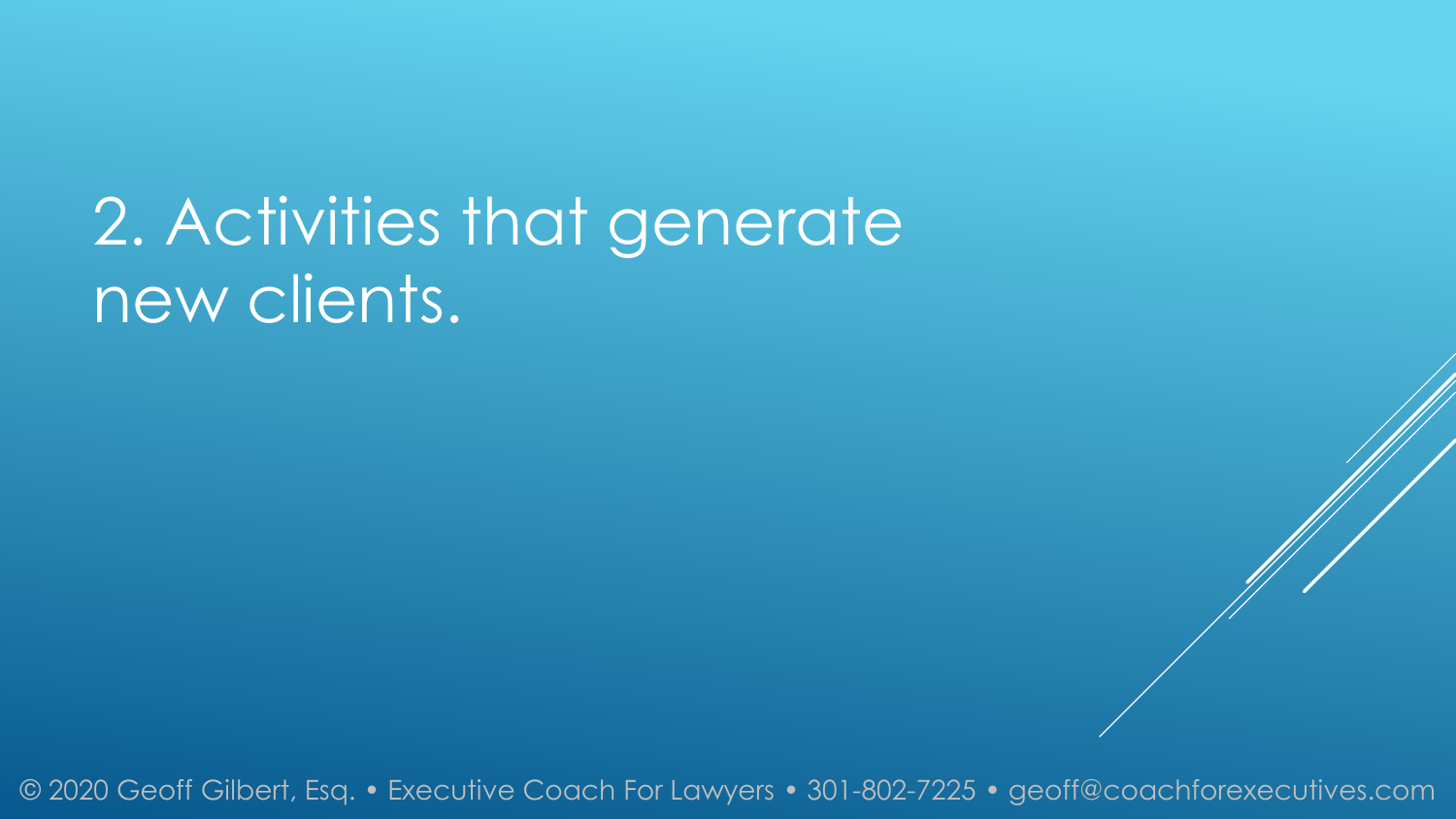STRATEGY #10: NEVER STOP YOUR BUSINESS DEVELOPMENT ACTIVITIES NO MATTER HOW BUSY YOU ARE.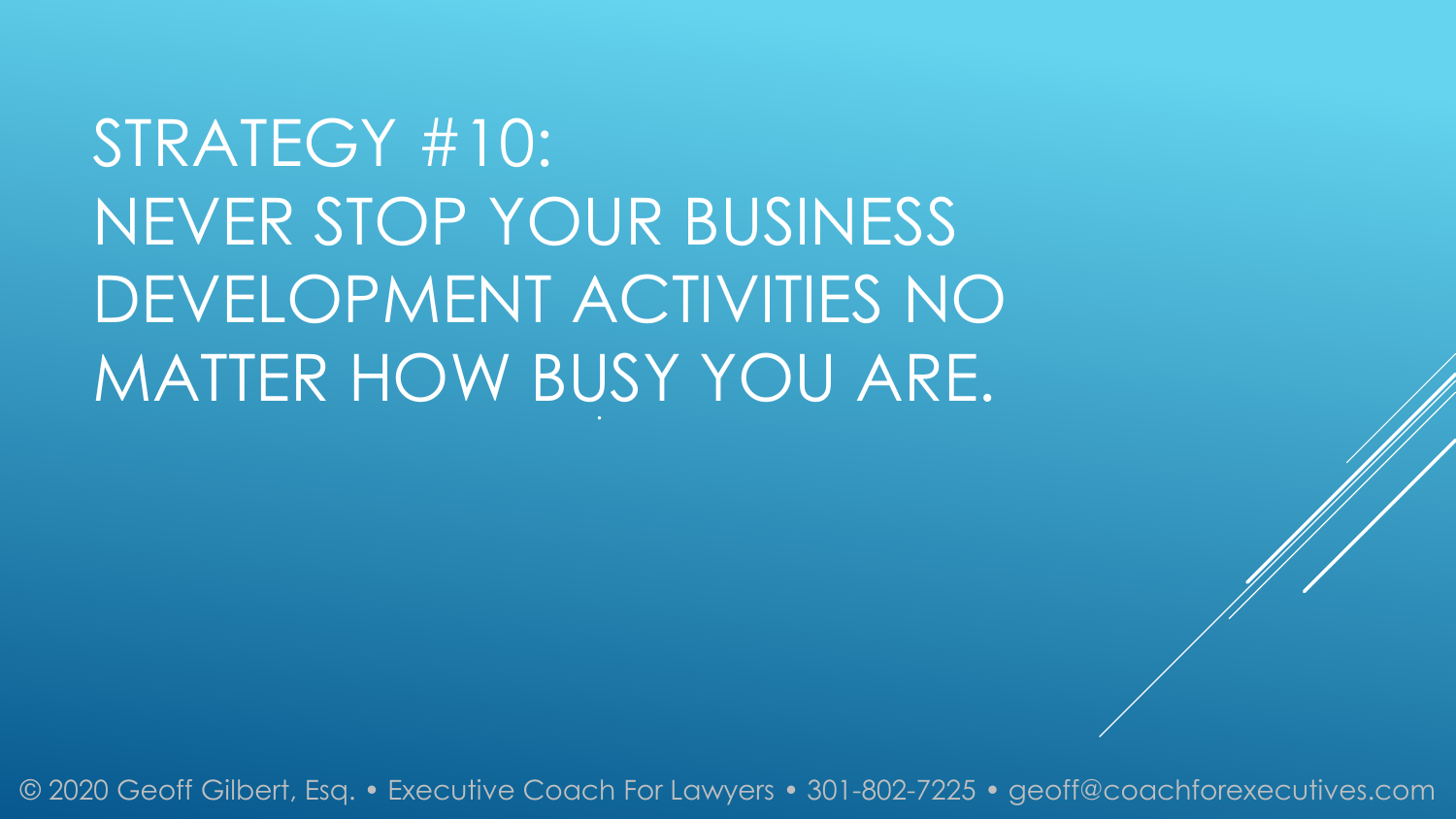Continuing business development activities results in higher revenue during the highs and higher revenue during the lows.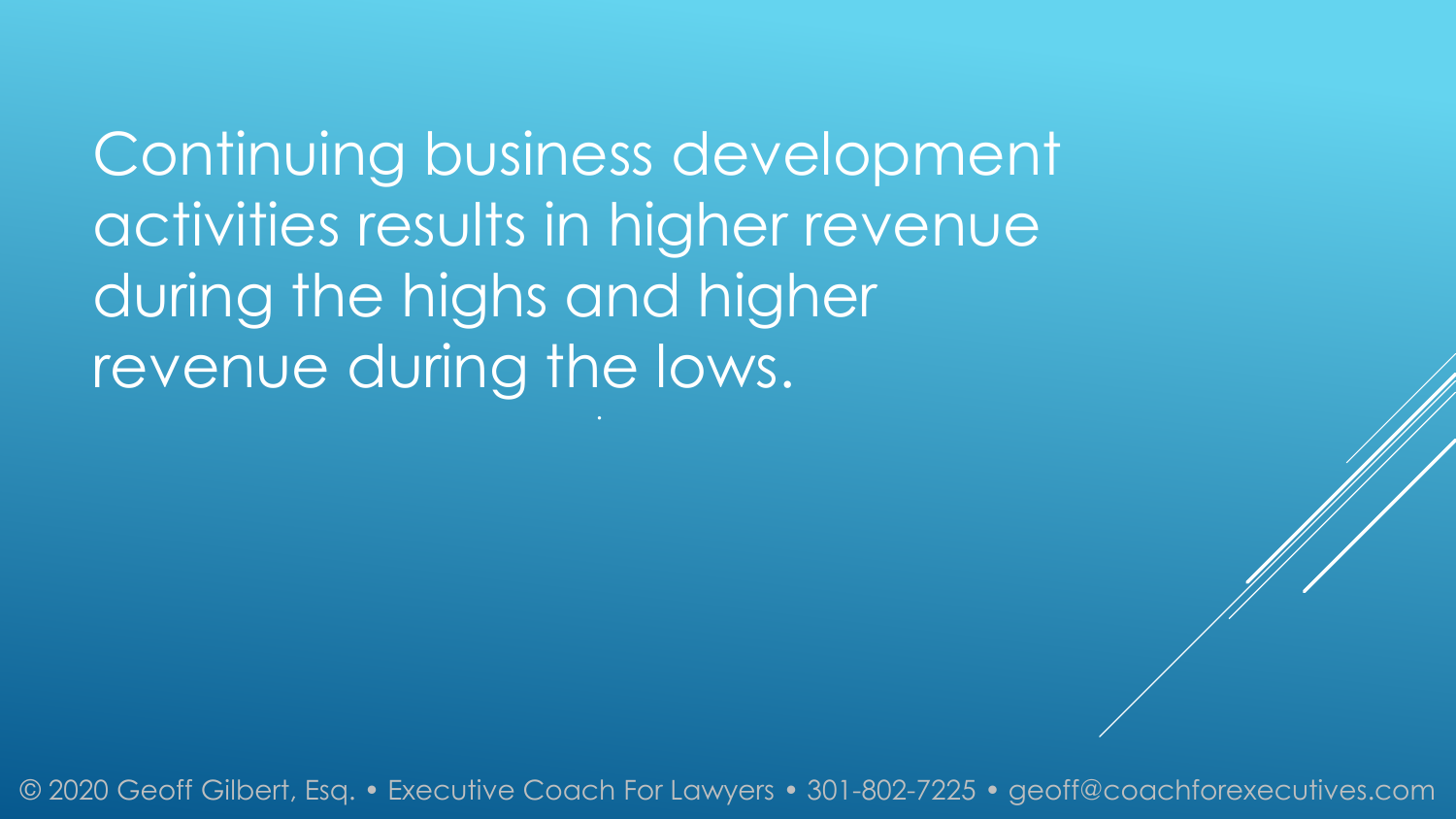I teach my coaching clients how to put programs in place to develop business each day. Programs that happen even when you are in court or on vacation.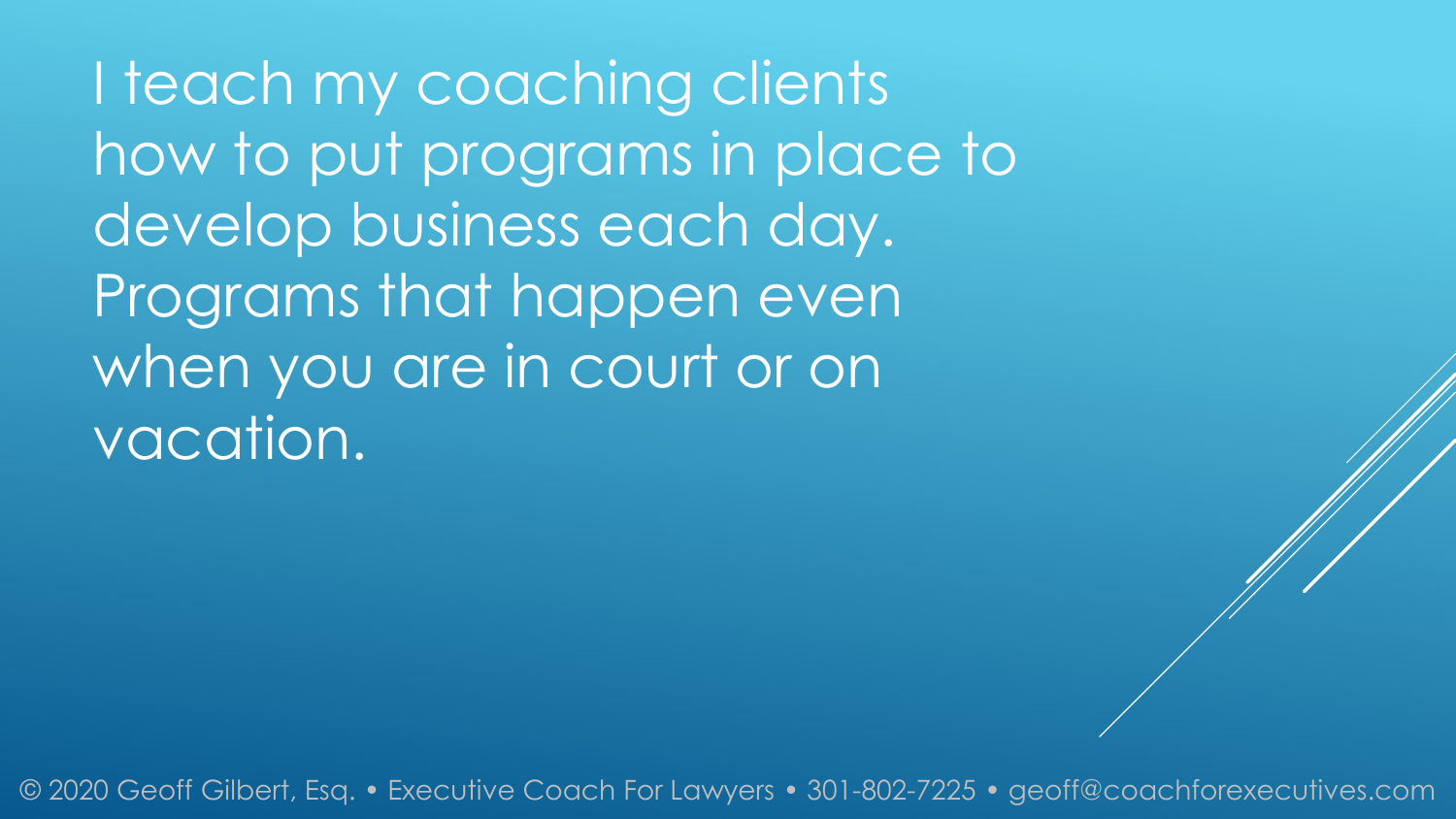# **NINE STRATEGIES TO REDUCE EXPENSES**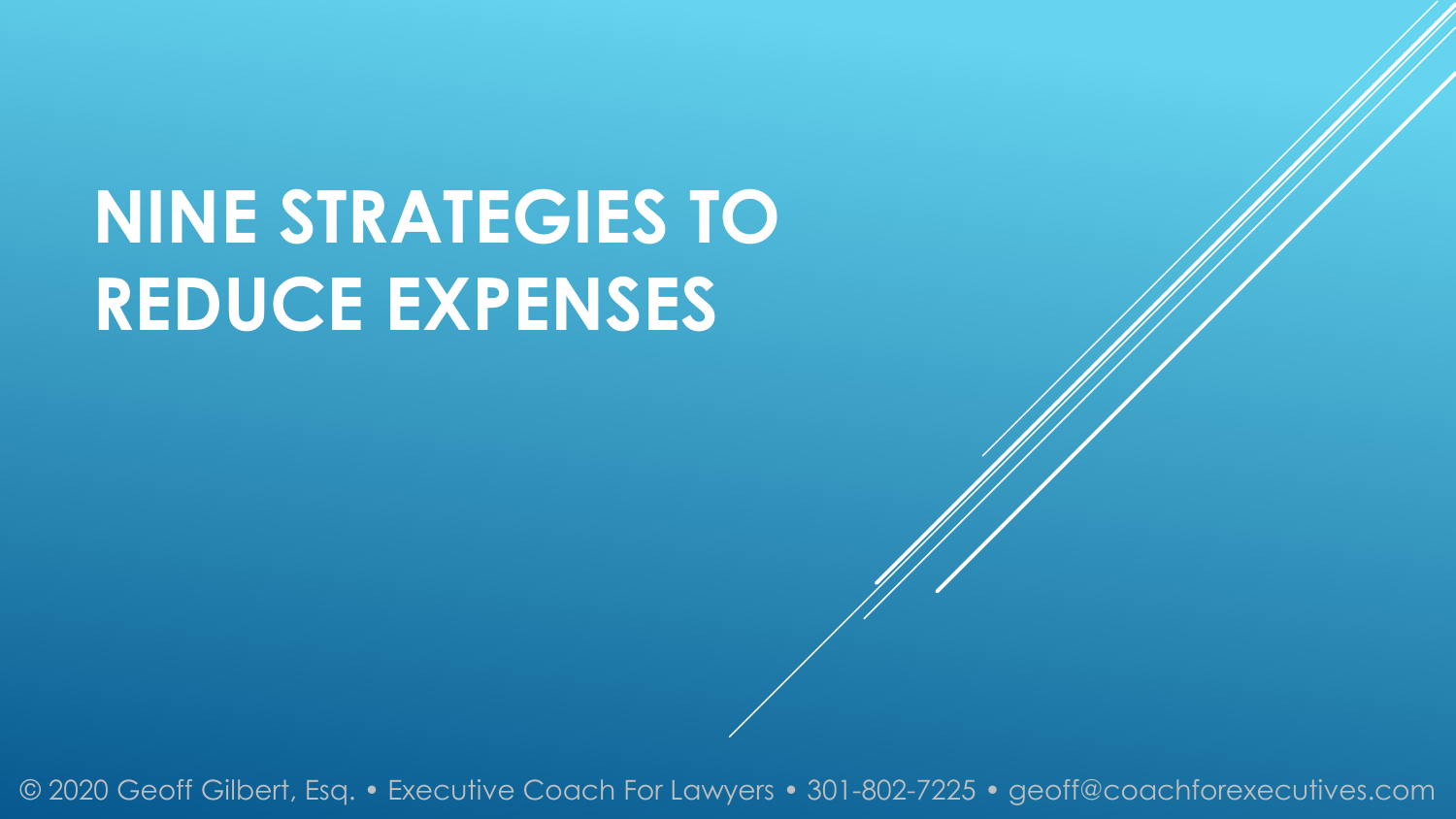# STRATEGY #1: REVIEW ONE EXPENSE CATEGORY EVERY 2-4 MONTHS.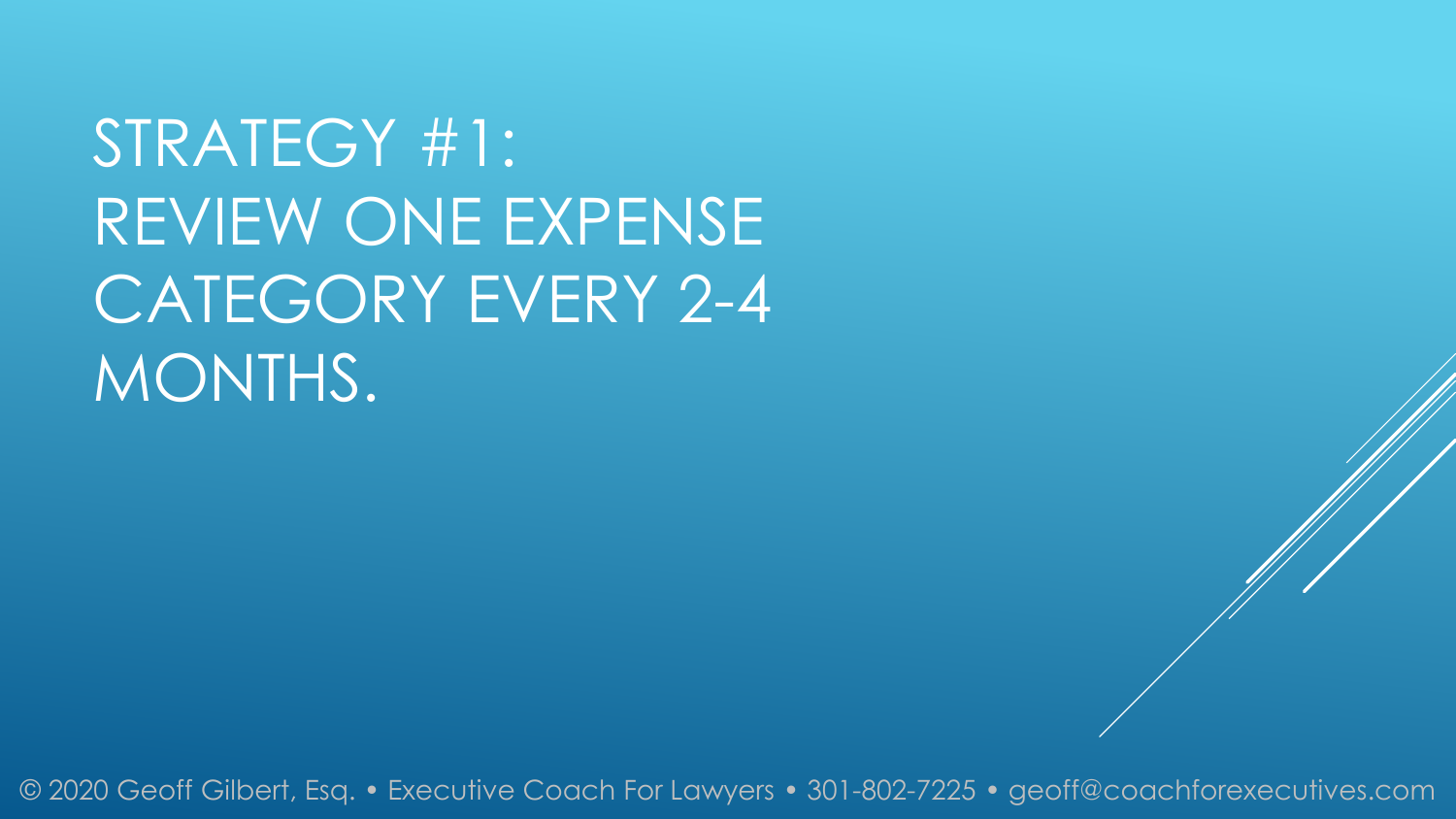# STRATEGY #2: OUTSOURCE INSTEAD OF HIRE.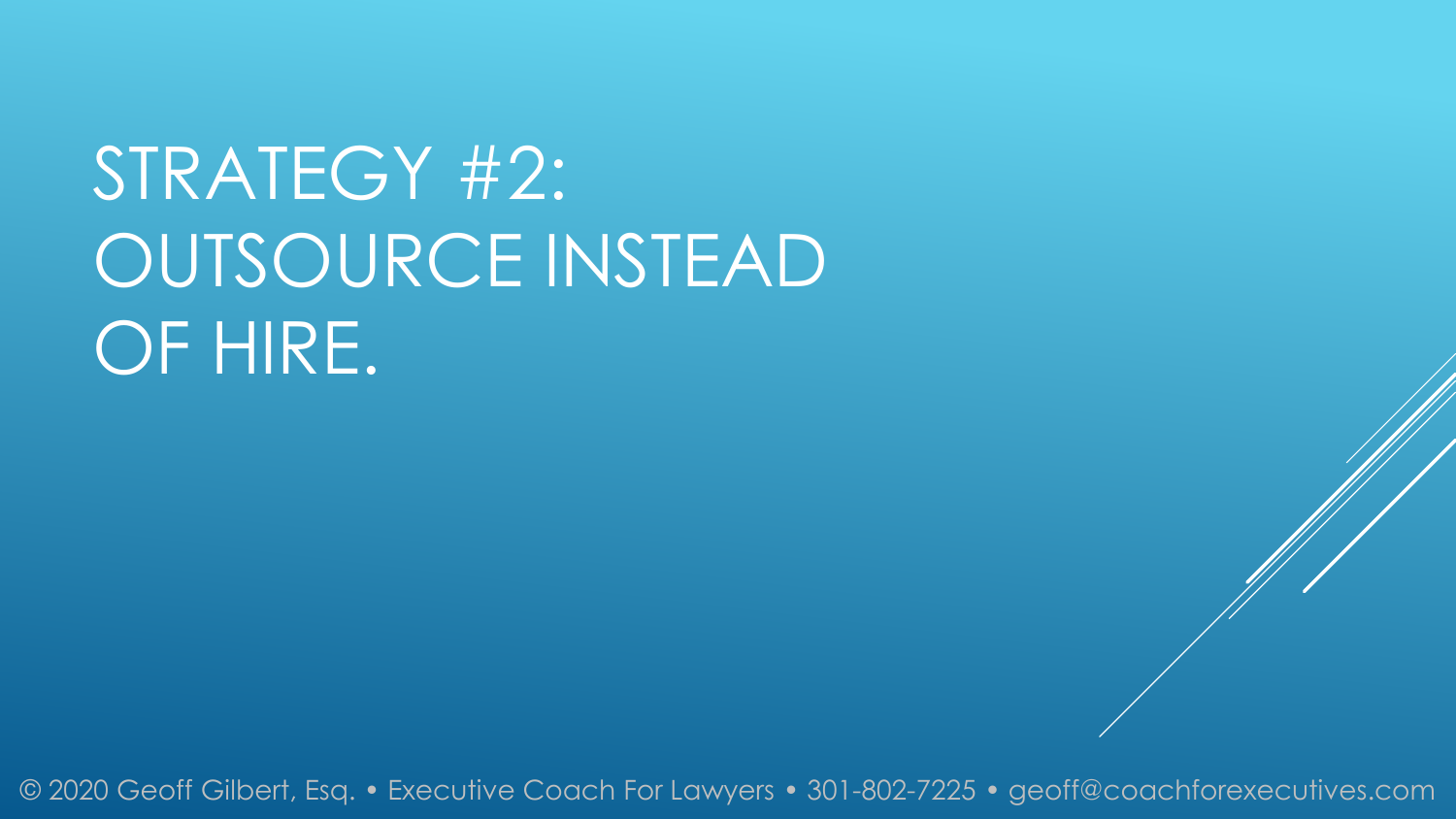Remember, if you are doing research on expense items, you are paying \$300-\$600 per hour in lost billing for that research.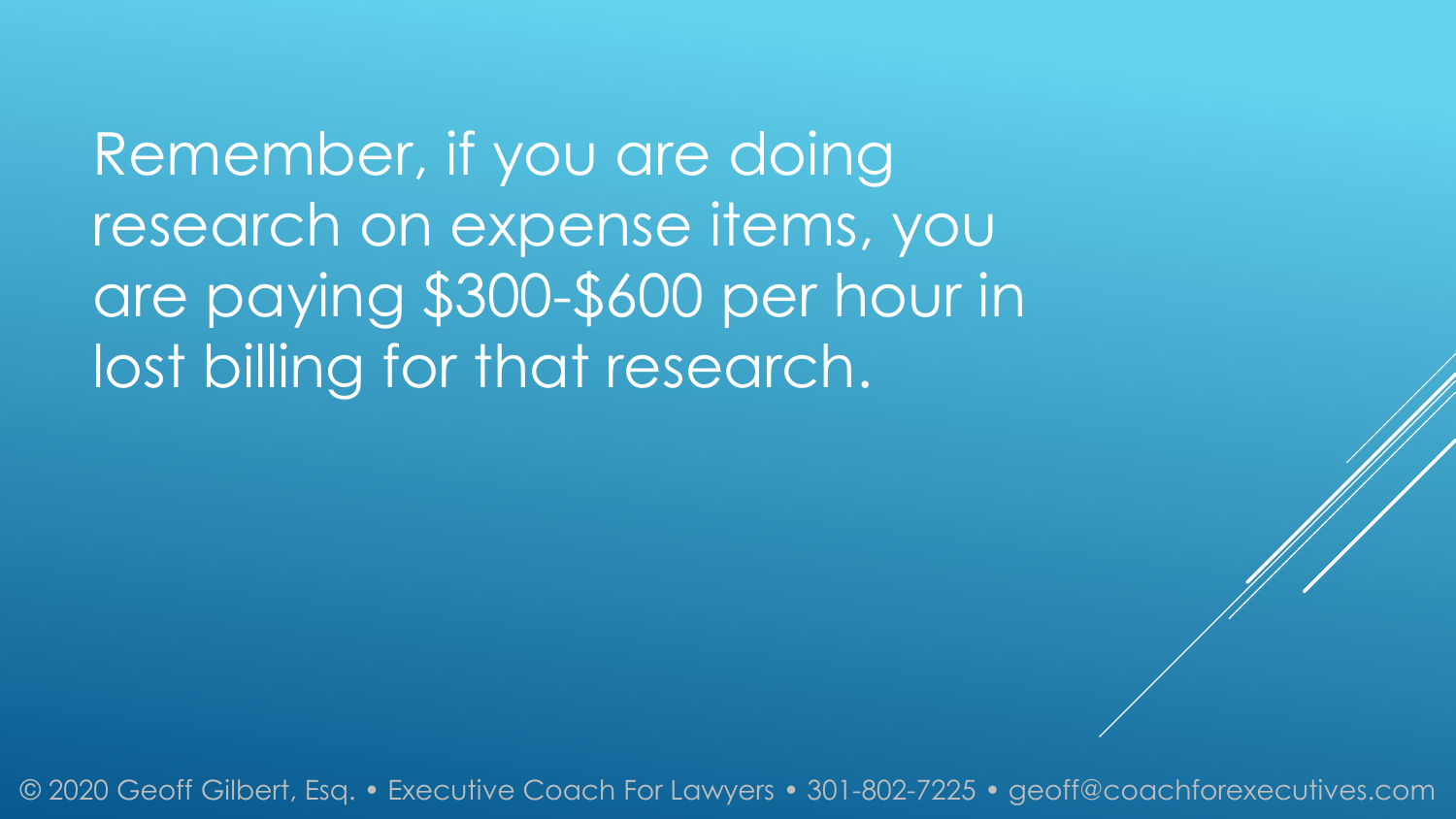## STRATEGY #3: CHOOSE THE EXPENSE ITEMS WITH THE GREATEST SAVINGS POTENTIAL FIRST.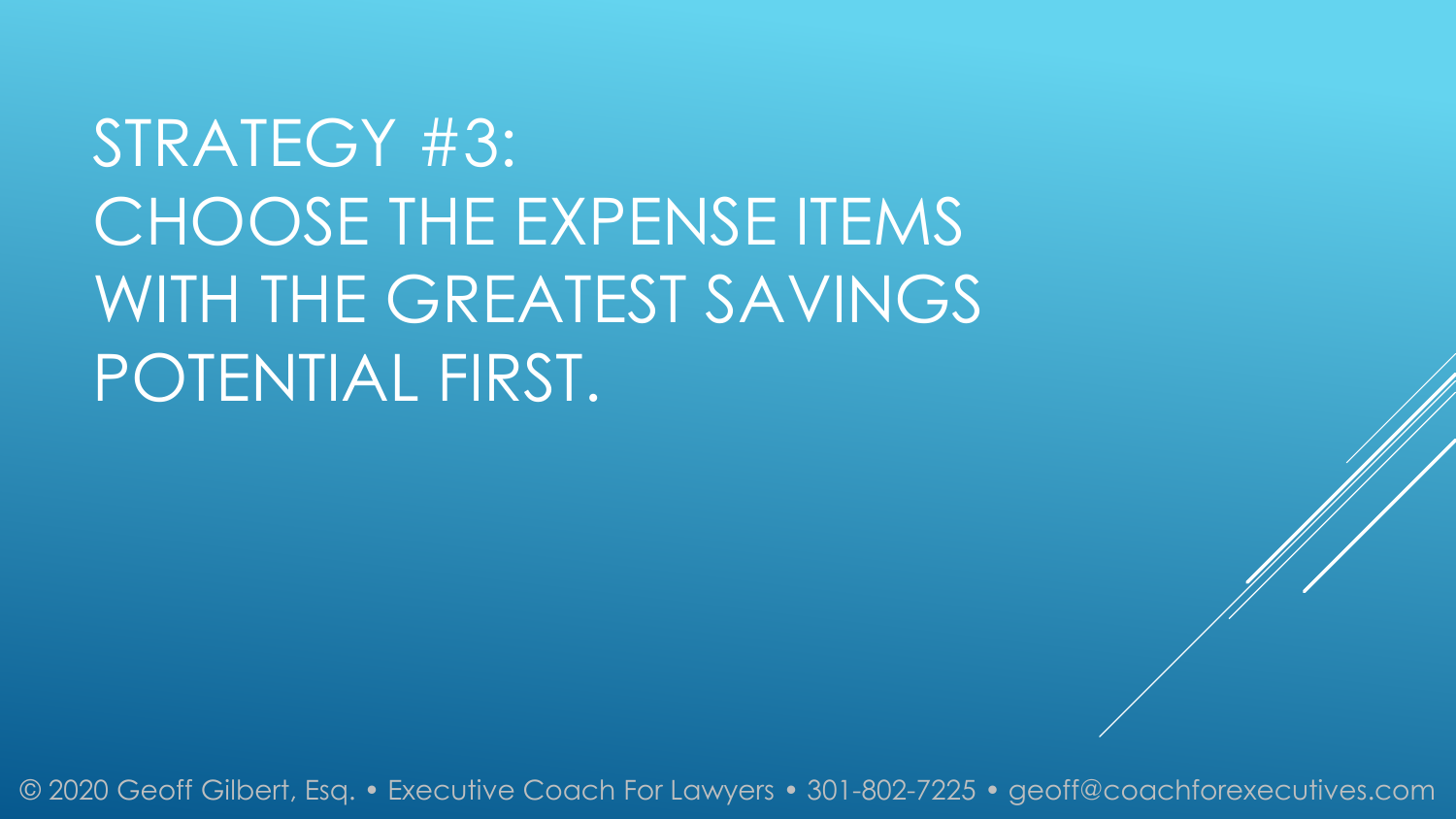# STRATEGY #4: ASK OTHER LAWYERS FOR ADVICE. WHAT SYSTEM DO THEY USE?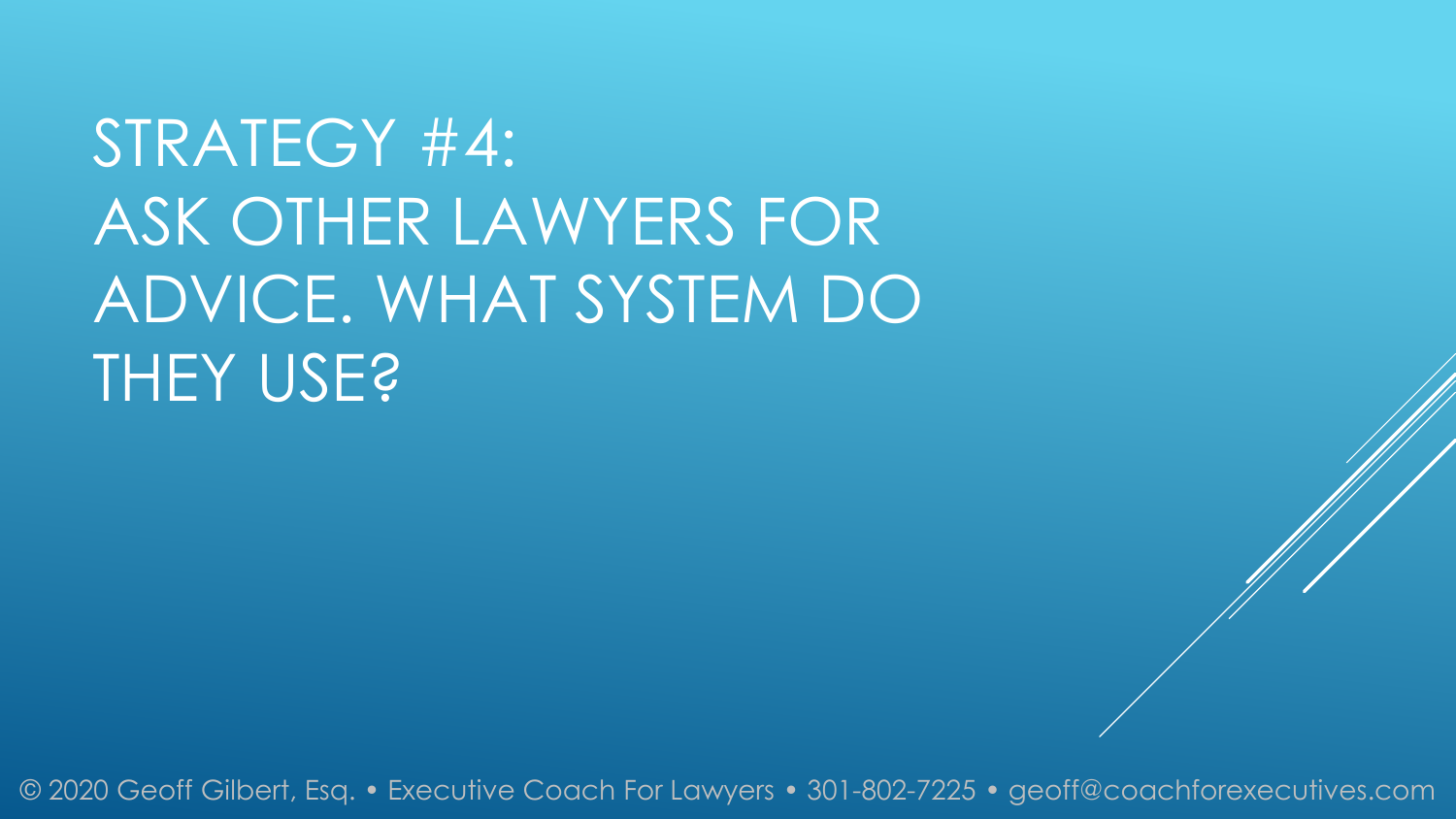# STRATEGY #5: SEE IF OUR BAR ASSOCIATION HAS RECOMMENDATIONS FOR GOOD VENDORS.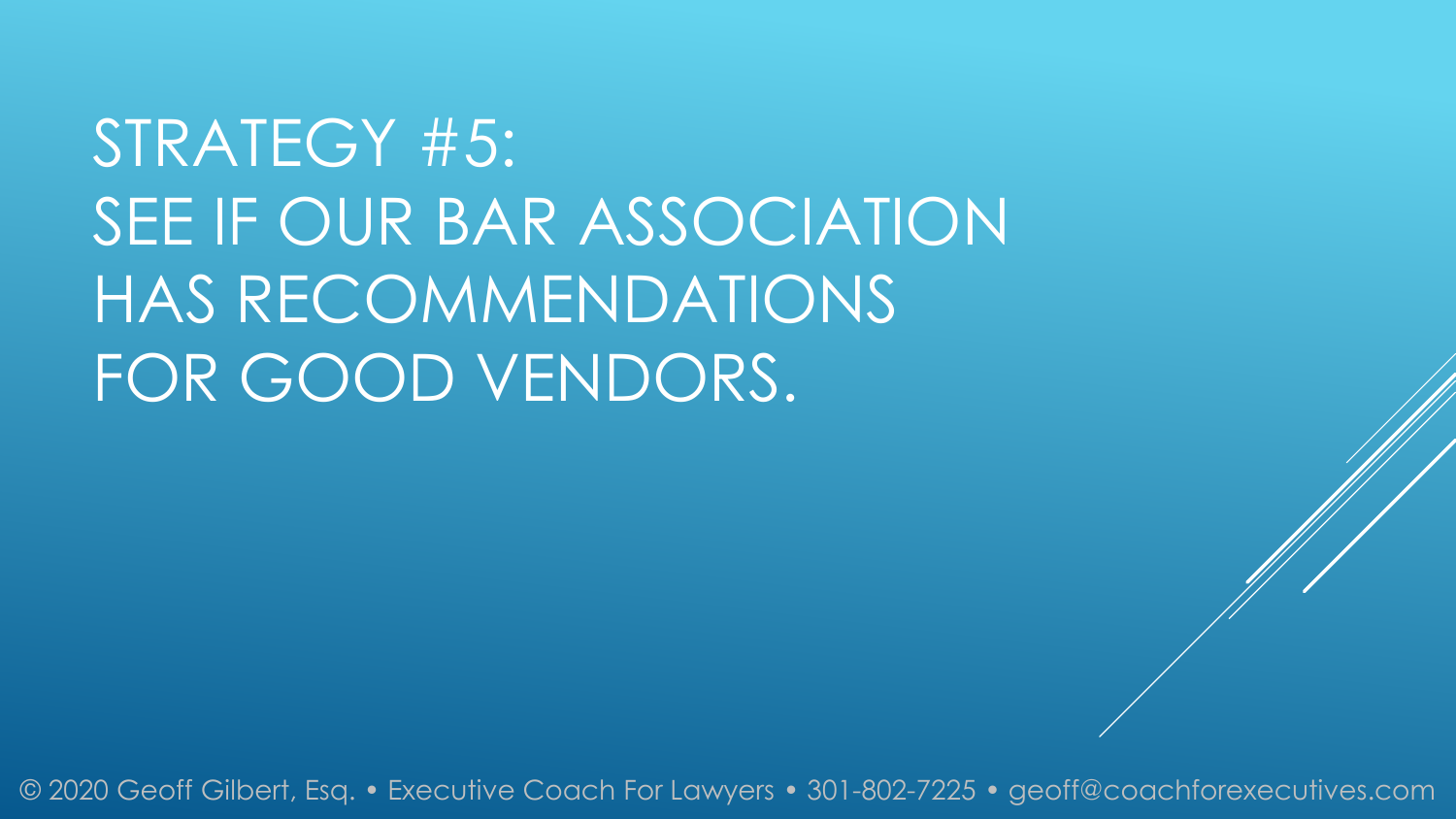STRATEGY #6: INSTEAD OF TRYING TO GET A LOWER PRICE, NEGOTIATE TO GET MORE FOR THE PRICE THE VENDOR WANTS.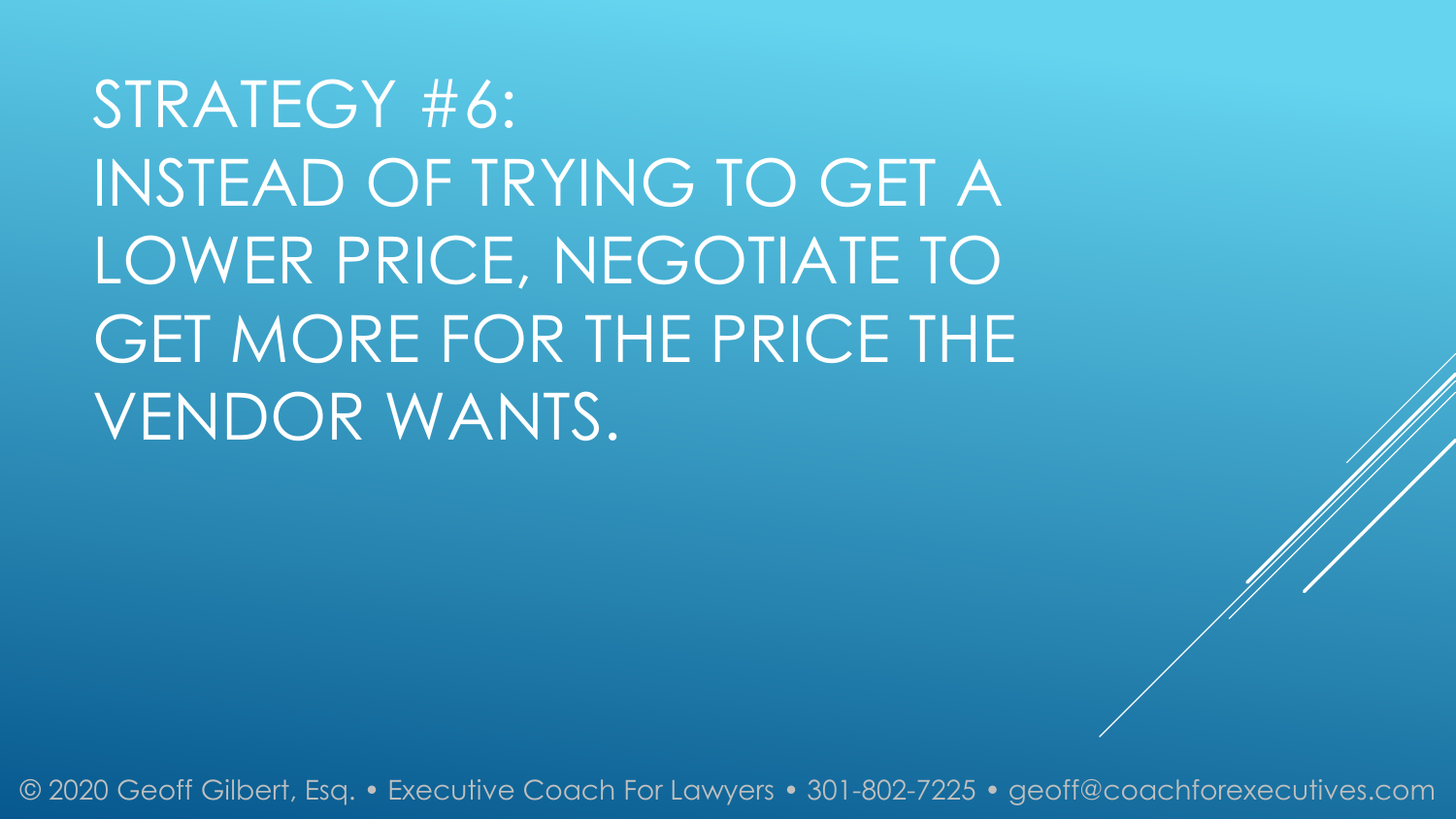STRATEGY #7: NEGOTIATE FOR A LOWER PRICE IF THE SERVICE IS THE SAME FROM ONE VENDOR TO ANOTHER.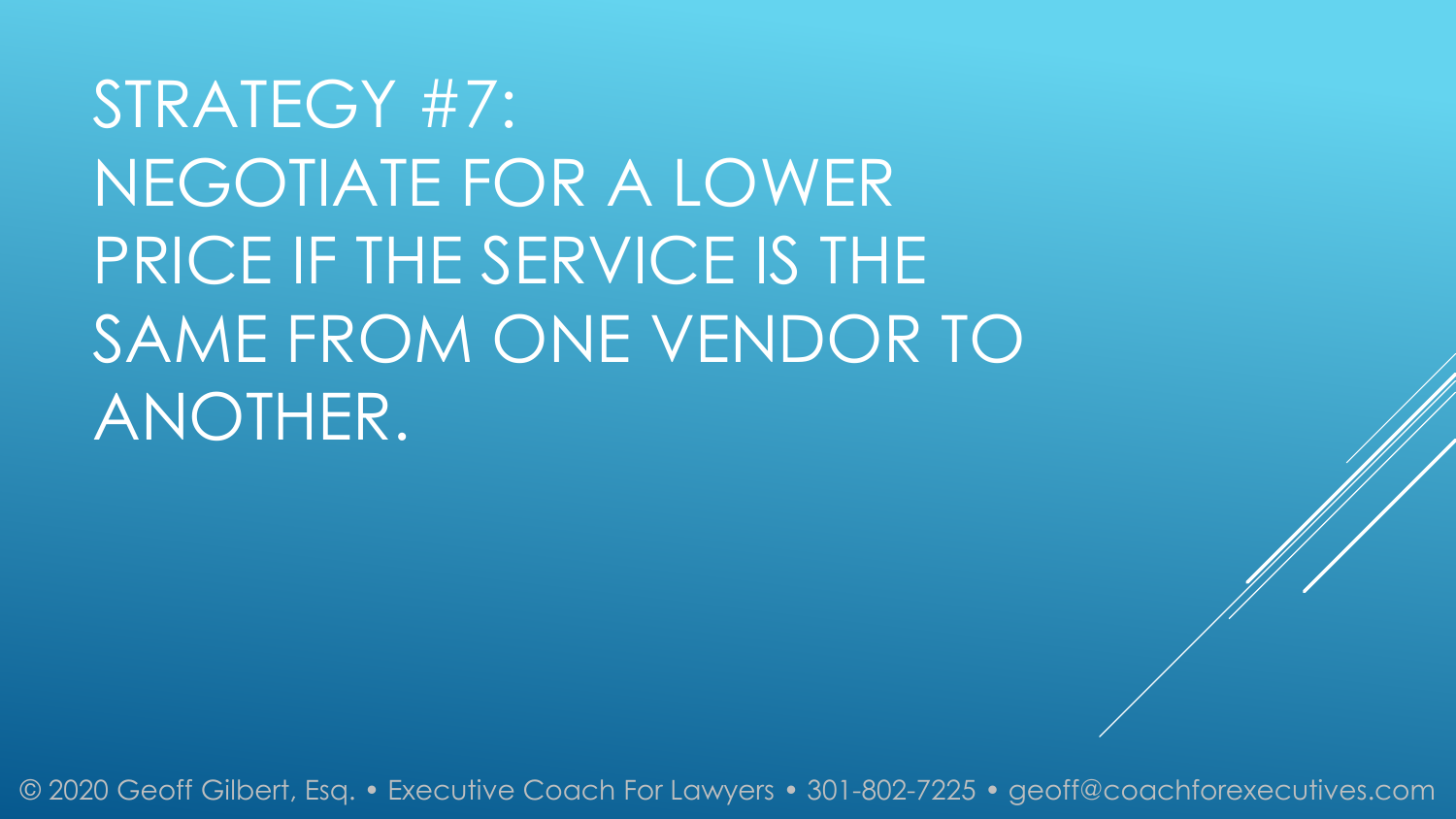# STRATEGY #8: NEGOTIATE FOR A TRIAL PERIOD.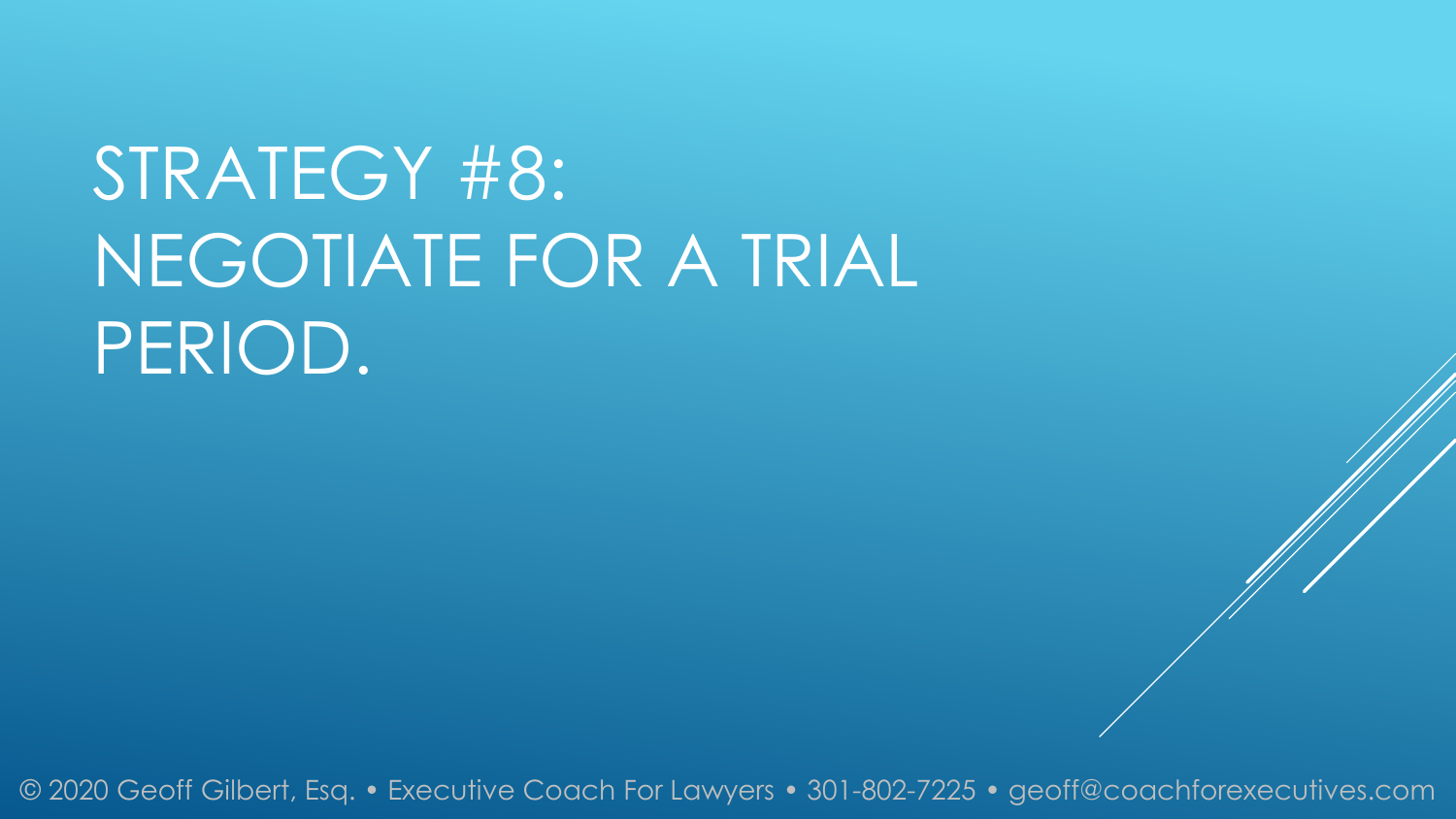# STRATEGY #9: GET AN EXIT CLAUSE IN THE CONTRACT.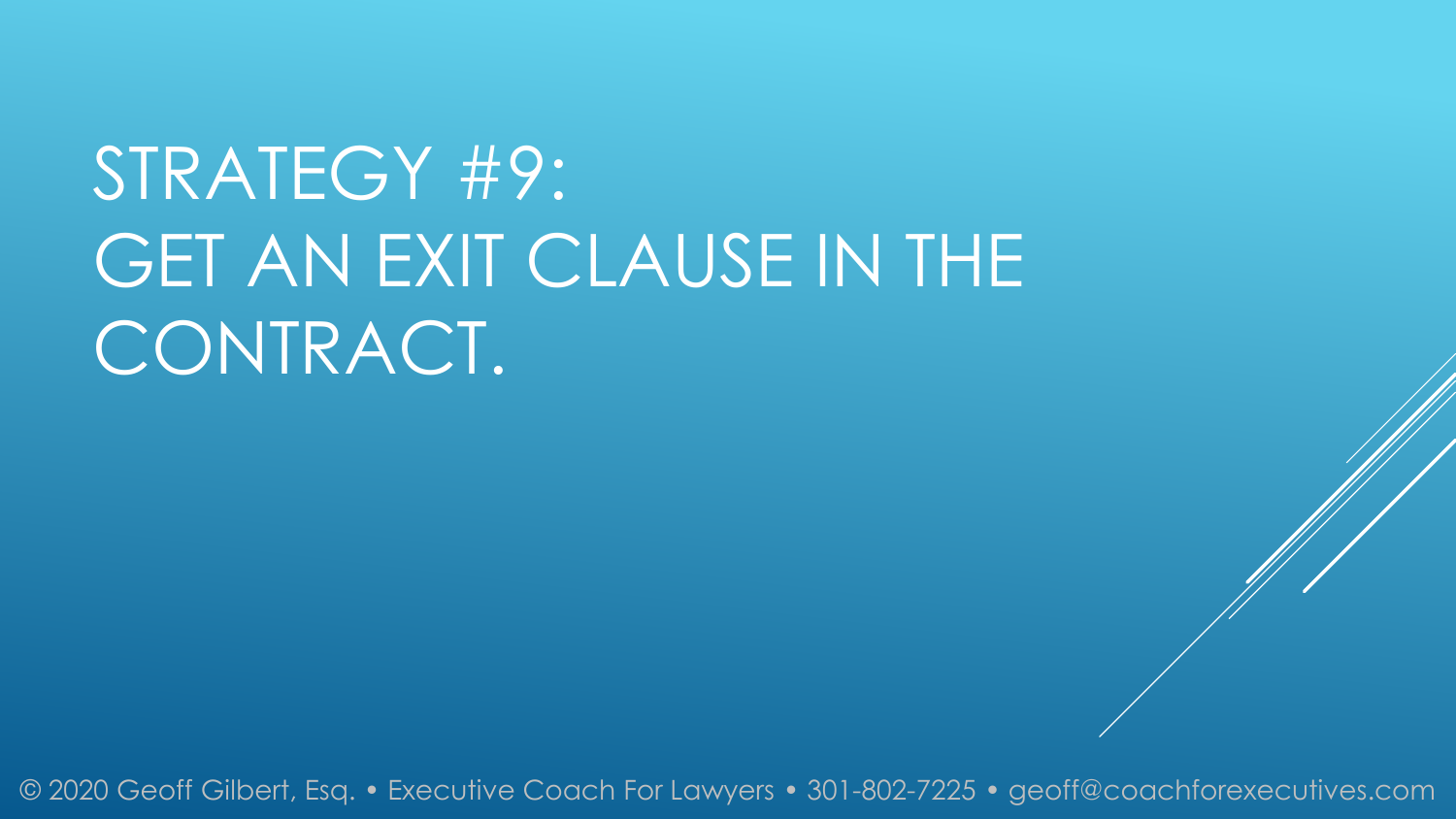# **WHAT WILL YOU DO DIFFERENTLY IN YOUR PRACTICE?**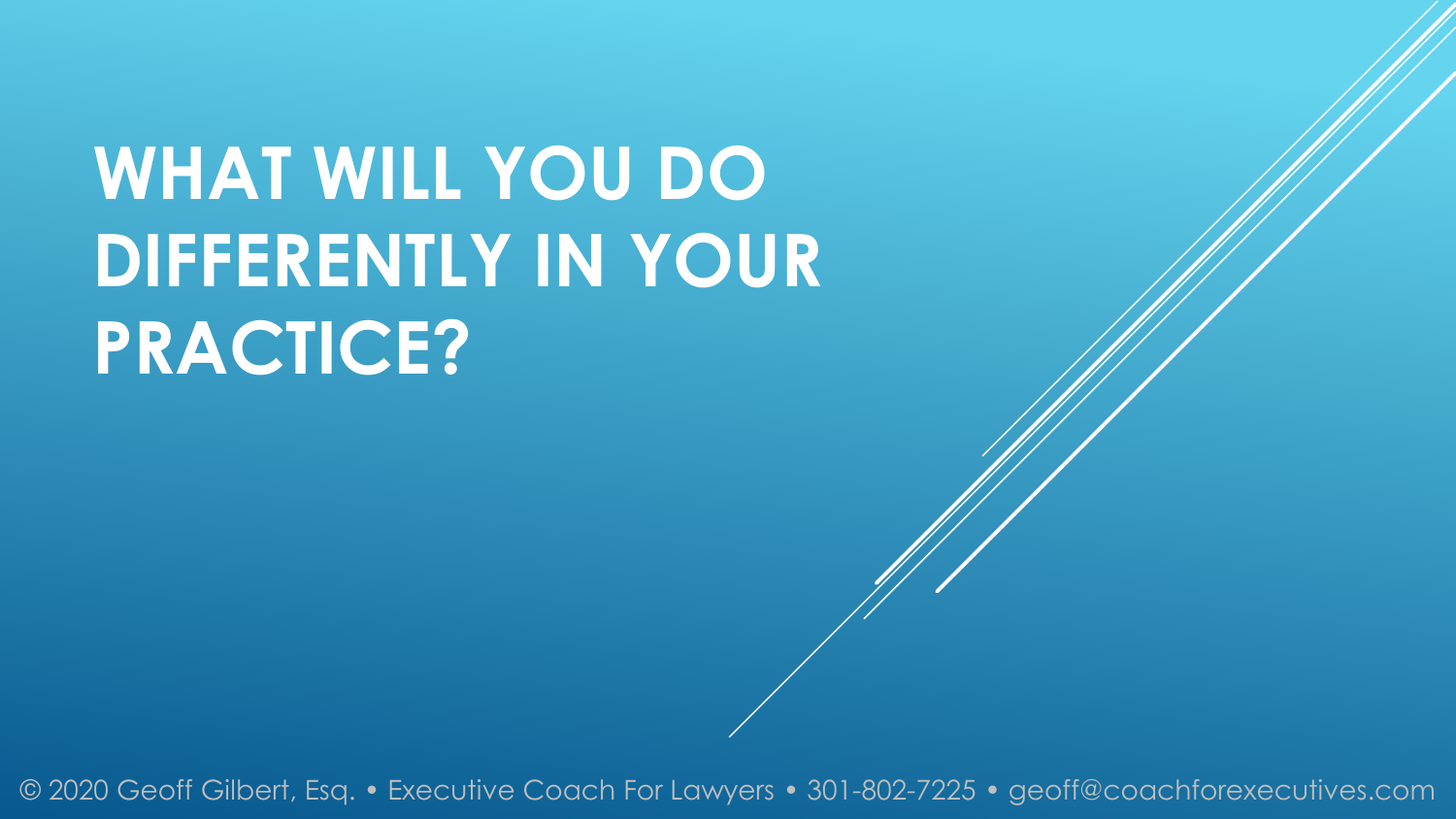### HOW I CAN HELP: AREAS I COACH

- $\checkmark$  Improve billing & collections
- $\checkmark$  Teach clients to pay on time
- $\checkmark$  Handle difficult clients
- Resolve employee problems
- Manage lawyers, paralegals, & staff
- $\checkmark$  Improve employee retention
- Decide what to outsource & what to keep in-house
- v Increase revenue & reduce expenses
- $\checkmark$  Make lawyers more productive
- $\checkmark$  Eliminate distractions
- Get ahead on your cases
- Enjoy your practice
- Customer service for law firms
- Create a succession strategy